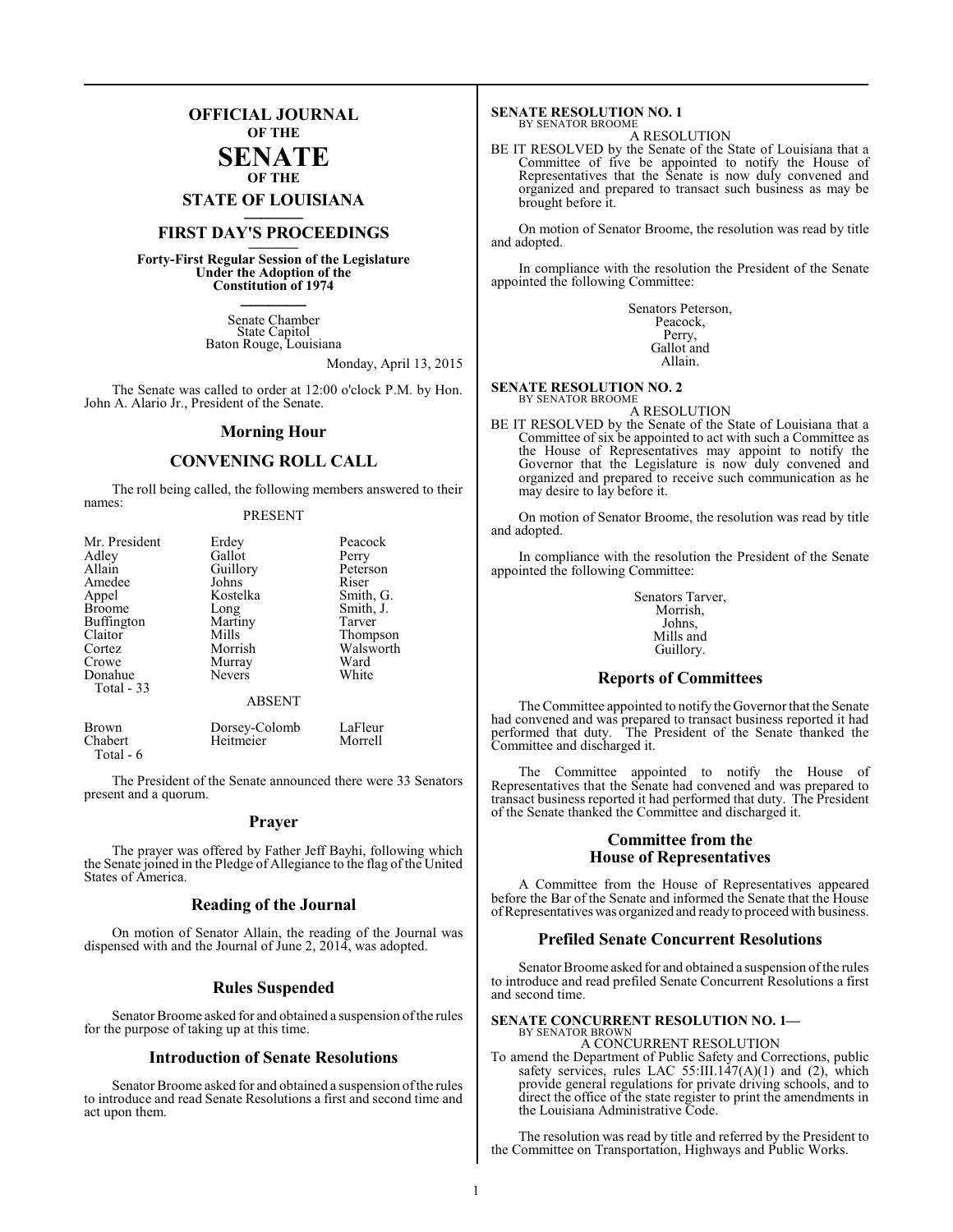### **SENATE CONCURRENT RESOLUTION NO. 2—**

BY SENATOR ADLEY A CONCURRENT RESOLUTION

To suspend from July 1, 2015, through June 30, 2016, certain exclusions, exemptions, deductions, or credits against the individual income tax.

The resolution was read by title and referred by the President to the Committee on Revenue and Fiscal Affairs.

### **SENATE CONCURRENT RESOLUTION NO. 3—** BY SENATOR ADLEY

A CONCURRENT RESOLUTION

To suspend from July 1, 2015, through June 30, 2016, certain exclusions, exemptions, deductions, credits, and lower rates granted against the taxes on natural resources levied pursuant to Chapter  $\bar{6}$  of Subtitle II of Title 47 of the Louisiana Revised Statutes of 1950.

The resolution was read by title and referred by the President to the Committee on Revenue and Fiscal Affairs.

### **SENATE CONCURRENT RESOLUTION NO. 4—** BY SENATOR ADLEY A CONCURRENT RESOLUTION

To suspend from July 1, 2015, through June 30, 2016, certain exclusions, exemptions, deductions, or credits against the corporation income tax and the corporation franchise tax.

The resolution was read by title and referred by the President to the Committee on Revenue and Fiscal Affairs.

#### **SENATE CONCURRENT RESOLUTION NO. 5—** BY SENATOR ADLEY

A CONCURRENT RESOLUTION

To suspend from July 1, 2015, through June 30, 2016, certain exclusions and exemptions against the sales and use taxes levied pursuant to R.S. 47:302, 321, and 331 and R.S. 51:1286.

The resolution was read by title and referred by the President to the Committee on Revenue and Fiscal Affairs.

### **SENATE CONCURRENT RESOLUTION NO. 6—** BY SENATOR ADLEY

A CONCURRENT RESOLUTION

To suspend from July 1, 2015, through June 30, 2016, certain exclusions, exemptions, deductions, and credits granted against the excise taxes levied pursuant to Chapters 7, 7-A, 8, and 11 of Subtitle II of Title 47 of the Louisiana Revised Statutes of 1950.

The resolution was read by title and referred by the President to the Committee on Revenue and Fiscal Affairs.

### **Introduction of Senate Concurrent Resolutions**

Senator Broome asked for and obtained a suspension of the rules to read Senate Concurrent Resolutions a first and second time.

### **SENATE CONCURRENT RESOLUTION NO. 7—** BY SENATOR BROOME

A CONCURRENT RESOLUTION

To invite the Honorable Bobby Jindal, Governor of Louisiana, to address a joint session of the legislature.

The concurrent resolution was read by title. Senator Broome moved to adopt the Senate Concurrent Resolution.

### **ROLL CALL**

The roll was called with the following result:

### YEAS

Mr. President Cortez Murray

### **Page 2 SENATE 1st DAY'S PROCEEDINGS**

| Adley             | Crowe         | Perry         |
|-------------------|---------------|---------------|
| Allain            | Donahue       | Peterson      |
| Amedee            | Erdey         | Riser         |
| Appel             | Guillory      | Smith, G.     |
| <b>Broome</b>     | Kostelka      | Smith, J.     |
| Brown             | Long          | Thompson      |
| <b>Buffington</b> | Martiny       | Walsworth     |
| Chabert           | Mills         | Ward          |
| Claitor           | Morrish       | White         |
| Total - 30        |               |               |
|                   | <b>NAYS</b>   |               |
| Total - 0         |               |               |
|                   | <b>ABSENT</b> |               |
| Dorsey-Colomb     | Johns         | <b>Nevers</b> |
| Gallot            | LaFleur       | Peacock       |
| Heitmeier         | Morrell       | Tarver        |

The Chair declared the Senate adopted the Senate Concurrent Resolution and ordered it sent to the House.

### **Prefiled Senate Bills and Joint Resolutions to be Referred**

Senator Chabert asked for and obtained a suspension of the rules to introduce and read prefiled Senate Bills and Joint Resolutions a first and second time and refer them to committee.

#### **SENATE BILL NO. 1—** BY SENATOR ALLAIN

Total - 9

AN ACT

To amend and reenact Civil Code Arts. 655 and 656, relative to servitudes; to provide relative to natural servitudes; to provide relative to natural drainage, obligations of owners, and dominant and servient estates; to provide certain terms and effects; and to provide for related matters.

The bill was read by title and referred by the President to the Committee on Judiciary A.

### **SENATE BILL NO. 2—**

BY SENATORS CLAITOR AND PEACOCK AN ACT

To repeal Section 2 of Act No. 859 of the 2014 Regular Session of the Legislature, relative to the State Police Retirement System; to repeal certain longevity benefits; to provide for an effective date; and to provide for related matters.

The bill was read by title and referred by the President to the Committee on Retirement.

**SENATE BILL NO. 3—** BY SENATOR ALARIO AND REPRESENTATIVE BILLIOT AN ACT

To enact R.S. 49:149.31, relative to the names of state buildings; to name the Senator Chris Ullo Building; and to provide for related matters.

The bill was read by title and referred by the President to the Committee on Senate and Governmental Affairs.

**SENATE BILL NO. 4—** BY SENATOR ALARIO AND REPRESENTATIVE BILLIOT AN ACT

To name the new bridge across Caminada Pass to Grand Isle on LA 1 in Jefferson Parish as the "Andy Valence Memorial Bridge"; and to provide for related matters.

The bill was read by title and referred by the President to the Committee on Transportation, Highways and Public Works.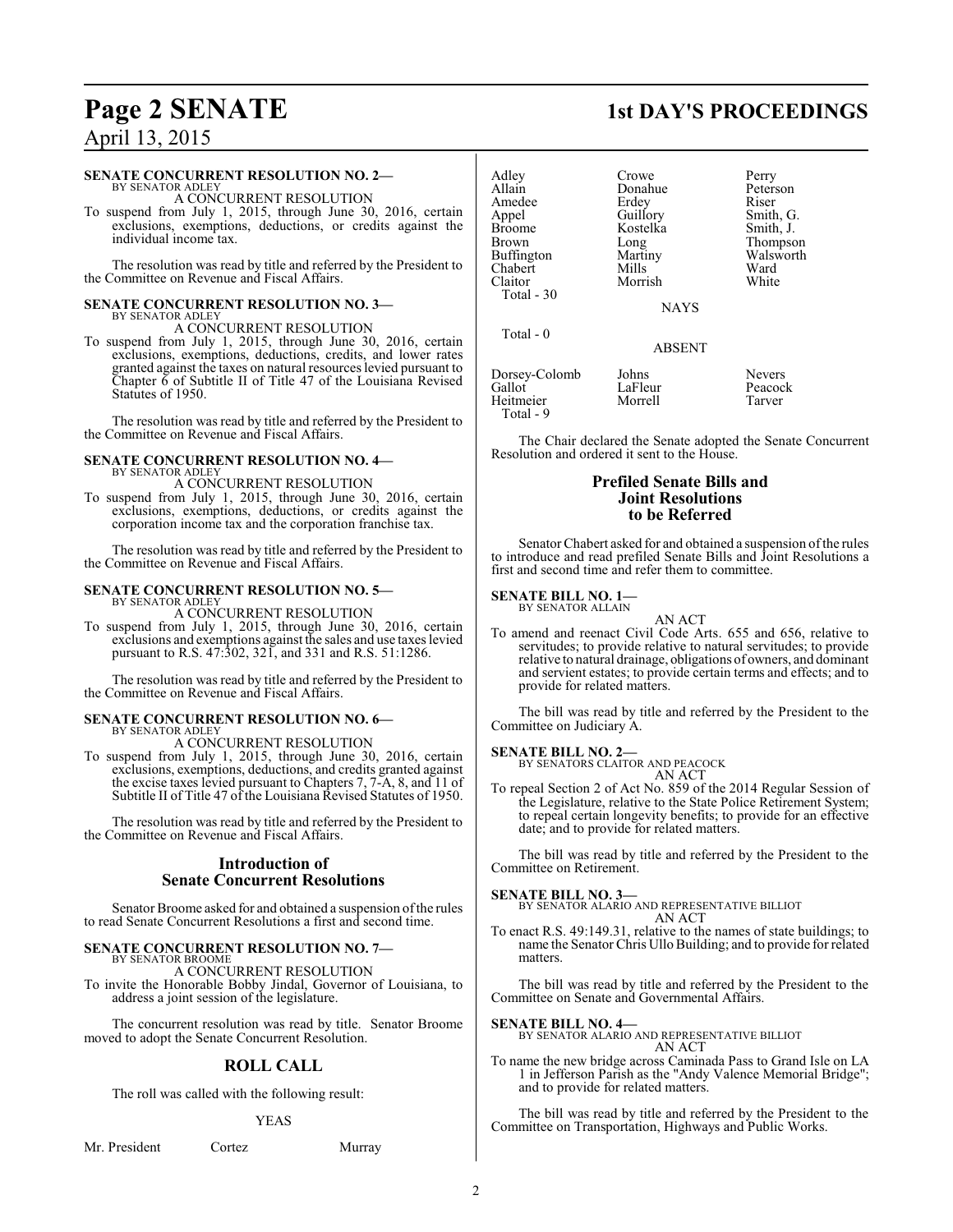# **1st DAY'S PROCEEDINGS Page 3 SENATE** April 13, 2015

### **SENATE BILL NO. 5—**

BY SENATOR GUILLORY AN ACT

To designate the intersection of Louisiana Highway 182 and Louisiana Highway 358 in Opelousas as the "St. Landry Parish Memorial Intersection"; and to provide for related matters.

The bill was read by title and withdrawn from the files of the Senate prior to introduction.

# **SENATE BILL NO. 6—** BY SENATOR PERRY

AN ACT

To name U.S. Highway 167 between the southern corporate limits of the village of Maurice and the northern corporate limits of the city of Abbeville in Vermilion Parish the "Deputy Allen Bares, Jr. Memorial Parkway"; and to provide for related matters.

The bill was read by title and referred by the President to the Committee on Transportation, Highways and Public Works.

#### **SENATE BILL NO. 7—** BY SENATOR GUILLORY

AN ACT

To designate certain highways and bridges in the state highway system; to designate the intersection of Louisiana Highway 182 and Louisiana Highway 358 in Opelousas as the "St. Landry Parish Memorial Intersection"; to designate the US 190 bridge in Krotz Springs as the "Sal and Frank Diesi Bridge"; and to provide for related matters.

The bill was read by title and referred by the President to the Committee on Transportation, Highways and Public Works.

### **SENATE BILL NO. 8—** BY SENATOR LONG

AN ACT

To amend and reenact R.S. 14:29 and 33, relative to offenses against the person; to provide relative to prosecutions of women who use illegal drugs while pregnant for certain offenses against the person under certain circumstances; and to provide for related **matters** 

The bill was read by title and referred by the President to the Committee on Judiciary C.

#### **SENATE BILL NO. 9—** BY SENATOR LONG

AN ACT

To amend and reenact R.S. 14:44, relative to the crime of aggravated kidnapping; to provide for reduced penalties where the kidnapping victim was released without physical injury or sexual abuse; to provide for retroactive application of reduced penalty provisions under certain circumstances; and to provide for related matters.

The bill was read by title and referred by the President to the Committee on Judiciary C.

### **SENATE BILL NO. 10—** BY SENATOR PETERSON

A JOINT RESOLUTION

Proposing to add Article XII, Section 17 of the Constitution of Louisiana, relative to access to health care; to provide for a state-administered health insurance programproviding essential health benefits for certain Louisiana residents; to provide for certain eligibility requirements; to provide for accessing of federal funds; to provide for annual legislative appropriation of certain funds; and to specify an election for submission of the proposition to electors and provide a ballot proposition.

The bill was read by title and referred by the President to the Committee on Health and Welfare.

### **SENATE BILL NO. 11—**

BY SENATOR LONG

AN ACT To amend and reenact R.S. 33:4574.1.1(A)(23), relative to the Sabine Parish Tourist and Recreation Commission; to provide relative to occupancy taxes of hotel rooms, motel rooms, and overnight camping facilities levied by the commission; to authorize the commission to levy an additional occupancy tax of hotel rooms, motel rooms, and overnight camping facilities, subject to the approval of voters in Sabine Parish; to provide for the use of tax proceeds; and to provide for related matters.

The bill was read by title and referred by the President to the Committee on Local and Municipal Affairs.

### **SENATE BILL NO. 12—**<br>BY SENATOR HEITMEIER

AN ACT To amend and reenact R.S. 13:501, relative to courts and judicial procedure; to provide relative to district courts; to provide relative to sittings and sessions in certain judicial districts; to provide relative to sessions of the Twenty-Fifth Judicial District Court; to provide for certain locations; and to provide for related matters.

The bill was read by title and withdrawn from the files of the Senate prior to introduction.

#### **SENATE BILL NO. 13—** BY SENATOR PEACOCK

AN ACT

To amend and reenact R.S. 11:2252(4), 2256(A), and 2257(K)(3)(a) and (b), relative to statewide retirement systems; to provide relative to the Firefighters' Retirement System; to provide for definitions; to provide for eligibility, benefits, and accrual and contribution rates; to provide for an effective date; and to provide for related matters.

The bill was read by title and referred by the President to the Committee on Retirement.

### **SENATE BILL NO. 14—**

BY SENATOR GUILLORY AN ACT

To enact R.S. 11:102(B)(3)(e), relative to state retirement systems; to provide relative to benefits and for funding of those benefits; to provide for calculation of liabilities; to provide for funding of the liabilities; to provide for the determination of contributions required to fund the liabilities; to include certain administrative expenses in that determination; to provide for an effective date; and to provide for related matters.

The bill was read by title and referred by the President to the Committee on Retirement.

### **SENATE BILL NO. 15—**

BY SENATOR NEVERS AND REPRESENTATIVE RITCHIE A JOINT RESOLUTION

Proposing to amend Article VII, Section 4(A), (B), and (C), to add Article VII, Section 4.1, and to repeal Article IX, Section 9 of the Constitution of Louisiana, relative to taxes related to natural resources and the use of such taxes; to levy a tax on the use of hydrocarbon processing facilities; to dedicate such tax; to provide for a reduction of certain individual income tax rates; and to specify an election for submission of the proposition to electors and provide a ballot proposition.

The bill was read by title and referred by the President to the Committee on Revenue and Fiscal Affairs.

### **SENATE BILL NO. 16—**

BY SENATOR GUILLORY

AN ACT To amend and reenact R.S. 11:102, 102.1, 102.2, 102.3, 542, 883.1, 927(B)(2)(a)(i) and (b)(i) and (3)(a), 1145.1, and 1332, and to enact R.S. 11:102.4, 102.5, and 102.6, relative to actuarial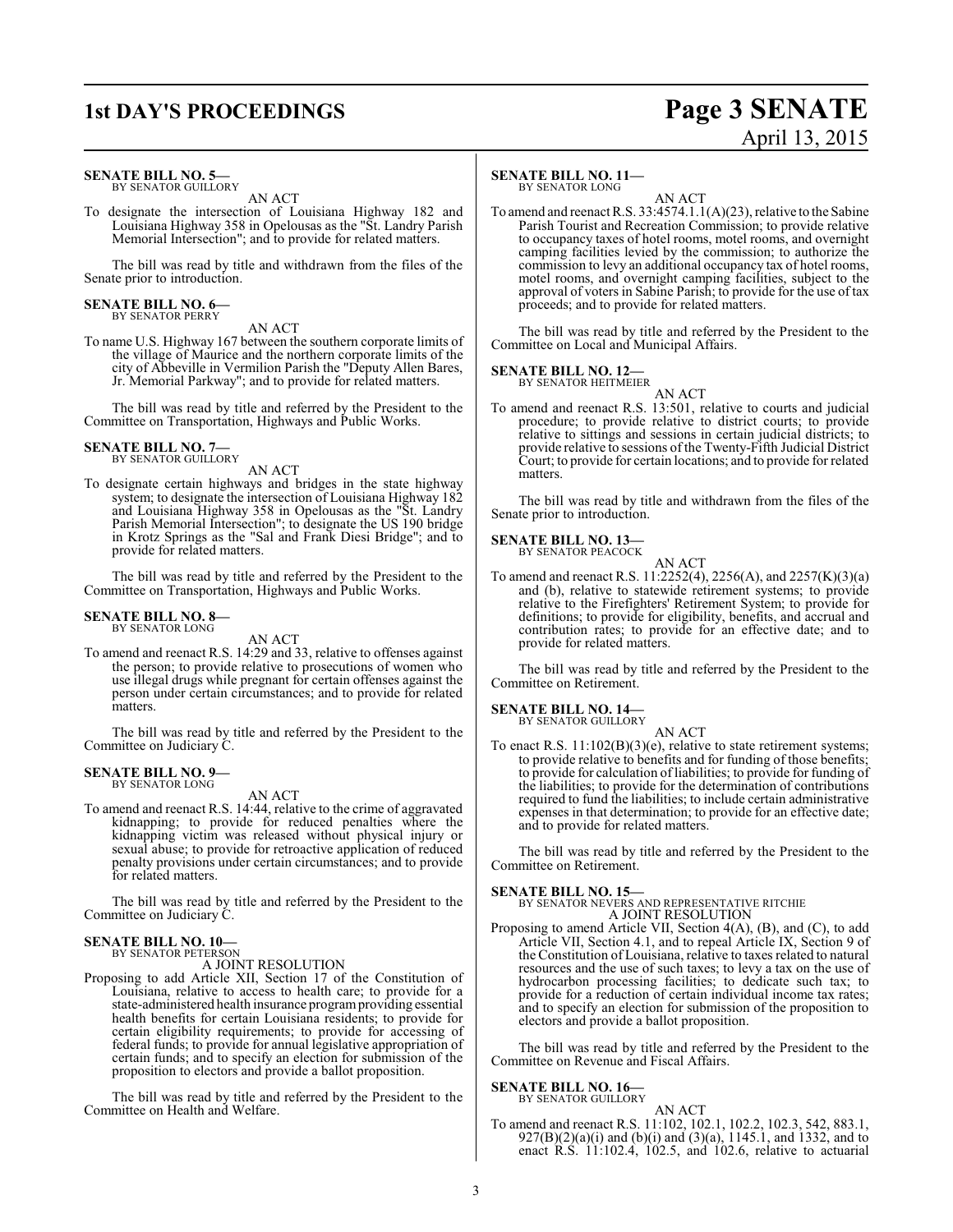# **Page 4 SENATE 1st DAY'S PROCEEDINGS**

determinations for the state retirement systems; to provide for the application of investment earnings and calculation of employer contributions; to provide for the determination of the amount of, eligibility for, and timing of post retirement benefit increases funded by those earnings; to provide for an effective date; and to provide for related matters.

The bill was read by title and referred by the President to the Committee on Retirement.

### **SENATE BILL NO. 17—** BY SENATOR GUILLORY

AN ACT

To amend and reenact R.S. 11:2175(C)(3)(c) and 2175.1(A)(3) and (C), and to repeal R.S.  $11:105(A)(5)$ , relative to the Sheriffs' Pension and Relief Fund; to provide relative to benefits and the funding for those benefits; to provide relative to service credit for benefit calculation and the purchase thereof; to provide relative to employer contributions for funding benefits; to provide relative to the funding deposit account; to provide for credits to the account; to provide for an effective date; and to provide for related matters.

The bill was read by title and referred by the President to the Committee on Retirement.

### **SENATE BILL NO. 18—** BY SENATOR ADLEY

AN ACT

To enact Part XII of Chapter 2 of Subtitle II of Title 11, to be comprised of R.S. 11:961 through 966, relative to the payment of the unfunded accrued liability of the Teachers' Retirement Systemof Louisiana; to allow certain participating employers to elect to pay their proportional share of the unfunded accrued liabilities and to incur no further liabilities; to provide for the calculation of the necessary payment associated with this election; to provide for review of the calculation; to provide for funding of the necessary payments; to provide for the powers and duties of the board of trustees of the retirement system concerning the necessary payments; to provide for an effective date; and to provide for related matters.

The bill was read by title and referred by the President to the Committee on Retirement.

# **SENATE BILL NO. 19—** BY SENATOR MURRAY

AN ACT

To amend and reenact R.S. 11:3361, 3375, 3384(A)(2) and (D)(2),  $3385.1(A)(1)$ , and  $3386(B)$  and to enact R.S.  $11:3370(H)$ , 3370.1, 3370.2, 3384(A)(3) and (D)(3), and 3386(C), relative to the Firefighters' Pension and Relief Fund in the city of New Orleans; to provide relative to legislative action regarding such fund; to provide relative to the date by which annual reports are due; to provide relative to investments of the fund; to establish the Firefighters' Pension Fund Committee and to provide with respect thereto; to establish minimumretirement ages for certain new hires; to provide with respect to maintenance of certain member accounts within the fund; and to provide for related matters.

The bill was read by title and referred by the President to the Committee on Retirement.

### **SENATE BILL NO. 20—** BY SENATOR LONG

### AN ACT

To amend and reenact R.S. 11:710, relative to employment ofretirees of the Teachers' Retirement System of Louisiana; to allow certain retirees reemployed in certain positions to receive benefits during reemployment; to provide limitations; to provide for an effective date; and to provide for related matters.

The bill was read by title and referred by the President to the Committee on Retirement.

### **SENATE BILL NO. 21—** BY SENATOR LONG

AN ACT

To enact R.S. 35:414, relative to ex officio notaries public for Natchitoches Parish government; to authorize the president of Natchitoches Parish to designate up to two employees within his office as ex officio notaries public; to provide for duties and functions of the ex officio notaries public; to provide for limitations and termination of the ex officio notaries public; to provide for an effective date; and to provide for related matters.

The bill was read by title and referred by the President to the Committee on Local and Municipal Affairs.

### **SENATE BILL NO. 22—**

BY SENATOR LAFLEUR AN ACT

To amend and reenact R.S. 33:1352(5), 1353(A), 1356, and 1359(E), relative to local housing authority members of an interlocal risk management agency; to authorize the pooling of public officials liability coverage risks; to authorize the pooling of other coverage risks that the board deems appropriate; to provide for definitions; and to provide for related matters.

The bill was read by title and referred by the President to the Committee on Local and Municipal Affairs.

### **SENATE BILL NO. 23—**<br>BY SENATOR WARD

AN ACT To amend and reenact R.S. 13:5554(G)(3)(b), relative to the payment of group insurance premium costs; to provide for eligibility for payment of such costs for retired sheriffs and retired deputy sheriffs of the West Baton Rouge Parish Sheriff's Office; and to provide for related matters.

The bill was read by title and referred by the President to the Committee on Judiciary B.

### **SENATE BILL NO. 24—**<br>BY SENATOR NEVERS

AN ACT To amend and reenact R.S. 47:6033(B)(1), relative to apprenticeship tax credits; to extend the period during which employers are allowed the credits; to provide for an effective date; and to provide for related matters.

The bill was read by title and referred by the President to the Committee on Revenue and Fiscal Affairs.

### **SENATE BILL NO. 25—** BY SENATOR PETERSON

AN ACT To amend and reenact R.S.  $33:9091.17(D)$ , (E), and (F)(1), relative to the Broadmoor Neighborhood Improvement District within the parish of Orleans; to provide relative to the composition of the board; to provide for governance of the board; to provide for a parcel fee; to provide for an effective date; and to provide for related matters.

The bill was read by title and referred by the President to the Committee on Local and Municipal Affairs.

### **SENATE BILL NO. 26—**

BY SENATOR JOHN SMITH AN ACT

To amend and reenact R.S. 34:2102(B), relative to the compensation of members of the board of the commissioners of the West Calcasieu Port; to provide for a maximum per diem for attending meetings by members; and to provide for related matters.

The bill was read by title and referred by the President to the Committee on Transportation, Highways and Public Works.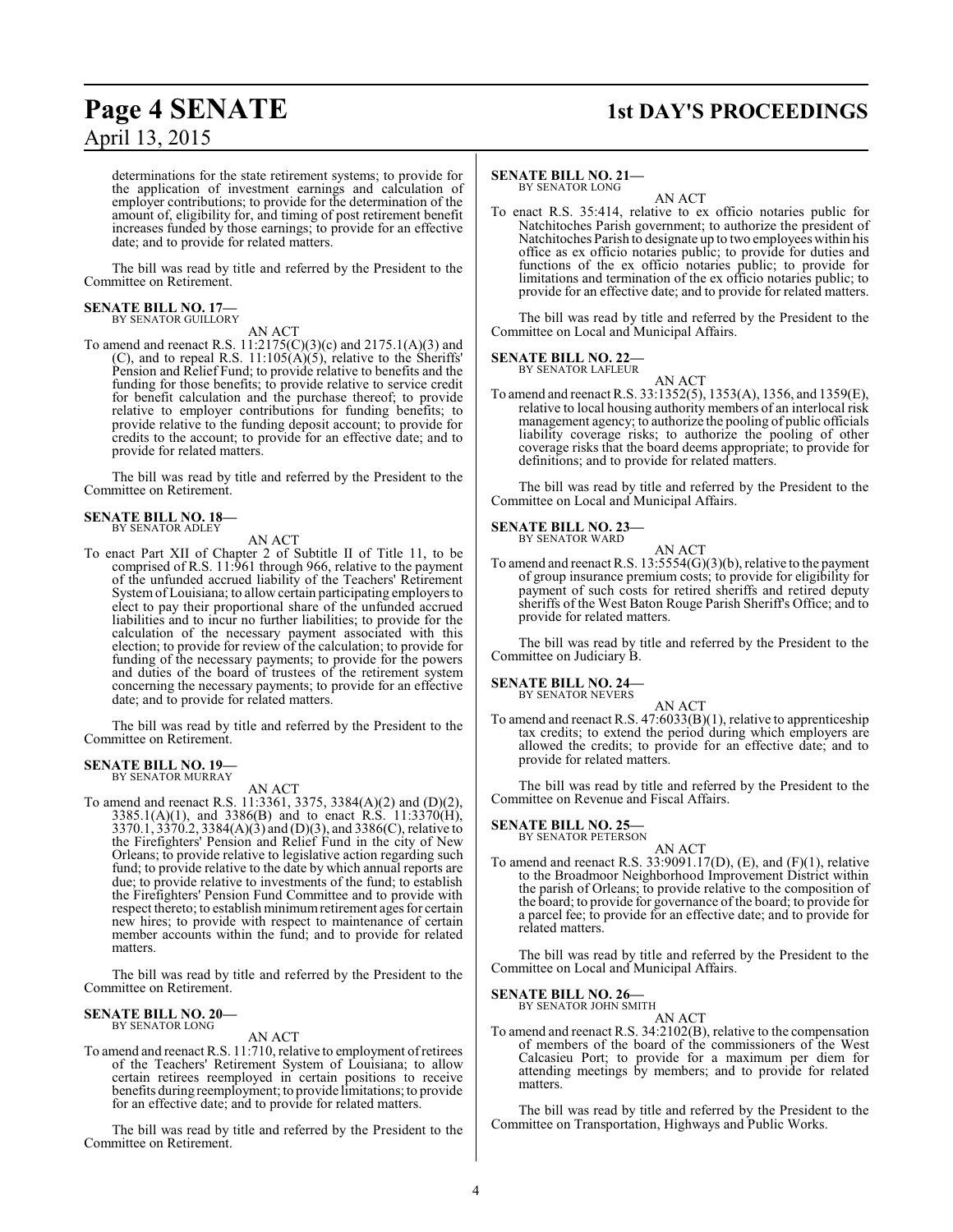### **SENATE BILL NO. 27—** BY SENATOR BROOME

AN ACT

To amend and reenact Code of Criminal Procedure Article  $894(A)(1)$ , relative to suspension and deferral of sentence; to prohibit suspension of sentence when the defendant has been convicted of domestic abuse battery; and to provide for related matters.

The bill was read by title and referred by the President to the Committee on Judiciary C.

### **SENATE BILL NO. 28—** BY SENATOR BROWN

AN ACT

To enact R.S. 17:182.1 and 3996(B)(39), relative to schools and student instruction; to require public school governing authorities and schools to informstudents and parents regarding certain homework assistance services; to provide for the posting of this information in public and certain nonpublic schools; to provide relative to Department of Education support; and to provide for related matters.

The bill was read by title and referred by the President to the Committee on Education.

### **SENATE BILL NO. 29—** BY SENATOR CORTEZ

AN ACT

To amend and reenact R.S. 33:2494(C), relative to the city of Lafayette; to provide relative to the municipal fire and police civil service system; to provide relative to the certification and appointment of eligible persons in the police department; to provide for an effective date; and to provide for related matters.

The bill was read by title and referred by the President to the Committee on Local and Municipal Affairs.

### **SENATE BILL NO. 30—** BY SENATOR KOSTELKA

AN ACT

To enact R.S. 14:69(E), relative to the crime of illegal possession of stolen things; to provide relative to exemptions from prosecution for certain persons under certain circumstances; and to provide for related matters.

The bill was read by title and referred by the President to the Committee on Judiciary C.

## **SENATE BILL NO. 31—** BY SENATOR MORRELL

AN ACT

To amend and reenact R.S. 17:281(A)(2), relative to instruction in sex education; to provide relative to surveys of students in Orleans Parish schools; to authorize public school governing authorities in Orleans Parish to allow students to be surveyed about their risk behaviors; and to provide for related matters.

The bill was read by title and referred by the President to the Committee on Education.

#### **SENATE BILL NO. 32—** BY SENATOR MILLS

AN ACT

To amend and reenact R.S. 17:3881(A), the introductory paragraph of  $3883(A)(6)(a)$ ,  $(A)(6)(a)(iii)(bb)$  and  $(8)$ ,  $3886(A)$ ,  $3902(B)(5)$ , and  $3997(D)(1)$  and (2), and to repeal R.S.  $17:3883(A)(7)$ , relative to the evaluation of public school teachers and administrators; to require that such evaluations include classroom observations and multiple quantitative measures of student achievement; to provide relative to the percentage of such evaluations based upon value-added data; to provide relative to the membership and focus of the

# **1st DAY'S PROCEEDINGS Page 5 SENATE** April 13, 2015

Accountability Commission subcommittee charged to review the evaluation program; to repeal obsolete provisions of law; and to provide for related matters.

The bill was read by title and referred by the President to the Committee on Education.

### **SENATE BILL NO. 33—** BY SENATOR WALSWORTH

AN ACT

To amend and reenact R.S. 39:140 and 245 and R.S. 43:1, and to repeal R.S. 49:205, relative to the division of administration; to provide relative to the office of technology services and the office of telecommunications management; to provide for reorganization; to provide for the uniform consolidated mailroom; to provide for supervision and control; to provide for purchasing printing and engraving; and to provide for related matters.

The bill was read by title and referred by the President to the Committee on Senate and Governmental Affairs.

**SENATE BILL NO. 34—** BY SENATOR CORTEZ

AN ACT

To enact R.S. 17:274.1(D), relative to required courses of study; to require passage of a certain proficiency test to earn credit in certain Civics courses required for high school graduation; to provide relative to administration of the test; to provide for exceptions; to provide for an effective date; and to provide for related matters.

The bill was read by title and referred by the President to the Committee on Education.

### **SENATE BILL NO. 35—**<br>BY SENATOR GARY SMITH

AN ACT To amend and reenact Code of Criminal Procedure Articles 336.1, 465(A)(39) and (40), 571, 814(A)(8), (8.1), (9), (10), (11), (12), and  $(13)$ , 890.1(D)(9), (10), and (11), 893.3(E)(1)(b), and  $905.4(A)(1)$  and  $(3)$ , Code of Evidence Article  $412.1$ , the introductory paragraph of Children's Code Article 305(A)(1) and 305(A)(1)(b) and (B)(1)(b) and (2)(f) and (g),  $855(B)(7)(a)$ and (b),  $857(A)(4)$  and (8),  $858(B)$ ,  $879(B)(2)$ ,  $884.1(A)(1)$  and  $(2), 897(B)(1)(c), 897.1(A),$  and  $901(E), R.S.$  13:2106(B), R.S.  $14:2(B)(9)$ ,  $(10)$ , and  $(11)$ ,  $30(A)(1)$ ,  $30.1(A)(2)$ ,  $32.6(A)(2)$ , the introductory paragraph of  $42(A)$  and  $42(D)(1)$ ,  $42.1$ ,  $43$ , the introductory paragraph of  $43.1(A)$  and  $43.1(A)$ ,  $43.6(A)$  and  $(B)(1), 50.2, and 107.2(A), R.S. 15:302(C)(2), 469.1, 541(2)(a),$ (b), and (c) and  $(24)(a)$ ,  $542(A)(2)$  and  $(3)(a)$  and  $(b)$ ,  $571.3(B)(3)(b)$ , (c), and (d),  $574.4(D)(1)(h)$ ,  $708(C)$ ,  $711(G)(1)$ , 811(E), 831(D), 832(C)(2), 833(B)(3), 833.2(B), 893.1(1), and  $1111(1)(1)$ , R.S. 40:1300.13(E)(6), and R.S. 48:261(E)(2), and to enact R.S. 14:43.1.1, relative to sex offenses; to rename the crimes of "aggravated rape", "forcible rape", and "simple rape" to "first degree rape", "second degree rape", and "third degree rape", respectively; to provide relative to the elements of the crime of sexual battery; to create the crime of misdemeanor sexual battery; to provide for penalties; and to provide for related matters.

The bill was read by title and withdrawn from the files of the Senate prior to introduction.

**SENATE BILL NO. 36—** BY SENATOR AMEDEE

### AN ACT

To amend and reenact Code of Criminal Procedure Article 327.1 and 335.1(A)(1)(a), R.S. 14:79(A)(1)(a) and (E), and R.S. 46:2136.2(A) and (B), and to enact Chapter 28-D of Title 46 of the Louisiana Revised Statutes of 1950, to be comprised of R.S. 46:2181 through 2191, relative to protective orders; to provide for sexual assault protective orders; to provide relative to procedures for obtaining a sexual assault protective order; to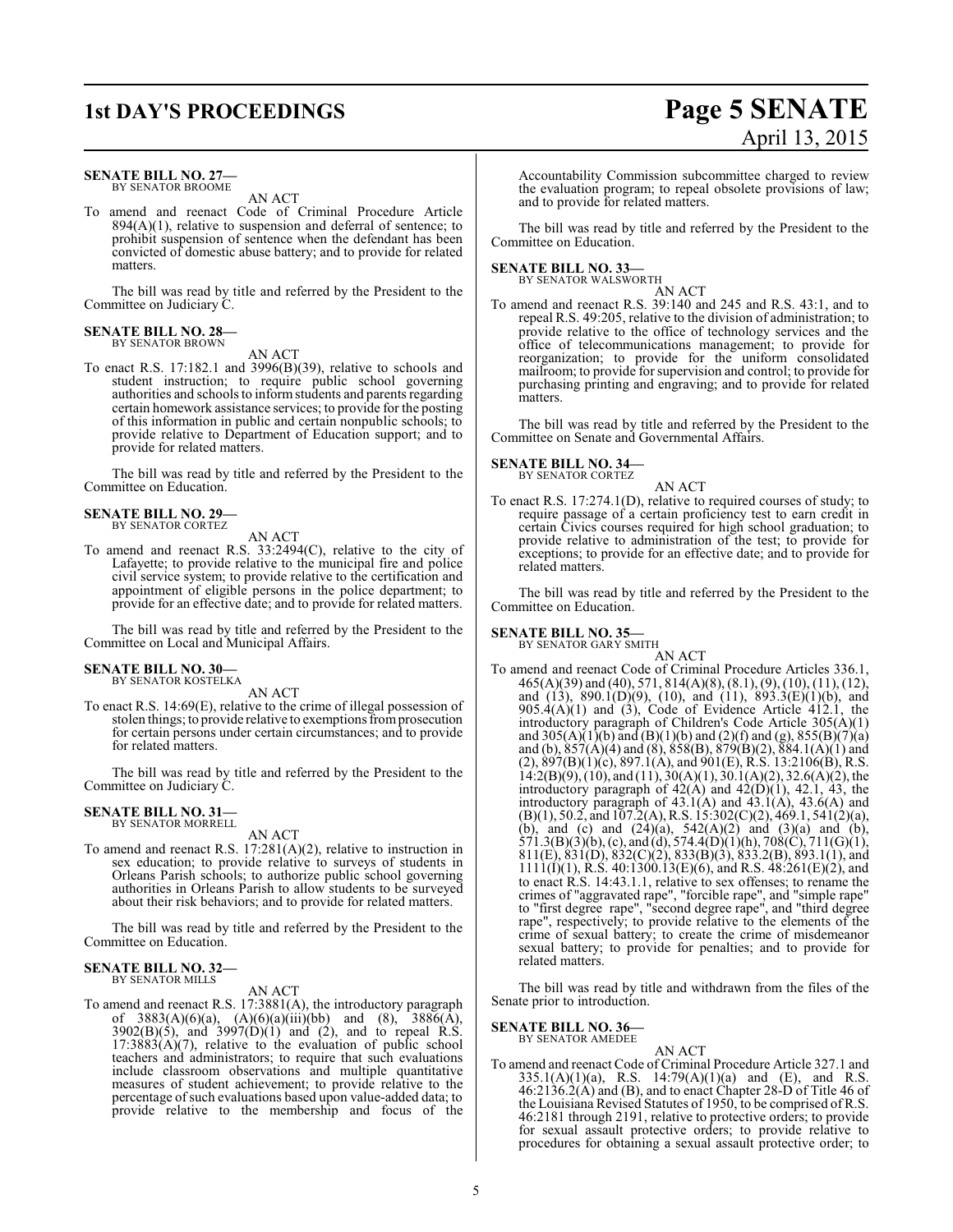# **Page 6 SENATE 1st DAY'S PROCEEDINGS**

provide definitions; to provide penalties; to provide relative to the Louisiana Protective Order Registry; to provide relative to the crime of violation of protective orders; to provide relative to protective orders as bail restrictions; and to provide for related matters.

The bill was read by title and referred by the President to the Committee on Judiciary B.

### **SENATE BILL NO. 37—** BY SENATOR MORRELL

AN ACT

To enact R.S. 17:1805(H) and R.S. 40:2405.8, relative to the Council on Peace Officer Standards and Training; to provide relative to peace officer training and course requirements; to provide relative to sexual assault awareness training for persons employed as full-time college or university police officers; to provide relative to lead homicide investigator training; to provide relative to sexual assault awareness training for all peace officers; to provide for the promulgation of rules and regulations and the oversight thereof; and to provide for related matters.

The bill was read by title and referred by the President to the Committee on Judiciary B.

### **SENATE BILL NO. 38—** BY SENATOR JOHNS

AN ACT

To amend and reenact R.S. 33:2494(C), relative to the city of Lake Charles; to provide relative to the municipal fire and police civil service system; to provide relative to the certification and appointment of eligible persons in the police department; to provide for an effective date; and to provide for related matters.

The bill was read by title and referred by the President to the Committee on Local and Municipal Affairs.

### **SENATE BILL NO. 39—** BY SENATOR MILLS

AN ACT

To amend and reenact R.S. 37:3461, 3462, 3463(A), 3464, 3467, 3469, 3470, 3471(A), 3472, 3473, 3474.1(A)(1), (2), and (5) and (B), 3474.2(A)(1) and (2), 3474.3(A), 3474.4, 3475, 3477(A), (D), and (E), 3478(A) and (B), 3480, 3481, and 3482 and to repeal R.S. 37:3474, relative to theLouisiana Board of Drug and Device Distributors; to provide definitions; to change the name ofthe board; to provide for the qualifications of board members; to provide duties and powers of the board; to provide for licensure requirements; to provide for inspections by the board; to provide for reinspection of distribution and sales facilities; to provide authority for the board to waive inspection; to provide authority for the board to discipline; to provide the board authority to take enforcement actions against non-licensees; to provide for injunction proceedings; to provide for a board order to quarantine a legend drug or legend device; to provide for annual renewal of a license; to provide for authorization for the board to obtain criminal history record information; to provide for unlawful participation; to provide for unauthorized sales; to provide for mandatory reporting; to provide for applicability of the practice act; to repeal provisions related to manufacturer distribution of legend drugs and legend devices; to provide for an effective date; and to provide for related matters.

The bill was read by title and referred by the President to the Committee on Health and Welfare.

#### **SENATE BILL NO. 40—** BY SENATOR NEVERS

AN ACT

To enact Chapter 8-C of Title 46 of the Louisiana Revised Statutes of 1950, to be comprised ofR.S. 46:980.1, relative to health care

coverage with essential health benefits; to provide for funding of the program; to provide for possible elements ofthe program; and to provide for related matters.

The bill was read by title and referred by the President to the Committee on Health and Welfare.

### **SENATE BILL NO. 41—** BY SENATOR ALLAIN

AN ACT To amend and reenact R.S.  $30.93(A)(1)$  and the introductory paragraph of (A)(3), relative to the Louisiana Oilfield Site Restoration Law; to provide relative to the recovery of site restoration costs; to provide for certain monetary limits and their effects; and to provide for related matters.

The bill was read by title and referred by the President to the Committee on Natural Resources.

### **SENATE BILL NO. 42—**<br>BY SENATOR WALSWORTH

AN ACT

To amend and reenact R.S. 39:1595(A)(2), relative to certain competitive proposals; to provide procedures for notification for certain contracts; to provide for an effective date; and to provide for related matters.

The bill was read by title and referred by the President to the Committee on Finance.

#### **SENATE BILL NO. 43—** BY SENATOR APPEL

AN ACT

To enact R.S. 17:6.1, relative to the State Board of Elementary and Secondary Education; to require the board to adopt rules in accordance with the Administrative Procedure Act for certain programs, statements, guidelines, or requirements for conduct; and to provide for related matters.

The bill was read by title and referred by the President to the Committee on Education.

**SENATE BILL NO. 44—**

BY SENATOR PETERSON

AN ACT To enact R.S. 18:114(C), relative to voter registration; to provide for the transmittal of registered drivers; to provide for registrant notification; to provide an option to decline registration; to provide for political party affiliation; and to provide for related matters.

The bill was read by title and withdrawn from the files of the Senate prior to introduction.

### **SENATE BILL NO. 45—** BY SENATOR CROWE

AN ACT

To amend and reenact R.S. 40:531(B), relative to the Housing Authority of New Orleans; to provide relative to appointments of tenant commissioners; and to provide for related matters.

The bill was read by title and referred by the President to the Committee on Local and Municipal Affairs.

### **SENATE BILL NO. 46—** BY SENATOR LAFLEUR

### AN ACT

To enact R.S. 42:14(E), relative to the Open Meetings Law; to permit up to three members of the governing board of the Louisiana Citizens Property Insurance Corporation to participate in meetings by means of telephone, audio-video conference, or other communications technology; to provide for definitions; and to provide for related matters.

The bill was read by title and referred by the President to the Committee on Senate and Governmental Affairs.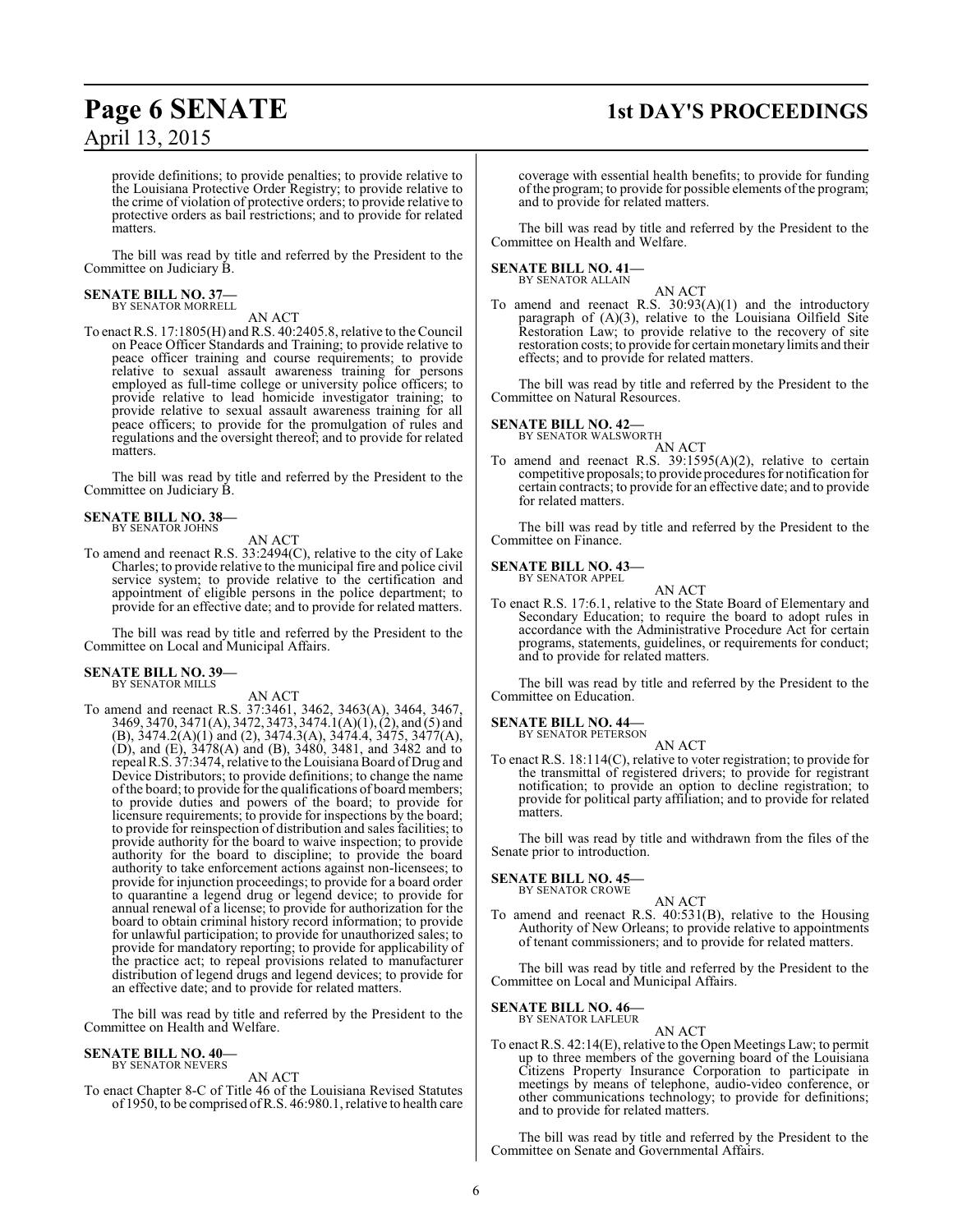### **SENATE BILL NO. 47—** BY SENATOR PERRY

AN ACT

To amend and reenact R.S. 13:1894.1, relative to the crime of driving while intoxicated; to provide technical changes to current law relative to prosecutions and penalties for driving while intoxicated; and to provide for related matters.

The bill was read by title and referred by the President to the Committee on Judiciary C.

### **SENATE BILL NO. 48—** BY SENATORS DONAHUE AND APPEL

AN ACT To amend and reenact R.S.  $17:3048.1(A)(1)(b)(i)$  and to enact R.S. 17:3048.1(Z), relative to the Taylor Opportunity Program for Students; to provide relative to the minimum American College Test score required for eligibility for the Opportunity award; to provide with respect to the monetary amounts for awards granted pursuant to the program; to provide relative to future increases in award amounts; to provide for effectiveness; and to provide for related matters.

The bill was read by title and referred by the President to the Committee on Education.

### **SENATE BILL NO. 49—** BY SENATOR MURRAY

AN ACT

To amend and reenact R.S. 33:4083.1, relative to the city of New Orleans; to provide relative to receipt and disbursement of unclaimed customer credit balances and water deposits into the "Water Help Program Fund"; to provide for notifications by the board; to provide for an effective date; and to provide for related matters.

The bill was read by title and referred by the President to the Committee on Local and Municipal Affairs.

### **SENATE BILL NO. 50—** BY SENATOR MURRAY

AN ACT

To enact R.S. 33:4071(F), relative to the Sewerage and Water Board of New Orleans; to provide relative to the governing authority of the Sewerage and Water Board; to provide for release of obligations ofindebtedness; to provide for an effective date; and to provide for related matters.

The bill was read by title and referred by the President to the Committee on Local and Municipal Affairs.

#### **SENATE BILL NO. 51—** BY SENATOR CROWE

A JOINT RESOLUTION

Proposing to amend Article VII, Section 10(F)(2)(a) and (b) of the Constitution of Louisiana, relative to the expenditure of state funds; to authorize the limited redirection and transfer of funds supporting appropriations or allocations from the state general fund and dedicated funds, including those constitutionally protected or mandated, to be used for other nonmandatory purposes under certain circumstances; and to specify an election for submission ofthe proposition to electors and provide a ballot proposition.

The bill was read by title and referred by the President to the Committee on Finance.

### **SENATE BILL NO. 52—**

BY SENATOR APPEL AND REPRESENTATIVE CARTER AN ACT

To enact R.S. 49:191(8)(m) and to repeal R.S. 49:191(6)(f), relative to the Department of Education, including provisions to provide for the re-creation of the Department of Education and the statutory entities made a part of the department by law; to provide for the effective termination date for all statutory

authority for the existence of such statutory entities; and to provide for related matters.

The bill was read by title and referred by the President to the Committee on Education.

### **SENATE BILL NO. 53—** BY SENATOR MORRELL

AN ACT

To amend and reenact R.S.  $33:9091.15(F)(1)$  and  $(3)(a)$  and  $(c)$ , relative to Oak Island Neighborhood Improvement District within the parish of Orleans; to provide for the levy of a parcel fee within the district; to provide for election notice; to provide for an effective date; and to provide for related matters.

The bill was read by title and referred by the President to the Committee on Local and Municipal Affairs.

### **SENATE BILL NO. 54—**

BY SENATOR BROOME AN ACT

To enact R.S.  $17:416(J)$ , relative to discipline of students; to prohibit the suspension or expulsion of students in grades kindergarten through three from school or from riding a school bus; to provide for measures to address unacceptable behavior; and to provide for related matters.

The bill was read by title and referred by the President to the Committee on Education.

**SENATE BILL NO. 55—** BY SENATOR RISER

AN ACT

To amend and reenact R.S. 3:4274(B) and 4301, relative to forestry; to provide relative to the powers of the Louisiana Forestry Commission; to provide relative to forest tree seedling nurseries; to eliminate certain nursery requirements; and to provide for related matters.

The bill was read by title and referred by the President to the Committee on Agriculture, Forestry, Aquaculture, and Rural Development.

### **SENATE BILL NO. 56—** BY SENATOR DORSEY-COLOMB

AN ACT

To amend and reenact R.S. 37:2801(3) and 2817, relative to the practice of chiropractic; to provide for definitions; to provide for use of x-ray; to provide for an effective date; and to provide for related matters.

The bill was read by title and referred by the President to the Committee on Health and Welfare.

### **SENATE BILL NO. 57—**

BY SENATORS DORSEY-COLOMB, BROOME, MORRELL, MURRAY<br>AND TARVER AND REPRESENTATIVES BARROW, WESLEY BISHOP,<br>BOUIE, BURRELL, JAMES, JACKSON, PRICE, SMITH AND ALFRED WILLIAMS

### AN ACT

To enact R.S. 49:149.64, relative to public grounds located in Baton Rouge; to provide for the erection of a statue memorializing the Reverend Dr. T.J. Jemison; to provide for private funding for the establishment and maintenance of the statue; to create a commission; to provide for expiration of the commission; and to provide for related matters.

The bill was read by title and referred by the President to the Committee on Senate and Governmental Affairs.

### **SENATE BILL NO. 58—**

BY SENATOR APPEL AND REPRESENTATIVE FOIL

- AN ACT
- To amend and reenact R.S. 17:1960 and to enact R.S. 17:3996(B)(39), relative to students with exceptionalities; to provide with respect to the Deaf Child's Bill of Rights; to include deaf-blind children in such bill of rights; to convert the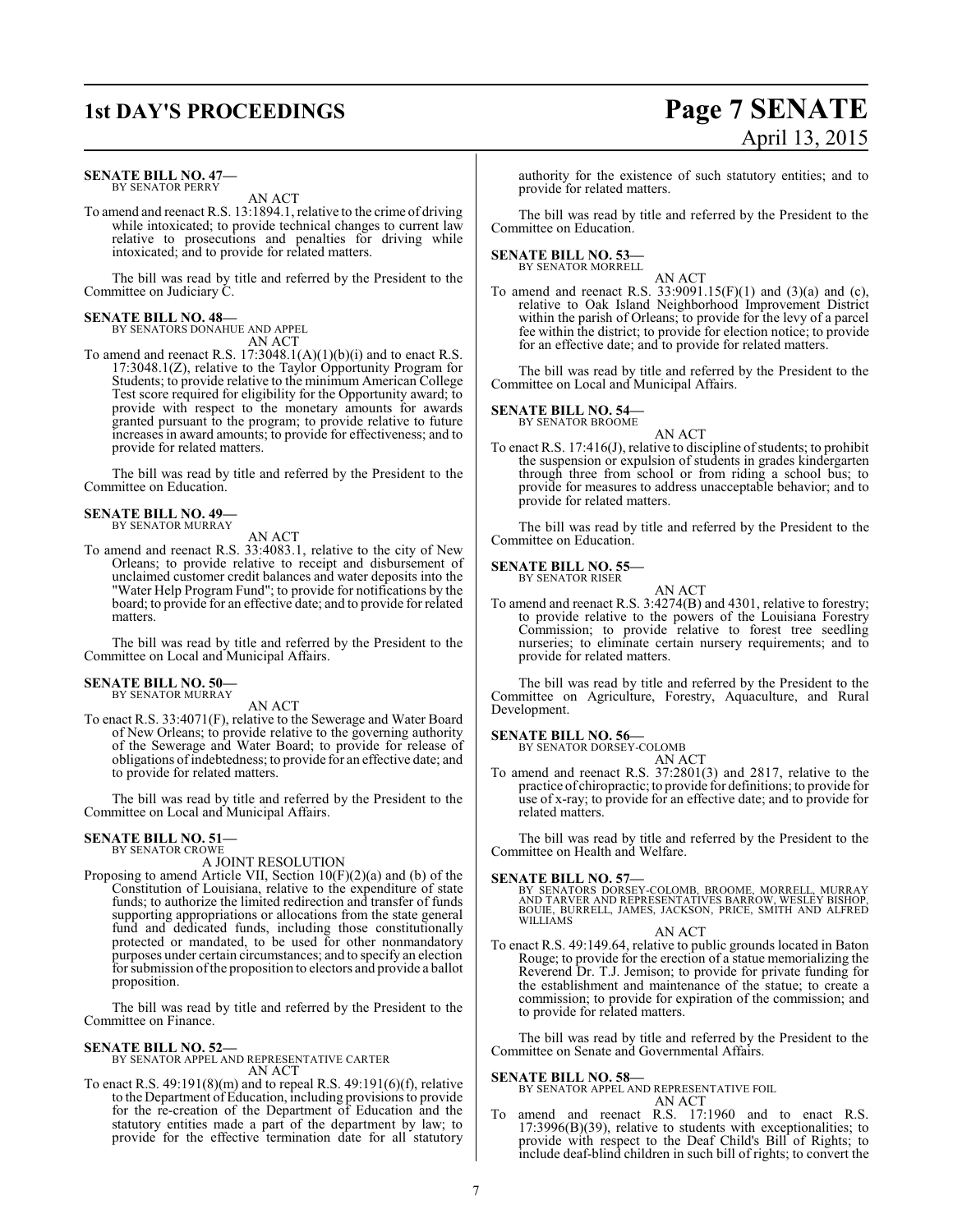# **Page 8 SENATE 1st DAY'S PROCEEDINGS**

aspirational context of the Deaf Child's Bill of Rights to a series of directives to public schools; and to provide for related matters.

The bill was read by title and referred by the President to the Committee on Education.

### **SENATE BILL NO. 59—** BY SENATOR WARD

AN ACT

To amend and reenact R.S. 22:807, relative to withdrawals of deposits; to provide for the withdrawal of deposits by domestic insurers; and to provide for related matters.

The bill was read by title and referred by the President to the Committee on Insurance.

### **SENATE BILL NO. 60—** BY SENATOR KOSTELKA

AN ACT

To amend and reenact the introductory paragraph of R.S. 14:70.1(A) and  $70.1(A)(1)$  and (2), and to enact R.S.  $14:70.1(C)$ , relative to the crime of Medicaid fraud; to provide relative to the elements of Medicaid fraud; to provide relative to venue for Medicaid fraud prosecutions; and to provide for related matters.

The bill was read by title and referred by the President to the Committee on Judiciary C.

### **SENATE BILL NO. 61—** BY SENATOR BUFFINGTON

AN ACT

To enact R.S. 46:1069.1, relative to hospital service districts; to provide for leasing and operating a licensed nursing home; to provide for an effective date; and to provide for related matters.

The bill was read by title and referred by the President to the Committee on Health and Welfare.

### **SENATE BILL NO. 62—** BY SENATOR WARD

AN ACT

To enact R.S. 40:39.1(B)(5), relative to fees for certified copies; to provide relative to the clerks of court in East Feliciana and West Feliciana Parishes; to provide for an additional fee for issuing certified copies of birth certificates and death certificates; and to provide for related matters.

The bill was read by title and referred by the President to the Committee on Judiciary A.

#### **SENATE BILL NO. 63—** BY SENATOR CROWE

AN ACT

To amend and reenact R.S. 39:75(A)(4), (B), the introductory paragraph of 75(C), and the introductory paragraph of 75(E) and to enact R.S. 39:75(F), relative to the avoidance of budget deficits; to authorize the limited redirection and transfer of funds supporting appropriations or allocations from the state general fund and dedicated funds, including those constitutionally protected or mandated, to be used for other nonmandatory purposes under certain circumstances; to provide for an effective date; and to provide for related matters.

The bill was read by title and referred by the President to the Committee on Finance.

### **SENATE BILL NO. 64—** BY SENATOR MARTINY

AN ACT

To amend and reenact R.S. 6:303(A), relative to banks and banking; to provide for the sale of excess reserves; to provide certain terms and conditions; and to provide for related matters.

The bill was read by title and referred by the President to the Committee on Commerce, Consumer Protection, and International Affairs.

### **SENATE BILL NO. 65—**

BY SENATOR BUFFINGTON

AN ACT To amend and reenact R.S. 17:3201, 3202, 3215, the introductory paragraph of R.S. 17:3217, and 3218, relative to postsecondary education; to provide relative to colleges and universities and their management boards; and to provide for related matters.

The bill was read by title and referred by the President to the Committee on Education.

### **SENATE BILL NO. 66—**<br>BY SENATOR GARY SMITH

AN ACT

To amend and reenact R.S. 34:3523(A)(2) and (J), relative to designbuild contracts for ports; to extend the time for ports to utilize the design-build method on certain construction projects; and to provide for related matters.

The bill was read by title and referred by the President to the Committee on Transportation, Highways and Public Works.

#### **SENATE BILL NO. 67—** BY SENATOR WHITE

AN ACT

To enact R.S. 32:402(C)(5), relative to motor vehicles; to provide a licensing exception for law enforcement officers to operate certain law enforcement vehicles; and to provide for related matters.

The bill was read by title and referred by the President to the Committee on Transportation, Highways and Public Works.

### **SENATE BILL NO. 68—** BY SENATOR BUFFINGTON

AN ACT

To amend and reenact R.S. 40:2116(D)(2), relative to facility need review; to provide for an extension to the moratorium on additional beds for nursing facilities; and to provide for related matters.

The bill was read by title and referred by the President to the Committee on Health and Welfare.

#### **SENATE BILL NO. 69—** BY SENATOR NEVERS

AN ACT

To enact R.S. 17:401, relative to remedial and developmental coursework; to require the state Department of Education to ensure that every graduate from a Louisiana high school is college and career ready; to require the department to provide instructional assistance to students unprepared for postsecondary coursework; to require the department to pay the cost for certain remedial and developmental coursework required of public high school graduates enrolled in public postsecondary institutions; and to provide for related matters.

The bill was read by title and referred by the President to the Committee on Education.

### **SENATE BILL NO. 70—**<br>BY SENATOR WALSWORTH

AN ACT

To amend and reenact R.S.  $47:301(10)(z)$  and  $(18)(1)$ , relative to sales and use taxes; to provide relative to the state sales and use tax exclusion for certain alternative substances used as fuel by manufacturers; to extend the effectiveness of the exclusion; and to provide for related matters.

The bill was read by title and referred by the President to the Committee on Revenue and Fiscal Affairs.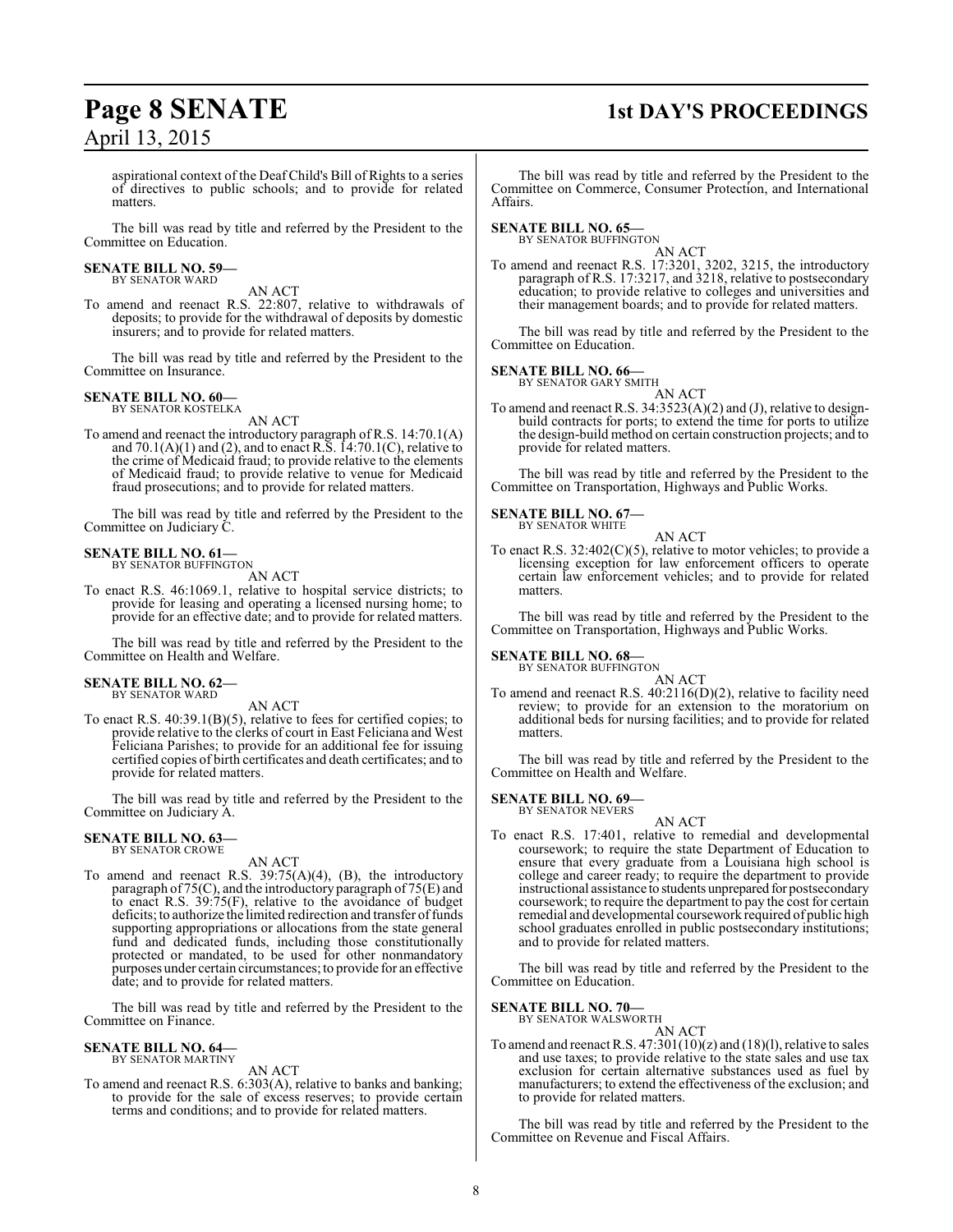### **SENATE BILL NO. 71—** BY SENATOR ERDEY

AN ACT

To enact R.S. 38:90.4(A)(1)(j), relative to the Statewide Flood-Control Program; to provide for information to be included in applications for funding of any flood-control projects; and to provide for related matters.

The bill was read by title and referred by the President to the Committee on Transportation, Highways and Public Works.

### **SENATE BILL NO. 72—** BY SENATOR ERDEY

AN ACT

To enact R.S. 33:447.15, relative to court costs authorized in mayor's courts; to provide for additional court costs for traffic matters in the Walker Municipal Court; to provide for the collection and disposition of funds; and to provide for related matters.

The bill was read by title and withdrawn from the files of the Senate prior to introduction.

### **SENATE BILL NO. 73—** BY SENATOR MORRISH

AN ACT

To amend and reenact R.S. 40:2852 and 2853(A), relative to facilities providing housing or temporary residence to certain individuals arrested for commission of a crime; to provide for referral to these facilities by certain judicial agencies; to define a judicial agency; and to provide for related matters.

The bill was read by title and referred by the President to the Committee on Judiciary C.

### **SENATE BILL NO. 74—**

BY SENATOR PETERSON AN ACT

To repeal R.S. 17:285.1, relative to the Louisiana Science Education Act; and to provide for related matters.

The bill was read by title and referred by the President to the Committee on Education.

### **SENATE BILL NO. 75—** BY SENATOR MILLS

A JOINT RESOLUTION

Proposing to amend Article III, Section 2(A)(2)(d) and to add Article III, Sections 2(A)(2)(e) and 15.1 and Article XIII, Section 1(A)(3) of the Constitution of Louisiana, relative to tax exemptions, exclusions, deductions, or credits against state tax; to define tax exemption legislation; to create the Exemption Review Conference and provide procedures for and mandatory review of tax exemption legislation; to provide for the termination of tax exemptions; to provide for official tax exemption analyses and recommendations; and to specify an election for submission of the proposition to electors and provide a ballot proposition.

The bill was read by title and referred by the President to the Committee on Revenue and Fiscal Affairs.

### **SENATE BILL NO. 76—** BY SENATOR MORRISH

AN ACT

To enact R.S. 47:1925.12, relative to the assessor in the Jefferson Davis Parish Assessment District; to authorize the assessor in such district to receive an automobile expense allowance; and to provide for related matters.

The bill was read by title and referred by the President to the Committee on Local and Municipal Affairs.

### **SENATE BILL NO. 77—**

BY SENATOR KOSTELKA

AN ACT To enact R.S. 32:535.2, relative to motor vehicle repair work; to require disclosure on certain parts used in a repair; to provide for penalties; to provide certain terms, procedures and conditions; and to provide for related matters.

The bill was read by title and referred by the President to the Committee on Commerce, Consumer Protection, and International Affairs.

### **SENATE BILL NO. 78—** BY SENATOR MILLS

AN ACT

To enact Chapter 21 of Title 24 of the Louisiana Revised Statutes of 1950, to be comprised of R.S. 24:991 through 994, relative to tax exemptions, exclusions, deductions, and credits against state tax; to create the exemption review conference; to provide for official tax exemption analyses and recommendations; to provide for certain procedures for tax exemption instruments; to provide for mandatory review and termination of tax exemptions; and to provide for related matters.

The bill was read by title and referred by the President to the Committee on Revenue and Fiscal Affairs.

#### **SENATE BILL NO. 79—** BY SENATOR ALLAIN

AN ACT To enact R.S. 30:29.2, relative to the remediation of oilfield sites and exploration and production sites; to provide alternative dispute resolution in lawsuits involving the remediation of oilfield sites and exploration and production sites; to authorize the court to compel nonbinding mediation; to provide for the payment of mediation fees and expenses; to provide terms, conditions, requirements, and effects; to provide for effectiveness; and to provide for related matters.

The bill was read by title and referred by the President to the Committee on Judiciary A.

### **SENATE BILL NO. 80—**

BY SENATOR GUILLORY A JOINT RESOLUTION

Proposing to add Article I, Section 28 of the Constitution of Louisiana, relative to the status of an unborn child; to provide relative to an unborn child's status as a human being from the moment of conception; to provide relative to legal persons; to provide relative to certain rights of an unborn child; and to specify an election for submission of the proposition to electors and provide a ballot proposition.

The bill was read by title and referred by the President to the Committee on Judiciary A.

### **SENATE BILL NO. 81—**<br>BY SENATOR PETERSON

AN ACT

To enact R.S. 23:643, relative to employment; to provide for certain minimum, earned, paid sick leave benefits; to provide for certain minimum, earned, unpaid sick leave benefits; to provide for the number of hours of sick leave benefits; to provide for the permitted uses of the benefits; to prohibit retaliation; to provide for rules and regulations; to provide for enforcement; and to provide for related matters.

The bill was read by title and referred by the President to the Committee on Labor and Industrial Relations.

9

### **1st DAY'S PROCEEDINGS Page 9 SENATE** April 13, 2015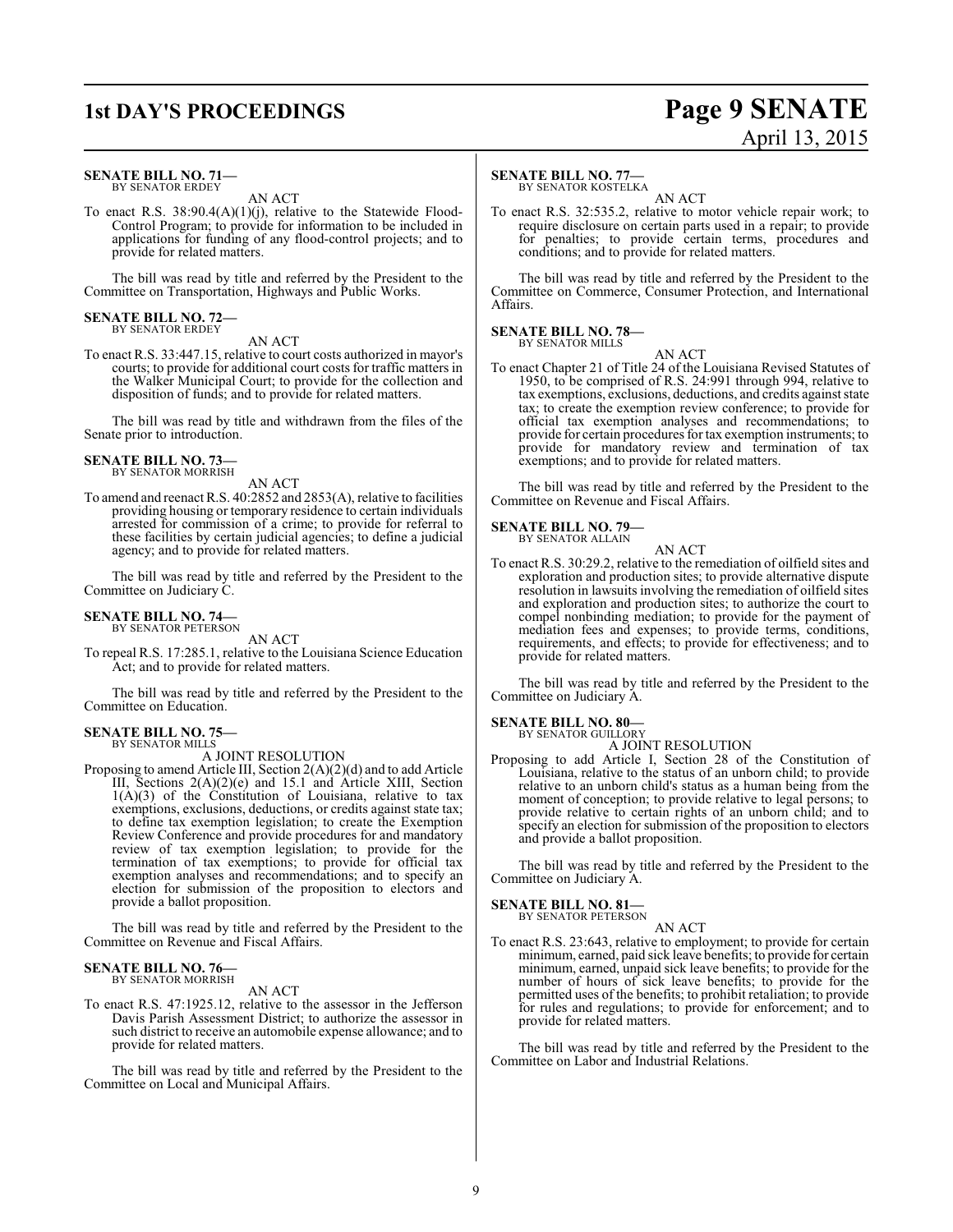### **Page 10 SENATE** 1st DAY'S PROCEEDINGS

### **SENATE BILL NO. 82—**

BY SENATOR GARY SMITH AN ACT

To amend and reenact R.S. 48:280, relative to directional signs; to provide for the erection of directional signs for the Nelson ColemanCorrectional Center; and to provide for relatedmatters.

The bill was read by title and referred by the President to the Committee on Transportation, Highways and Public Works.

### **SENATE BILL NO. 83—** BY SENATOR WHITE

AN ACT

To enact R.S.  $37:36(E)(1)(y)$  and (z), relative to provisional licenses for ex-offenders; to provide for provisional licenses for certain occupations; to provide for exceptions; and to provide for related matters.

The bill was read by title and referred by the President to the Committee on Commerce, Consumer Protection, and International Affairs.

## **SENATE BILL NO. 84—** BY SENATOR PETERSON

AN ACT

To amend and reenact R.S. 44:4.1(B)(12) and to enact Chapter 6-B of Title 23 of the Louisiana Revised Statutes of 1950, to be comprised of R.S. 23:671 through 687; relative to the payment of family and medical leave; to provide for the payment of family and medical leave benefits; to provide for definitions; to provide for eligibility; to provide for duration of benefits; to provide for the calculation of benefits; to provide for payroll taxes; to provide for leave and employment protections; to prohibit discrimination; to provide for coordination of benefits; to provide for enforcement; to provide for elective coverage for self-employed individuals; to provide for administration of the program; to provide for a fund to be established in the treasury; to provide for legislative oversight; to provide for public outreach; to provide for the sharing oftechnology; to provide for confidentiality; to provide for an exception to the public records law; to provide for an effective date; and to provide for related matters.

The bill was read by title and referred by the President to the Committee on Labor and Industrial Relations.

### **SENATE BILL NO. 85—** BY SENATOR ADLEY

A JOINT RESOLUTION

Proposing to add Article VII, Section 21(C)(20) of the Constitution of Louisiana, relative to ad valorem property tax exemptions; to provide for an exemption for certain inventory; to provide with respect to the adjustment of ad valorem millages because of the implementation of the exemption; and to specify an election for submission of the proposition to electors and provide a ballot proposition.

The bill was read by title and referred by the President to the Committee on Revenue and Fiscal Affairs.

### **SENATE BILL NO. 86—** BY SENATOR PERRY

AN ACT

To amend and reenact R.S.  $42:1119(C)(2)$ , relative to the Code of Governmental Ethics; to provide for the employment of the family of an agency head; to provide for the applicability of the nepotism provision for certain local school board employees; and to provide for related matters.

The bill was read by title and referred by the President to the Committee on Senate and Governmental Affairs.

### **SENATE BILL NO. 87—**

BY SENATOR PERRY

AN ACT To amend and reenact the introductory paragraph of R.S. 42:1124.2.1(A), relative to financial disclosure requirements of members of boards and commissions; to provide an exception for members not receiving compensation or per diem; and to provide for related matters.

The bill was read by title and referred by the President to the Committee on Senate and Governmental Affairs.

#### **SENATE BILL NO. 88—** BY SENATOR ADLEY

AN ACT

To amend and reenact R.S. 30:9(B) and to enact R.S. 30:9.2, relative to the office of conservation; to provide relative to drilling units and pooling; to provide relative to certain wells; to provide relative to cross-unit wells; to provide certain definitions, terms, procedures, requirements, conditions, and effects; and to provide for related matters.

The bill was read by title and referred by the President to the Committee on Natural Resources.

### **SENATE BILL NO. 89—** BY SENATOR ADLEY

- AN ACT
- To amend and reenact R.S. 47:6006(A), relative to tax credits for local inventory taxes paid; to remove ad valorem taxes paid to political subdivisions on natural gas held, used, or consumed in providing natural gas storage services or operating natural gas storage facilities from the credits allowed; and to provide for related matters.

The bill was read by title and referred by the President to the Committee on Revenue and Fiscal Affairs.

### **SENATE BILL NO. 90—**

BY SENATOR ADLEY

AN ACT To enact R.S. 47:287.13 and 296, relative to tax credits; to prohibit all claims for and refunds of tax credits filed for tax years beginning during a certain calendar year; to defer such claims and refunds to a future tax year; and to provide for related matters.

The bill was read by title and referred by the President to the Committee on Revenue and Fiscal Affairs.

### **SENATE BILL NO. 91—**

BY SENATOR ADLEY

AN ACT To amend and reenact R.S. 47:297.6(A)(4), 6006(B), 6006.1(C) and (D), 6014(D) and (E)(2), 6015(B)(1) and (2) and (D), 6030(F), 6032(A) and (E), 6034(C)(1)(a)(i)(dd), (D)(1), and (E)(1)(d)(iv), and 6035(E), and to repeal R.S. 6014(E)(4), relative to income and franchise tax credits; to make certain tax credits which are refundable in excess of tax liability nonrefundable; to make a certain tax credit nontransferable; and to provide for related matters.

The bill was read by title and referred by the President to the Committee on Revenue and Fiscal Affairs.

### **SENATE BILL NO. 92—**

BY SENATOR JOHN SMITH

AN ACT To enact R.S. 32:63(D) and (E) to declare speed zones on certain state highways; to declare a maximum speed limit on Louisiana Highway 12 between the city of DeQuincy and the town of Vinton; to declare a maximum speed limit on Louisiana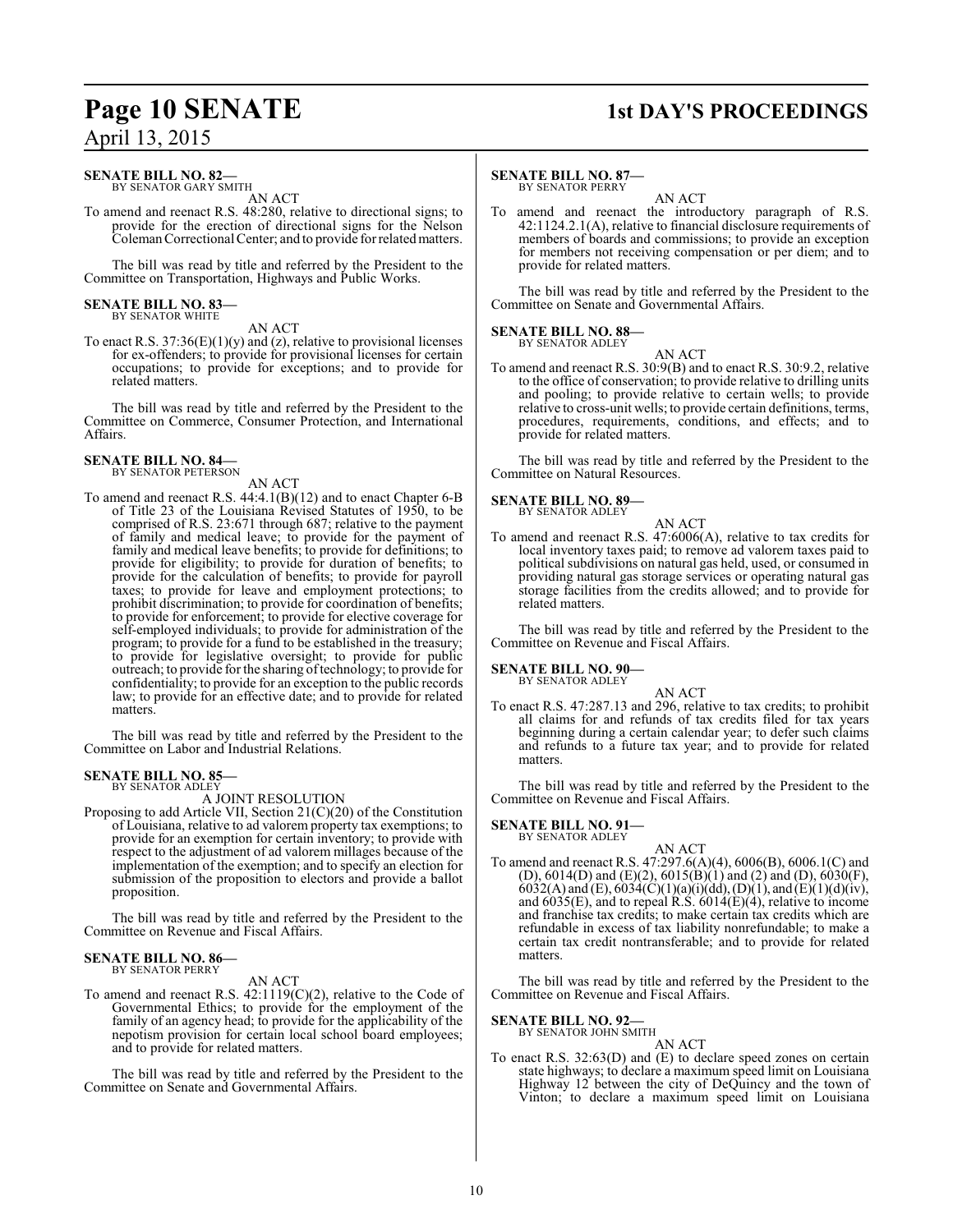### **1st DAY'S PROCEEDINGS Page 11 SENATE** April 13, 2015

Highway 27 between the city of DeRidder and the city of DeQuincy and between the city of DeQuincy and the city of Sulphur; to provide for signs; and to provide for related matters.

The bill was read by title and referred by the President to the Committee on Transportation, Highways and Public Works.

#### **SENATE BILL NO. 93—** BY SENATOR ADLEY

AN ACT

To amend and reenact R.S. 47:297(D)(1), relative to tax credits; to prohibit an education credit for those taking a certain deduction for tuition and fees; and to provide for related matters.

The bill was read by title and referred by the President to the Committee on Revenue and Fiscal Affairs.

### **SENATE BILL NO. 94—** BY SENATOR MORRELL

AN ACT

To amend and reenact the introductory paragraph of R.S. 47:6016.1(B) and R.S. 47:6016.1(B)(1) and (E)(5), relative to the Louisiana New Markets Jobs Act; to provide for the annual calculation of a taxpayer's credit; to increase the dollar limitation on the authority of the Department of Revenue to certify and allocate the credits to qualified equity investments; and to provide for related matters.

The bill was read by title and referred by the President to the Committee on Revenue and Fiscal Affairs.

### **SENATE BILL NO. 95—** BY SENATOR MORRELL

AN ACT

To amend and reenact R.S. 47:6007(B)(10), (C)(1)(c)(i), (D)(1)(b), the introductory paragraph of  $(D)(2)(a)$ , and  $(D)(2)(c)$ , and to enact R.S.  $47:6007(B)(17)$  and  $(18)$ ,  $(C)(4)(f)(iii)$ , and (D)(2)(a)(ii), relative to motion picture investor tax credits; to authorize certifications of motion picture investor tax credits for Indigenous Louisiana Productions; to provide for the conditions and obligations under which such certifications may be granted or voided; to provide for the base investment required and the treatment of certain production expenditures and transfers of such productions; and to provide for related matters.

The bill was read by title and referred by the President to the Committee on Revenue and Fiscal Affairs.

### **SENATE BILL NO. 96—** BY SENATOR MORRELL

AN ACT

To amend and reenact R.S.  $47:6007(C)(1)(d)$  and to enact R.S.  $47:6007(C)(1)(e)$ , relative to motion picture investor tax credits; to limit the amount of tax credits which may be claimed each fiscal year; and to provide for related matters.

The bill was read by title and referred by the President to the Committee on Revenue and Fiscal Affairs.

#### **SENATE BILL NO. 97—** BY SENATOR MORRELL

AN ACT

To enact R.S. 47:6007(C)(4)(b)(iii), relative to motion picture investor tax credits; to authorize certain donations in lieu of a tax credit processing transfer fee for a Hollywood South program to memorialize the movie industry in Louisiana; and to provide for related matters.

The bill was read by title and referred by the President to the Committee on Revenue and Fiscal Affairs.

### **SENATE BILL NO. 98—**

BY SENATOR MORRELL

AN ACT To enact R.S. 15:587(A)(1)(h) and R.S. 47:6007(C)(7), relative to motion picture investor tax credits; to create the Public Registry of Motion Picture Investor Tax Credit Brokers and require certain persons to qualify for and register; to provide for criminal penalties; to require a criminal history background examination; and to provide for related matters.

The bill was read by title and referred by the President to the Committee on Revenue and Fiscal Affairs.

### **SENATE BILL NO. 99—** BY SENATOR MORRELL

AN ACT

To amend and reenact the introductory paragraph of R.S. 47:6007(C)(1), R.S. 47:6007(D)(1)(b), (2)(c), (d)(i), the introductory paragraph of (e), and (e)(ii), and to enact R.S. 47:6007(B)(17) and (18), (D)(1)(d)(iv) and (2)(a)(ii), relative to motion picture investor tax credits; to authorize renewable contracts for motion picture investor tax credits for multiple years for certain scripted television/video series; to provide for conditions and procedures for granting such contracts; and to provide for related matters.

The bill was read by title and referred by the President to the Committee on Revenue and Fiscal Affairs.

### **SENATE BILL NO. 100—**

BY SENATOR MORRELL AND REPRESENTATIVE TALBOT AN ACT

To amend and reenact the introductory paragraph of R.S.  $47:6007(B)(9)$ ,  $(B)(10)$ ,  $(D)(2)(d)(i)$  and  $(9)$ , and to enact R.S.  $47:6007(B)(17)$ ,  $(18)$ , and  $(19)$  and  $(D)(2)(f)$  and  $(g)$ , relative to motion picture investor tax credits; to regulate and limit production expenditures between related parties; to subject related party transactions to review by the office of the state inspector general; to require certain sworn affidavits and provide for criminal penalties; and to provide for related matters.

The bill was read by title and referred by the President to the Committee on Revenue and Fiscal Affairs.

### **SENATE BILL NO. 101—**

BY SENATOR MORRELL AND REPRESENTATIVE TALBOT AN ACT

To amend and reenact R.S.  $47:6007(B)(8)$  and  $(D)(5)$ , relative to motion picture investor tax credits; to provide for verification of the payroll portion of production expenditures; to require information to be provided by the Louisiana Workforce Commission; and to provide for related matters.

The bill was read by title and referred by the President to the Committee on Revenue and Fiscal Affairs.

### **SENATE BILL NO. 102—**

BY SENATOR MORRELL AND REPRESENTATIVE TALBOT AN ACT

To enact R.S.  $47:6007(B)(17)$  and  $(C)(1)(c)(iii)$ , relative to motion picture investor tax credits; to prohibit certification for credits if certain expenditures exceed a certain percentage of production expenditures; and to provide for related matters.

The bill was read by title and referred by the President to the Committee on Revenue and Fiscal Affairs.

**SENATE BILL NO. 103—** BY SENATOR MORRELL AND REPRESENTATIVE TALBOT AN ACT

To amend and reenact R.S. 47:6007(B)(10), relative to motion picture investor tax credits; to prohibit the eligibility of certain expenditures for the credit; and to provide for related matters.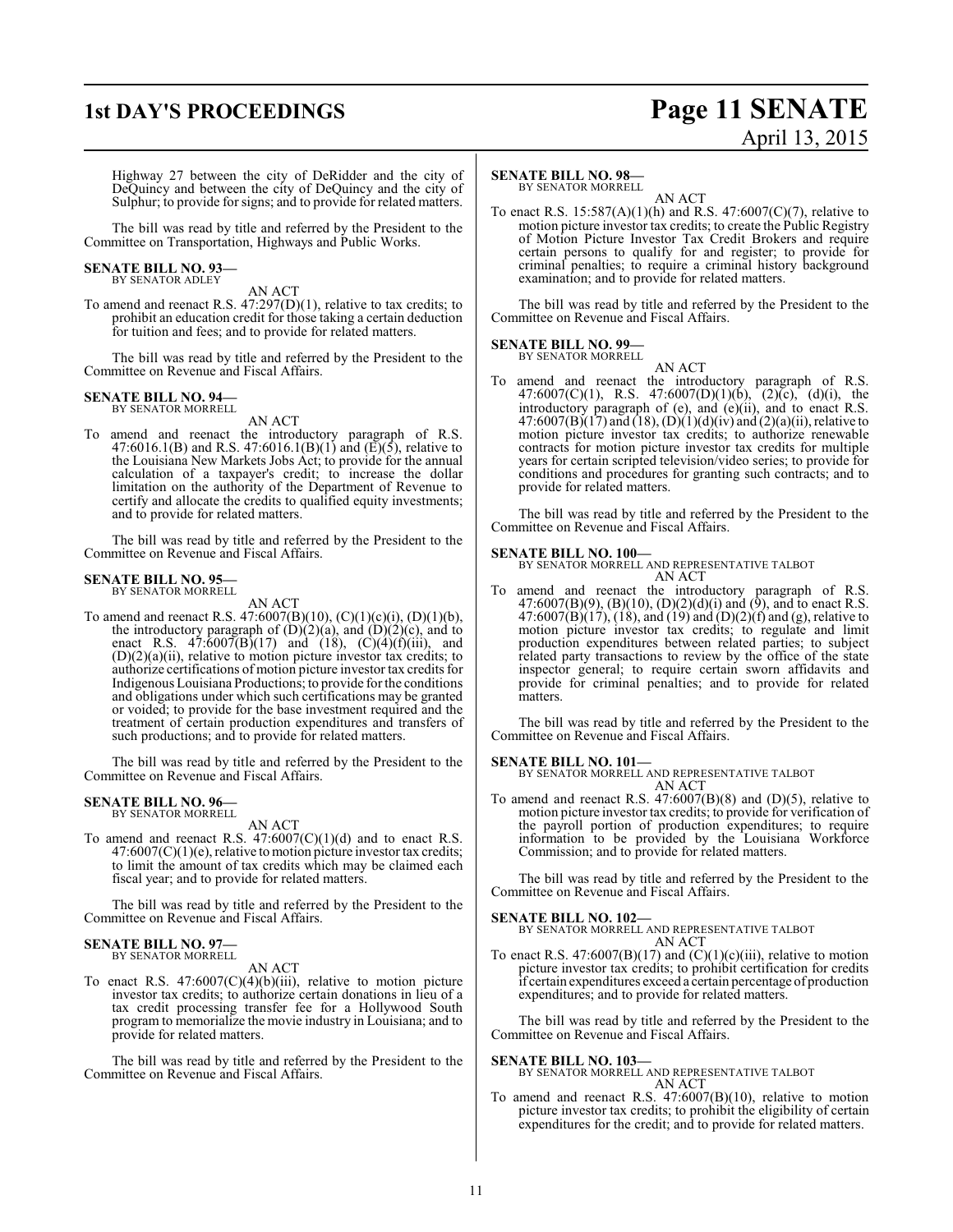## **Page 12 SENATE 1st DAY'S PROCEEDINGS**

### April 13, 2015

The bill was read by title and referred by the President to the Committee on Revenue and Fiscal Affairs.

### **SENATE BILL NO. 104—**

BY SENATOR MORRELL AND REPRESENTATIVE TALBOT AN ACT

To amend and reenact R.S.  $47:6007(C)(1)(d)$  and to enact R.S.  $47:6007(C)(1)(e)$ , relative to motion picture investor tax credits; to limit the amount of motion picture investor tax credits which may be awarded on state-certified productions approved during a fiscal year; and to provide for related matters.

The bill was read by title and referred by the President to the Committee on Revenue and Fiscal Affairs.

**SENATE BILL NO. 105—** BY SENATOR MORRELL AND REPRESENTATIVE TALBOT AN ACT

To amend and reenact R.S. 47:6007(F), relative to motion picture investor tax credits; to authorize the recapture of such tax credits from owners of certain entities; and to provide for related matters.

The bill was read by title and referred by the President to the Committee on Revenue and Fiscal Affairs.

### **SENATE BILL NO. 106—**

BY SENATOR MORRELL AND REPRESENTATIVE TALBOT AN ACT

To amend and reenact R.S. 47:6007(B)(6) and to enact R.S. 47:6007(G), relative to motion picture investor tax credits; to provide for eligibility for the credits; to provide for the invalidity of credits and their recovery under certain circumstances; to provide for retroactivity and severability; and to provide for related matters.

The bill was read by title and referred by the President to the Committee on Revenue and Fiscal Affairs.

## **SENATE BILL NO. 107—** BY SENATOR PEACOCK

AN ACT

To amend and reenact the introductory paragraph of R.S. 23:1378(A), relative the Workers' Compensation Second Injury Fund; to extend the termination date of the reimbursement schedule; and to provide for related matters.

The bill was read by title and referred by the President to the Committee on Labor and Industrial Relations.

### **SENATE BILL NO. 108—** BY SENATOR BUFFINGTON

AN ACT

To enact R.S. 22:1839, relative to health insurance; to provide for the collection of co-insurance and deductibles by health insurance issuers; to provide for exclusions; and to provide for related matters.

The bill was read by title and withdrawn from the files of the Senate prior to introduction.

#### **SENATE BILL NO. 109—** BY SENATOR JOHNS

AN ACT

To amend and reenact R.S. 40:1300.361(A)(2), 1300.362, and 1300.363, relative to Medicaid reporting; to provide for reporting measures regarding the Medicaid managed care program; to provide for reporting measures regarding the Louisiana Behavioral Health Partnership program; to provide for an integration report of the Louisiana Behavioral Health Partnership program; to provide for an effective date; and to provide for related matters.

The bill was read by title and referred by the President to the Committee on Health and Welfare.

### **SENATE BILL NO. 110—** BY SENATOR JOHNS

AN ACT

To enact R.S. 32:170(C), relative to trains sounding audible warnings at railroad grade crossings; to exempt a train using a flagman to warn motorists of an approaching train from sounding audible warnings in the city of Lake Charles in a certain railroad corridor, or when such audible warning is not required by waiver or rule; to eliminate certain liability for damages for failure to sound an audible warning; and to provide for related matters.

The bill was read by title and referred by the President to the Committee on Transportation, Highways and Public Works.

### **SENATE BILL NO. 111—** BY SENATOR GALLOT

AN ACT To enact Chapter 2-E of Subtitle II of Title 47 of the Louisiana Revised Statutes of 1950, to be comprised of R.S. 47:339, relative to the sales and use tax of the state; to provide for a dedication of certain sales and use taxes to the Out-of-State Sales Tax Collection Fund; to provide for disposition and appropriation of money in the fund; and to provide for related matters.

The bill was read by title and referred by the President to the Committee on Finance.

### **SENATE BILL NO. 112—** BY SENATOR GALLOT

AN ACT

To enact R.S. 26:601, relative to alcoholic beverage sales; to authorize the governing authority of Rapides Parish to hold an election to allow certain restaurants and liquor retailers to sell alcohol; to provide for definitions; to provide for the election and ballot language; and to provide for related matters.

The bill was read by title and referred by the President to the Committee on Judiciary C.

### **SENATE BILL NO. 113—**

BY SENATOR GALLOT

AN ACT To amend and reenact R.S. 37:2353(A)(2), (3), (4), (5) and (6),  $2354(E)$ ,  $2356(G)$ , and  $2365(D)$  and to enact R.S.  $37:2353(A)(7)$ , relative to the State Board of Examiners of Psychologists, to provide for appointment of board members; to provide for eligibility of board members; to provide relative to qualification of certain licensees; to provide for maintenance of records; to provide for certain terms, conditions, procedures, requirements, and effects; and to provide for related matters.

The bill was read by title and referred by the President to the Committee on Commerce, Consumer Protection, and International Affairs.

#### **SENATE BILL NO. 114—** BY SENATOR MILLS

AN ACT

To amend and reenact R.S. 33:2541.1(B)(1)(c), relative to the St. Martinville police department; to provide relative to the deputy chief of police; to provide relative to the classification of the position; to provide relative to selection, appointment, supervision, and discharge of the deputy chief of police; and to provide for related matters.

The bill was read by title and referred by the President to the Committee on Local and Municipal Affairs.

#### **SENATE BILL NO. 115—** BY SENATOR MILLS

AN ACT To amend and reenact R.S. 37:1360.21(A), (B), and (C), 1360.22(1),  $(5)$ ,  $(7)$ , and  $(8)$ , 1360.23 $(G)$ ,  $(H)$ , and  $(H)$ , 1360.24 $(A)(3)$ , the introductory paragraph of 1360.29(A), 1360.31, and 1360.32, to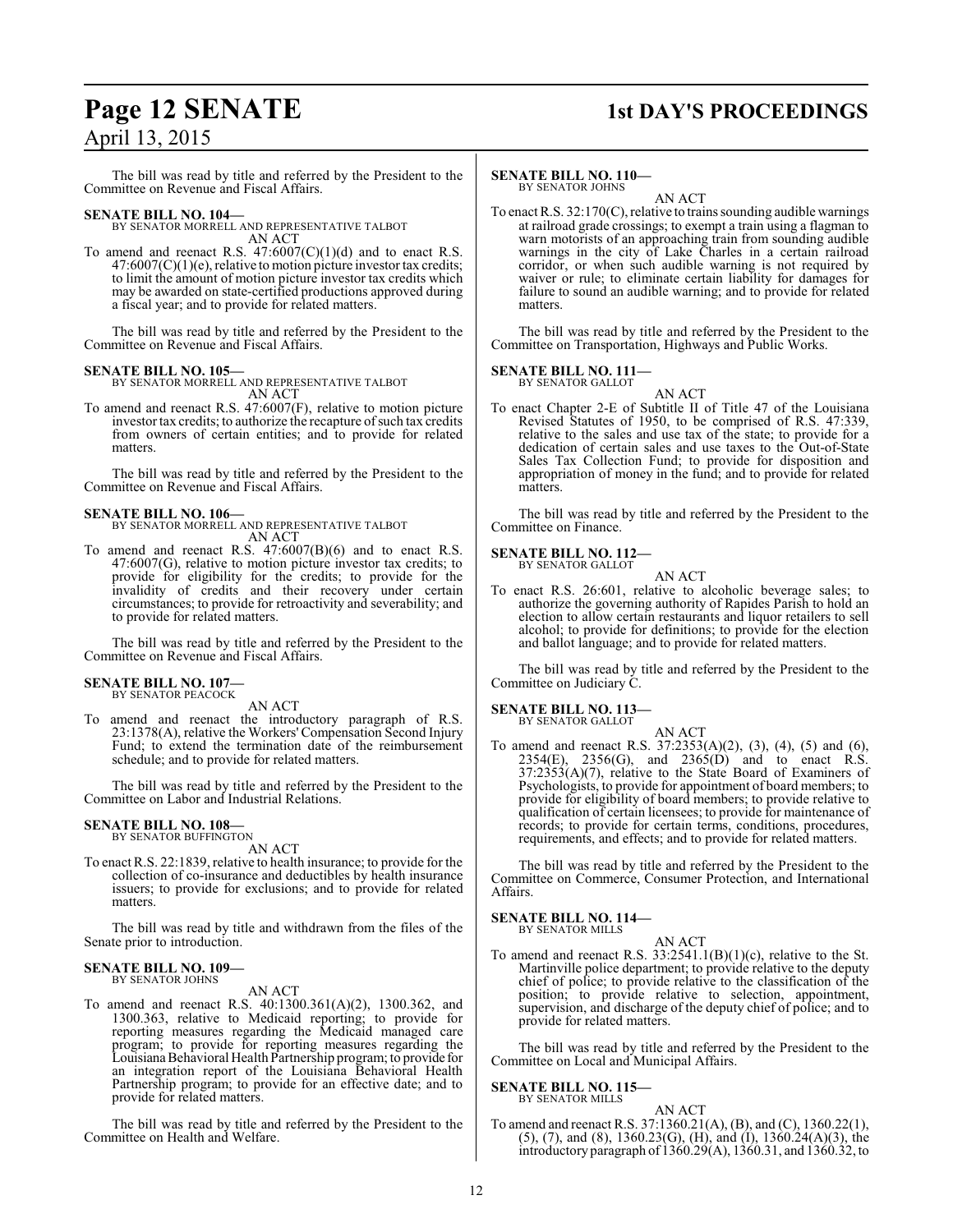# **1st DAY'S PROCEEDINGS Page 13 SENATE** April 13, 2015

enact R.S. 37:1360.29(A)(4) and 1360.38(A)(3) and (4), and to repeal R.S. 37:1360.23(J), relative to physician assistants; to provide for legislative intent; to amend definitions; to provide for the powers and duties of the Louisiana State Board of Medical Examiners; to provide for licensure; to provide for supervising physician qualifications and registration; to provide for services performed by physician assistants; to provide for assumption of professional liability; to provide for exemption; and to provide for related matters.

The bill was read by title and referred by the President to the Committee on Health and Welfare.

#### **SENATE BILL NO. 116—** BY SENATOR GALLOT

AN ACT

To amend and reenact R.S. 33:2494(C), relative to the city of Alexandria; to provide relative to the municipal fire and police civil service system; to provide relative to the certification and appointment of eligible persons in the police department; to provide for an effective date; and to provide for related matters.

The bill was read by title and referred by the President to the Committee on Local and Municipal Affairs.

# **SENATE BILL NO. 117—** BY SENATORS GARY SMITH AND MORRELL

AN ACT

To amend and reenact the introductory paragraph of R.S. 14:42(A) and 42(D)(1), 42.1, 43, and 43.1(A), and to enact R.S. 14:43.1.1, relative to sex offenses; to rename the crimes of "aggravated rape", "forcible rape", and "simple rape" to "first degree rape", "second degree rape", and "third degree rape", respectively; to provide relative to the elements of the crime of sexual battery; to create the crime of misdemeanor sexual battery; to provide for penalties; and to provide for related matters.

The bill was read by title and referred by the President to the Committee on Judiciary C.

## **SENATE BILL NO. 118—** BY SENATOR ADLEY

### AN ACT

To enact Chapter 2-E of Subtitle II of Title 47 of the Louisiana Revised Statutes of 1950, to be comprised of R.S. 47:339, relative to the sales and use tax of the state; to provide for a dedication of certain sales and use taxes to the Better Highways and Higher Education Fund; to provide for disposition and appropriation of money in the fund; and to provide for related matters.

The bill was read by title and referred by the President to the Committee on Finance.

### **SENATE BILL NO. 119—** BY SENATOR PERRY

A JOINT RESOLUTION

Proposing to amend Article XIII, Section 1(B) of the Constitution of Louisiana, relative to constitutional amendments; to provide for submission of amendments to the electorate; to limit the number of constitutional amendments that may be presented per election; and to specify an election for submission of the proposition to electors and provide a ballot proposition.

The bill was read by title and referred by the President to the Committee on Senate and Governmental Affairs.

### **SENATE BILL NO. 120—** BY SENATOR ADLEY

AN ACT

To amend and reenact R.S. 44:5, relative to public records; to provide for the application of public records law to records of the office of the governor; to provide for exceptions; and to provide for related matters.

The bill was read by title and referred by the President to the Committee on Senate and Governmental Affairs.

### **SENATE BILL NO. 121—**

BY SENATOR AMEDEE

AN ACT To amend and reenact R.S. 24:513(A)(3), relative to the legislative auditor; to provide for the powers and duties of the legislative auditor; to provide the audit of postsecondary management boards and institutions; to provide for audits by licensed certified public accountants; and to provide for related matters.

The bill was read by title and referred by the President to the Committee on Senate and Governmental Affairs.

### **SENATE BILL NO. 122—** BY SENATOR ADLEY

- AN ACT
- To amend and reenact the introductory paragraph of R.S. 39:94(A)(2)(a), relative to the Budget Stabilization Fund; to provide for an increase in the base amount of mineral revenues received by the state prior to the annual deposit into the Budget Stabilization Fund; to provide for an effective date; and to provide for related matters.

The bill was read by title and referred by the President to the Committee on Finance.

#### **SENATE BILL NO. 123—** BY SENATOR ADLEY

A JOINT RESOLUTION

Proposing to amend Article VII, Section 27(B) of the Constitution of Louisiana, relative to the Transportation Trust Fund; to provide for dedication of monies in the fund; to provide for the uses of monies in the fund; to provide for a limitation on the dedication of monies to the Parish Transportation Fund; and to specify an election for submission of the proposition to electors and provide a ballot proposition.

The bill was read by title and referred by the President to the Committee on Finance.

### **SENATE BILL NO. 124—**

BY SENATOR ADLEY

AN ACT To repeal certain exclusions and exemptions against the sales and use taxes levied pursuant to R.S. 47:302, 321, and 331 and R.S. 51:1286; and to provide for related matters.

The bill was read by title and referred by the President to the Committee on Revenue and Fiscal Affairs.

### **SENATE BILL NO. 125—** BY SENATOR ADLEY

### A JOINT RESOLUTION

Proposing to amend Article VII, Section 21(F) of the Constitution of Louisiana, relative to ad valorem property tax exemptions; to reduce certain exemptions originally granted and extend certain terms for additional years; to provide for ad valorem taxes to be collected on such property for the 2016 Tax Year; and to specify an election for submission of the proposition to electors and provide a ballot proposition.

The bill was read by title and referred by the President to the Committee on Revenue and Fiscal Affairs.

### **SENATE BILL NO. 126—** BY SENATOR ADLEY

AN ACT

To repeal R.S. 47:6006, relative to tax credits for local inventory taxes paid; to provide for an effective date; and to provide for related matters.

The bill was read by title and referred by the President to the Committee on Revenue and Fiscal Affairs.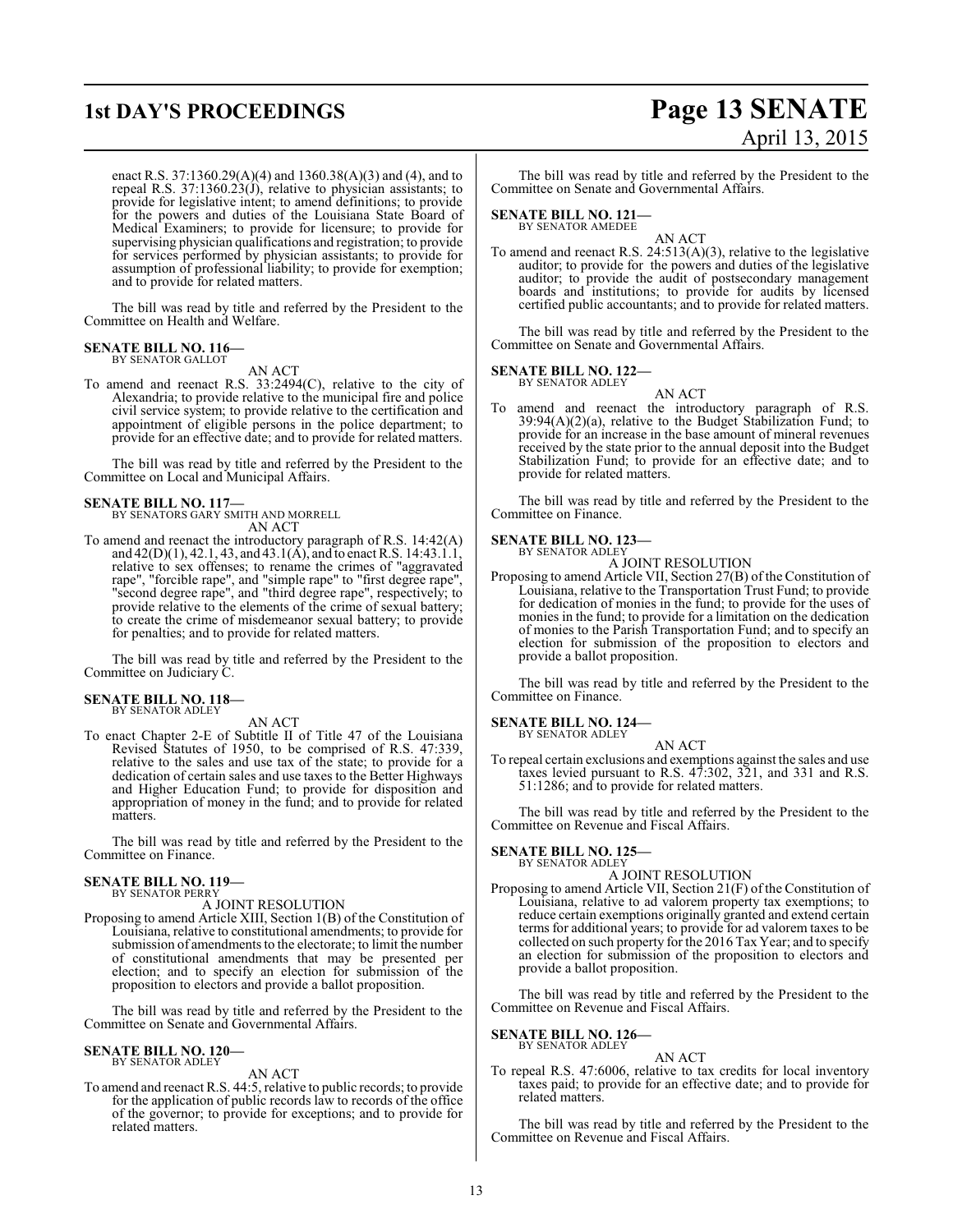### **Page 14 SENATE** 1st DAY'S PROCEEDINGS April 13, 2015

### **SENATE BILL NO. 127—** BY SENATOR ADLEY

AN ACT

To amend and reenact the introductory paragraph of R.S. 51:1787(A)(1) and (G) and to enact R.S. 51:1787(A)(4), relative to tax credits; to repeal the tax credits associated with Enterprise Zone contracts; and to provide for related matters.

The bill was read by title and referred by the President to the Committee on Revenue and Fiscal Affairs.

#### **SENATE BILL NO. 128—** BY SENATOR MURRAY

AN ACT

To enact Part L of Chapter 2-D of Subtitle II of Title 47 of the Louisiana Revised Statutes of 1950, to be comprised of R.S. 47:339, relative to tobacco tax; to authorize parishes and incorporated municipalities to levy and collect a tax on cigars, cigarettes, and smoking and smokeless tobacco; to provide for the imposition, collection, and other procedures with respect to such tax; and to provide for related matters.

The bill was read by title and referred by the President to the Committee on Revenue and Fiscal Affairs.

### **SENATE BILL NO. 129—** BY SENATOR NEVERS

AN ACT

To enact R.S. 17:105.2, relative to local public school boards; to provide for agreements between school boards for the management and operation of low-performing schools; and to provide for related matters.

The bill was read by title and referred by the President to the Committee on Education.

#### **SENATE BILL NO. 130—** BY SENATOR JOHNS

AN ACT

To enact R.S. 48:753(G), relative to the Parish Transportation Fund; to provide relative to funds distributed to Calcasieu Parish; to authorize the use of funds for the beautification ofrights-of-way along Interstates 10 and 210 within Calcasieu Parish; to authorize the use of funds for certain capacity improvements within Calcasieu Parish; and to provide for related matters.

The bill was read by title and referred by the President to the Committee on Finance.

### **SENATE BILL NO. 131—**

BY SENATORS JOHNS, MORRISH AND JOHN SMITH AND REPRESENTATIVES KLECKLEY AND HENSGENS AN ACT

To enact R.S. 27:96(A)(2)(c), relative to the Louisiana Riverboat Economic Development and Gaming Control Act; to authorize certain elected public officials to engage in the business activities with a gaming licensee as non-key gaming employee under certain circumstances; to provide for an effective date; and to provide for related matters.

The bill was read by title and referred by the President to the Committee on Senate and Governmental Affairs.

#### **SENATE BILL NO. 132—** BY SENATOR NEVERS

AN ACT

To enact R.S. 17:3161.1, 3165.2 and 3168(6), relative to the articulation and transfer of postsecondary academic credit; to provide relative to reverse transfer agreements; to provide relative to awarding academic and workforce education credit to veterans for military education, training, or experience; to provide relative to the transfer of certain academic credits earned by veterans and their spouses; to provide for the

responsibilities of the Statewide Articulation and Transfer Council; to provide for reports; and to provide for related matters.

The bill was read by title and referred by the President to the Committee on Education.

### **SENATE BILL NO. 133—** BY SENATOR PEACOCK

AN ACT To amend and reenact R.S. 33:120, relative to the authority of a parish governing authority to prohibit, restrict, or regulate hunting and shooting of firearms in heavily populated areas; to provide for what constitutes a heavily populated area within the unincorporated area of a parish; and to provide for related matters.

The bill was read by title and referred by the President to the Committee on Local and Municipal Affairs.

**SENATE BILL NO. 134—** BY SENATOR PEACOCK

### AN ACT

To amend and reenact Chapter 5 of Title VII of Book I of the Civil Code, consisting of Civil Code Articles 215 through 245, to consist of Articles 221 through 235, Titles VII and VII-A of Book VII of the Code of Civil Procedure, consisting of Articles 4501, 4502, 4521 and 4522, to consist of Articles 4501 and 4521, Code of Civil Procedure Articles 683, 732, and 2592, and R.S. 9:571, 572, and 951 through 954, and to enact Chapter 6 of Title VII of Book I of the Civil Code to be comprised of Civil Code Articles 236 through 239, Code of Civil Procedure Article 74.6, R.S. 9:573, and Chapter 3-A of Code Title VIII of Code Book I of Title 9 of the Louisiana Revised Statutes of 1950, to consist of R.S. 9:961 and 962, relative to parental authority of married persons, the obligations of children, parents, and other ascendants, and provisional custody by mandate; to provide for the authority of married fathers and mothers over their minor child; to provide for the rights and obligations of married parents of minor children; to provide for the obligations of minor children; to provide for the authority of a married parent to administer, alienate, encumber, or lease the property of his minor child, or to compromise a claim of his minor child, or to incur an obligation of his minor child; to provide for the delivery of the property of the child to the child at the termination of parental authority; to provide for an accounting of the administration of the parents to the child; to provide for the delegation of parental authority; to provide for the termination of parental authority; to provide for the obligations of a child regardless of age; to provide for the reciprocal obligations of descendants and ascendants; to provide for the suppression of Civil Code Articles relative to the duties of parents toward their illegitimate children and relative to the duties of illegitimate children toward their parents; to provide for venue for actions to seek court approval by parents during marriage; to provide for proper party plaintiff and proper party defendant for unemancipated minors; to provide for summary proceedings for certain actions; to provide for the administration of minor's property during marriage of parents; to provide for the administration of a court judgment in favor of a minor; to provide for limitations on actions between an unemancipated minor child, his parents, a person having parental authority of the unemancipated minor child, or the tutor of the unemancipated minor child; to provide for acts that may be performed without court approval by a person having parental authority; to provide for a redesignation of a Section relative to uncontested paternity proceedings; to provide for provisional custody by mandate; to direct the Louisiana State Law Institute to replace Comment (b) under Code of Civil Procedure Article 684; to provide for an effective date; and to provide for related matters.

The bill was read by title and referred by the President to the Committee on Judiciary A.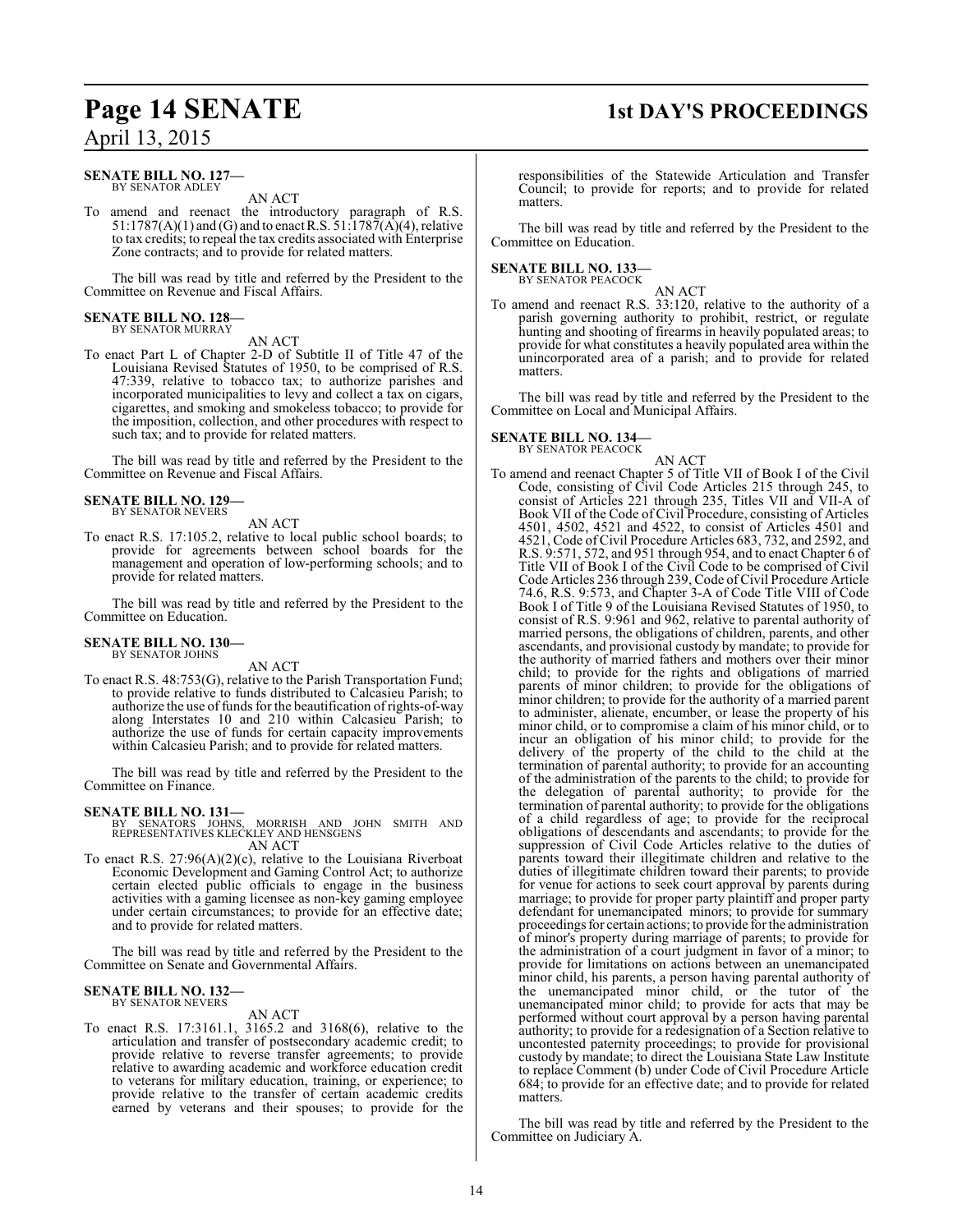### **SENATE BILL NO. 135—** BY SENATOR PEACOCK

AN ACT

To enact R.S. 4:214.1(C), relative to horse racing at eligible facilities in Bossier Parish; to provide for the minimum number of live racing days; to provide for exceptions; and to provide for related matters.

The bill was read by title and referred by the President to the Committee on Judiciary B.

### **SENATE BILL NO. 136—** BY SENATOR ALARIO

AN ACT

To enact Subpart L of Part II-A of Chapter 1 of Subtitle I of Title 39 of the Louisiana Revised Statutes of 1950, to be comprised of R.S. 39:100.36, relative to special treasury funds; to establish the Fiscal Reform and Stability Fund as a special fund in the state treasury; to provide for deposits and appropriation into the fund; to provide for the dedication, use, investment, transfers and appropriations as specified from the fund; to provide for an effective date; and to provide for related matters.

The bill was read by title and referred by the President to the Committee on Finance.

### **SENATE BILL NO. 137—** BY SENATOR ADLEY

AN ACT

To amend and reenact Civil Code Article 692, relative to predial servitudes and rights of passage; to provide relative to enclosed estates; to provide for rights of passage to public roads; to provide relative to location of rights of passage; to provide relative to use of levees; and to provide for related matters.

The bill was read by title and withdrawn from the files of the Senate prior to introduction.

### **SENATE BILL NO. 138—** BY SENATOR ALLAIN

AN ACT

To amend and reenact R.S. 47:1951 and to enact R.S. 47:1856.1, relative to ad valorem property taxation; to provide with respect to the collection of tax on certain inventory; and to provide for related matters.

The bill was read by title and referred by the President to the Committee on Revenue and Fiscal Affairs.

### **SENATE BILL NO. 139—**

BY SENATOR ALLAIN

A JOINT RESOLUTION

Proposing to add Article VII, Section 21(C)(20) of the Constitution of Louisiana, relative to ad valorem property tax exemptions; to provide for an exemption for certain inventory and natural gas; and to specify an election for submission of the proposition to electors and provide a ballot proposition.

The bill was read by title and referred by the President to the Committee on Revenue and Fiscal Affairs.

### **SENATE BILL NO. 140—**

BY SENATOR ALLAIN A JOINT RESOLUTION

Proposing to add Article VII, Section 21(C)(20), relative to ad valorem property tax exemptions; to provide for an exemption for certain inventory under certain conditions; and to specify an election for submission of the proposition to electors and provide a ballot proposition.

The bill was read by title and referred by the President to the Committee on Revenue and Fiscal Affairs.

### **SENATE BILL NO. 141—** BY SENATOR WHITE

A JOINT RESOLUTION

Proposing to add Article VII, Section 21(C)(20) of the Constitution of Louisiana, relative to ad valorem property tax exemptions; to provide for a phased-in exemption for certain inventory and natural gas; and to specify an election for submission of the proposition to electors and provide a ballot proposition.

The bill was read by title and referred by the President to the Committee on Revenue and Fiscal Affairs.

### **SENATE BILL NO. 142—**

BY SENATOR MORRELL AN ACT

To amend and reenact R.S.  $47:6007(C)(1)(c)(ii)$  and (D)(5), relative to motion picture investor tax credits; to authorize an additional motion picture investor tax credit for the payroll of people employed who are listed on a Movie Industry Student Registry; to provide for the creation and maintenance of such registry; and to provide for related matters.

The bill was read by title and referred by the President to the Committee on Revenue and Fiscal Affairs.

### **SENATE BILL NO. 143—** BY SENATOR MILLS

- AN ACT To amend and reenact R.S. 40:1046, relative to the therapeutic use of
- marijuana; to provide for the adoption of rules and regulations relating to the prescribing, dispensing, and producing of marijuana for therapeutic use; to provide for a deadline to adopt rules and regulations; to provide for a report to the legislature; to provide for an effective date; and to provide for related matters.

The bill was read by title and referred by the President to the Committee on Health and Welfare.

### **SENATE BILL NO. 144—** BY SENATOR DORSEY-COLOMB

AN ACT

To amend and reenact R.S.  $22:1266(D)(3)(d)(i)$  and  $(4)(b)$  and  $1267(C)(3)$  and to enact R.S. 22:1266(M) and 1267(G), relative to the payment of insurance premiums; to provide that certain notices be mailed by an insurer related to the refund of certain premiums; to provide that certain notices be mailed by an insurance premium finance company related to the refund of certain premiums; to require that an insurance premium finance company cooperate with the Department of Insurance when insurance premiums are paid by an insurance premium finance company related to a consumer or commercial insurance policy; to require an insurance premium finance company to provide for inspection of certain documents related to a consumer or commercial insurance policy that is financed by the insurance premium finance company; to provide for penalties; and to provide for related matters.

The bill was read by title and referred by the President to the Committee on Insurance.

### **SENATE BILL NO. 145—**

BY SENATOR DORSEY-COLOMB AN ACT

To amend and reenact R.S. 37:1514(7) and 1515(B), relative to the Louisiana Veterinary Practice Law; to provide for licensure exceptions; to provide for membership qualifications for the Board of Veterinary Medicine; to provide for an effective date; and to provide for related matters.

The bill was read by title and referred by the President to the Committee on Health and Welfare.

15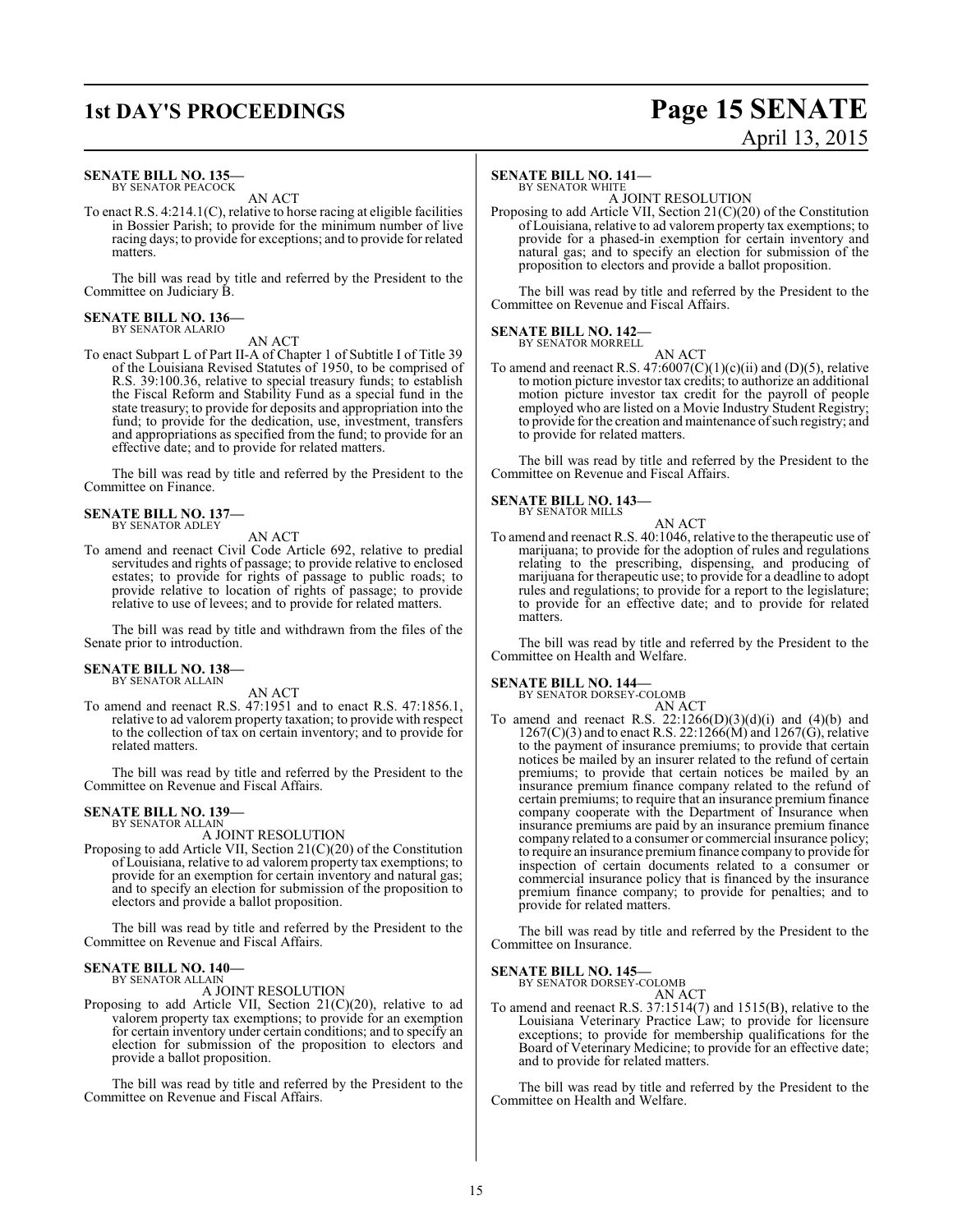### **Page 16 SENATE** 1st DAY'S PROCEEDINGS

### **SENATE BILL NO. 146—** BY SENATOR CLAITOR

AN ACT

To amend and reenact R.S.  $39:94(A)(3)$  and  $(C)(4)$ , and to enact R.S. 39:94(C)(5), relative to the Budget Stabilization Fund; to provide for a maximum balance in the fund; to provide for the interruption and resumption of deposits into the Budget Stabilization Fund in certain circumstances; to provide for an effective date; and to provide for related matters.

The bill was read by title and referred by the President to the Committee on Finance.

### **SENATE BILL NO. 147—** BY SENATOR CLAITOR

A JOINT RESOLUTION

Proposing to amend Article VII, Section 10.3(C)(4), and to add Article VII, Section 10.3(C)(5) of the Constitution of Louisiana, relative to the Budget Stabilization Fund; to provide for a maximum balance in the fund; to provide for the interruption and resumption of deposits into the Budget Stabilization Fund in certain circumstances; and to specify an election for submission of the proposition to electors and provide a ballot proposition.

The bill was read by title and referred by the President to the Committee on Finance.

#### **SENATE BILL NO. 148—** BY SENATOR GALLOT

A JOINT RESOLUTION

Proposing to amend Article IX, Section 4 of the Constitution of Louisiana, relative to natural resources and reservation of mineral rights and prescription; to provide relative to lands and mineral interests of the state, a school board, or a levee district; to provide that private purchasers of such lands shall gain the ability to acquire these entities' mineral interests upon prescription resulting from nonuse; to provide certain terms and conditions; and to specify an election for submission of the proposition to electors and provide a ballot proposition.

The bill was read by title and referred by the President to the Committee on Judiciary A.

**SENATE BILL NO. 149—** BY SENATOR MORRELL AND REPRESENTATIVES WESLEY BISHOP, LEGER AND MORENO

### AN ACT

To enact Chapter 29-A of Title 33 of the Louisiana Revised Statues of 1950, to be comprised of R.S. 33:9099.21, relative to law enforcement coordination in Orleans Parish; to create and provide relative to the Law Enforcement Management District ofOrleans Parish; to provide for the governing authority thereof; to provide for its powers and duties; and to provide for related matters.

The bill was read by title and referred by the President to the Committee on Local and Municipal Affairs.

### **SENATE BILL NO. 150—** BY SENATOR MORRELL

AN ACT

To amend and reenact R.S. 47:297.6(C), relative to individual income tax credits; to extend the taxable periods in which the tax credit shall be applicable; to provide for an effective date; and to provide for related matters.

The bill was read by title and referred by the President to the Committee on Revenue and Fiscal Affairs.

### **SENATE BILL NO. 151—** BY SENATOR CORTEZ

AN ACT

To amend and reenact R.S. 48:251.5(B)(1) and (2), 256.5(B),  $256.6(A)(1)$ , and  $256.7(C)$ , relative to public contracts of the Department of Transportation and Development; to provide relative to payment of legal interest on contract balances; to

provide relative to filing of statements of amounts due by claimants; to provide relative to cancellation of the inscription of claims and privileges; and to provide for related matters.

The bill was read by title and referred by the President to the Committee on Transportation, Highways and Public Works.

### **SENATE BILL NO. 152—** BY SENATOR LONG

AN ACT To enact Chapter 24-B of Title 37 of the Louisiana Revised Status of 1950, to be comprised of R.S. 37: 2195.1 through 2195.6, and to repeal R.S. 22:821(B)(30) and Part X ofChapter 5 of Title 22 of the Louisiana Revised Statutes of 1950, comprised of R.S. 22:1806.1 through 1806.9, relative to home service contract providers; to provide for definitions; to provide for requirements of home service contract providers; to provide for fees; to provide for home service contract disclosures; to provide for certain prohibited acts; to provide certain terms, conditions, and procedures; and to provide for related matters.

The bill was read by title and referred by the President to the Committee on Commerce, Consumer Protection, and International Affairs.

### **SENATE BILL NO. 153—**

BY SENATOR MARTINY AN ACT

To amend and reenact the introductory paragraph of R.S. 25:341(D), (1) and (2), (E), and (F)(3),  $342(\text{\AA})(5)$ , (6), (7), and (8), (B)(1) and (2), 343, and R.S.  $42:1111(A)(1)$ , and to enact R.S.  $25:342(A)(9)$ , relative to the Louisiana State Museum; to provide for the board of directors; to provide for terms; to provide for powers and duties; to provide for the museum director; to provide for an exception to the Ethics Code; and to provide for related matters.

The bill was read by title and referred by the President to the Committee on Education.

**SENATE BILL NO. 154—** BY SENATOR GARY SMITH

AN ACT

To amend and reenact R.S. 22:1921 and 1922, relative to the division of fraud within the Department of Insurance; to provide with respect to licenses and certificates of authority; to provide for the requirement of fingerprinting of applicants; and to provide for related matters.

The bill was read by title and referred by the President to the Committee on Insurance.

# **SENATE BILL NO. 155—** BY SENATOR DONAHUE

A JOINT RESOLUTION

Proposing to add Article VIII, Section 7.2 of the Constitution of Louisiana, relative to postsecondary education; to authorize certain postsecondary education management boards to establish the tuition and mandatory fee amounts charged by the institutions under their supervision and management; and to specify an election for submission of the proposition to electors and provide a ballot proposition.

The bill was read by title and referred by the President to the Committee on Education.

### **SENATE BILL NO. 156—** BY SENATOR MARTINY

AN ACT To enact R.S. 37:695.1, relative to engineers; to provide for powers and duties of the Louisiana Professional Engineering and LandSurveying Board; to provide for qualifications; to provide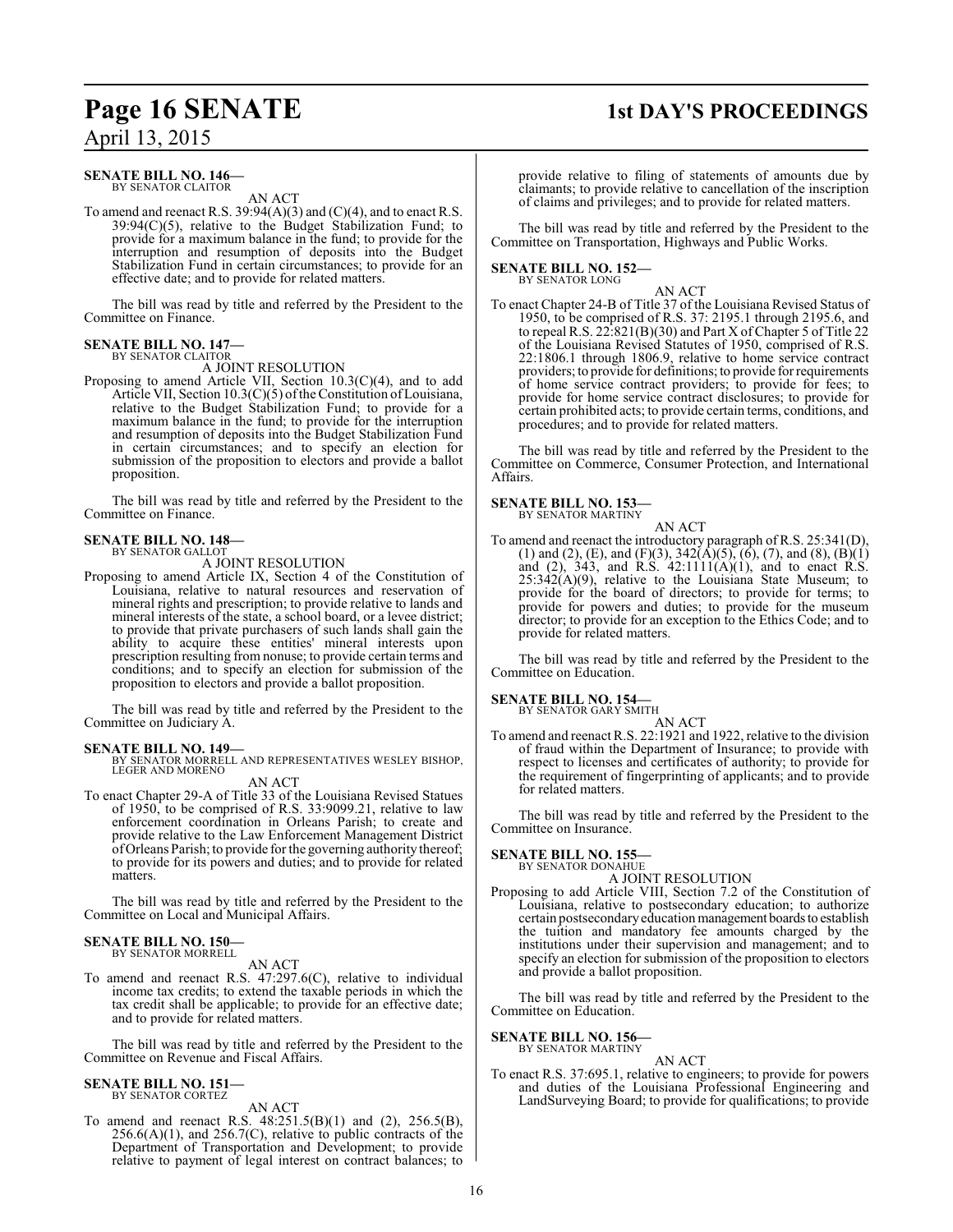for waivers of certain requirements; to provide certain procedures and conditions; and to provide for related matters.

The bill was read by title and referred by the President to the Committee on Commerce, Consumer Protection, and International Affairs.

### **Motion**

Senator Mills moved that the Senate proceed to the House of Representatives to meet in Joint Session.

### **Joint Session of the Legislature**

The joint session of the legislature was called to order at 1:15 P.M. by the Honorable John A. Alario Jr., President of the Senate.

On motion of Senator Broome, the calling of the roll on the part of the Senate was dispensed with.

On motion of Representative Leger, the calling of the roll on the part of the House was dispensed with.

The President of the Senate appointed the following special committee to escort the Honorable Bobby Jindal, Governor of the State of Louisiana, to the joint session.

On the part of the Senate: Senators Adley, Amedee, Broome, Buffington, Kostelka, Murray and Nevers.

On the part of the House: Representatives Arnold, Fannin, Dove, Tim Burns and Barrow.

### **Prayer**

Prayer was offered by Father Jeff Bayhi of St. John the Baptist Catholic Church in Zachary.

### **Pledge of Allegiance**

The Honorable John A. Alario Jr., President of the Senate, led the joint session in reciting the Pledge of Allegiance to the Flag of the United States of America.

The President of the Senate introduced the Honorable Bobby Jindal, who addressed the joint session of the legislature.

On motion of Senator Broome, the Senate retired to its own chamber.

### **After Joint Session**

### **ROLL CALL**

The Senate was called to order by the President of the Senate with the following Senators present:

### PRESENT

| Mr. President     | Gallot                | <b>Nevers</b> |
|-------------------|-----------------------|---------------|
| Adley             | Guillory<br>Heitmeier | Peacock       |
| Amedee            |                       | Perry         |
| <b>Broome</b>     | Johns                 | Peterson      |
| Brown             | Kostelka              | Riser         |
| <b>Buffington</b> | Long                  | Smith, G.     |
| Chabert           | Martiny               | Smith, J.     |
| Claitor           | Mills                 | Tarver        |
| Crowe             | Morrell               | Ward          |
| Donahue           | Morrish               | White         |
| Erdey             | Murray                |               |
| Total - 32        |                       |               |

# **1st DAY'S PROCEEDINGS Page 17 SENATE** April 13, 2015

### ABSENT

Thompson

Allain Dorsey-Colomb Walsworth Appel LaFleur<br>Cortez Thomps Total - 7

The President of the Senate announced there were 32 Senators present and a quorum.

> **Senate Business Resumed After Joint Session**

### **Message from the House**

**CONCURRING IN SENATE CONCURRENT RESOLUTIONS**

April 13, 2015

To the Honorable President and Members of the Senate:

I am directed to inform your honorable body that the House of Representatives has finally concurred in the following Senate Concurrent Resolutions:

### **SENATE CONCURRENT RESOLUTION NO. 7—** BY SENATOR BROOME

A CONCURRENT RESOLUTION

To invite the Honorable Bobby Jindal, Governor of Louisiana, to address a joint session of the legislature.

Reported without amendments.

Respectfully submitted, ALFRED W. SPEER Clerk of the House of Representatives

### **Introduction of Senate Bills and Joint Resolutions, Resumed**

**SENATE BILL NO. 157—** BY SENATOR MARTINY

AN ACT To amend and reenact R.S.  $13:352(A)(1)$ , (2), and (6), relative to certain fees charged by the courts of appeal; to provide for an increase in certain fees for the courts of appeal; to provide for an effective date; and to provide for related matters.

The bill was read by title and referred by the President to the Committee on Finance.

### **SENATE BILL NO. 158—** BY SENATOR HEITMEIER

AN ACT

To enact R.S. 40:1299.48(D), relative to reporting of paid malpractice claims; to provide for annual reporting to legislative committees; to provide for an effective date; and to provide for related matters.

The bill was read by title and referred by the President to the Committee on Health and Welfare.

**SENATE BILL NO. 159—**

### BY SENATOR HEITMEIER

AN ACT To amend and reenact R.S. 48:250.2(A), and to enact R.S. 38:2225.2.5 andR.S. 48:232.1 and 250.2(D), relative to designbuild contracts; to authorize any regional transit authority created by law to let a design-build contract for new ferries on the Mississippi River; to require that the Department of Transportation and Development give priority to any bridge project which replaces a tunnel; to authorize the Department of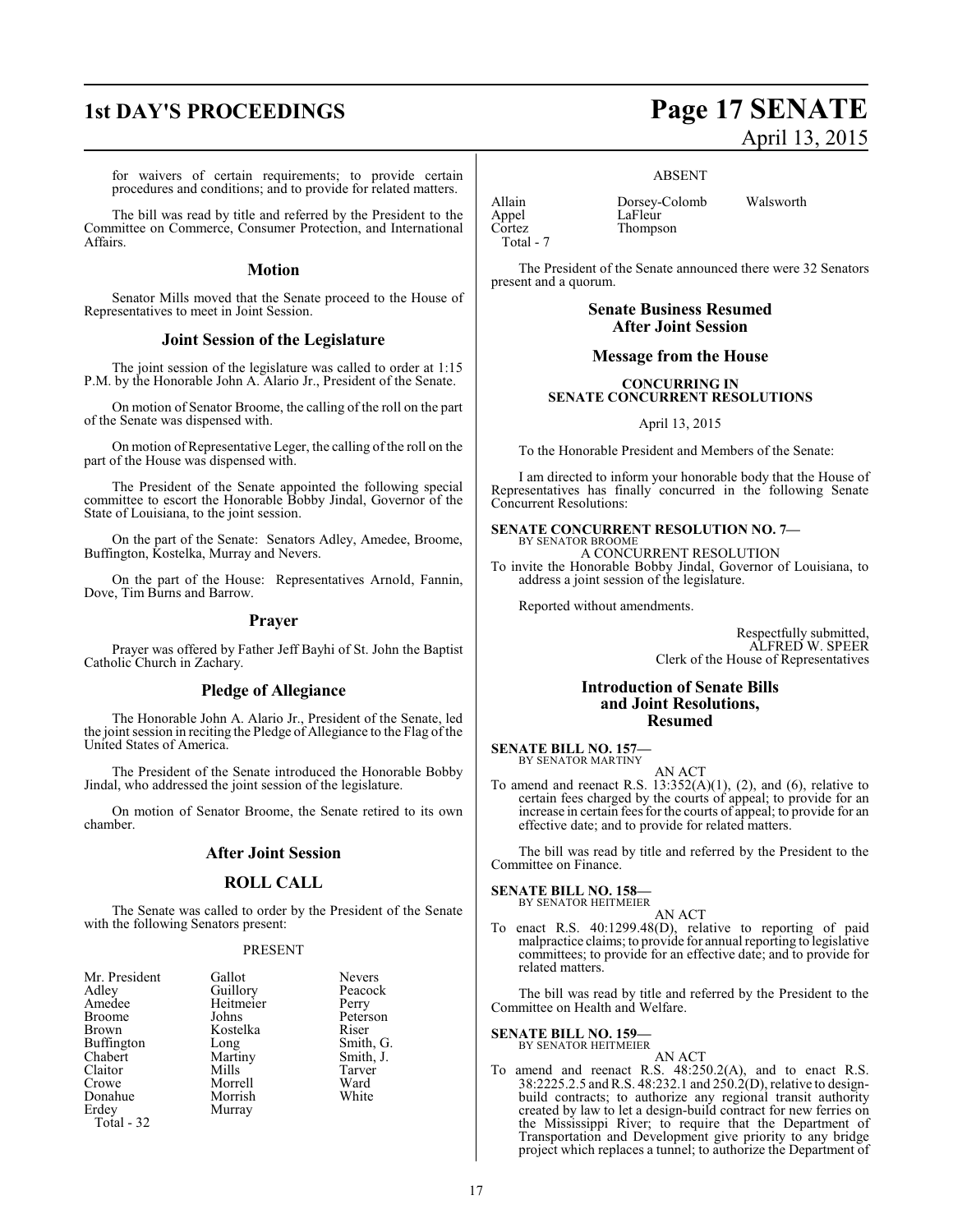# **Page 18 SENATE 1st DAY'S PROCEEDINGS**

Transportation and Development to utilize the design-build method to contract for ferries on the Mississippi River and for a bridge project which replaces a tunnel; and to provide for related matters.

The bill was read by title and referred by the President to the Committee on Transportation, Highways and Public Works.

# **SENATE BILL NO. 160—** BY SENATOR CHABERT

AN ACT

To amend and reenact R.S. 39:54(B)(3) and to enact R.S. 39:54(B)(4), relative to limitations on appropriations; to provide for minimum appropriations relative to certain highway construction projects; to provide for an effective date; and to provide for related matters.

The bill was read by title and referred by the President to the Committee on Finance.

### **SENATE BILL NO. 161—** BY SENATOR CHABERT

### AN ACT

To amend and reenact R.S. 36:508.3(D), the introductory paragraph of R.S. 36:508.4(B), R.S. 36:508.4(B)(3) and (C), and Section 3 of Act No. 719 of the 2014 Regular Session of the Legislature, and to enact R.S. 51:3136( $\widehat{A}$ )(9), relative to the office of multimodal commerce in the Department of Transportation and Development; to provide for divisions in the office of multimodal commerce; to extend the time for creation and approval of an operational plan for the office by the Multimodal Commerce Advisory Commission; to add the commissioner of the office of multimodal commerce as a member of the Louisiana Board of International Commerce; to provide a time to appoint the commissioner of multimodal commerce; and to provide for related matters.

The bill was read by title and referred by the President to the Committee on Transportation, Highways and Public Works.

## **SENATE BILL NO. 162—** BY SENATOR GARY SMITH

AN ACT

To amend and reenact R.S. 38:2225.2.4(A)(3), (F)(5), and (G)(5), relative to public contracts; to authorize a construction management at risk pilot program; to provide for selection of a construction management at risk contractor; to provide for entry into a construction management at risk contract by an owner; and to provide for related matters.

The bill was read by title and referred by the President to the Committee on Transportation, Highways and Public Works.

#### **SENATE BILL NO. 163—** BY SENATOR MILLS

AN ACT

To enact R.S. 46:460.36, relative to Medicaid managed care; to provide for ingredient cost reimbursement; to provide for the per-prescription reimbursement rate; to provide for an effective date; and to provide for related matters.

The bill was read by title and referred by the President to the Committee on Health and Welfare.

**SENATE BILL NO. 164—**<br>BY SENATORS MORRELL AND APPEL AND REPRESENTATIVE<br>WESLEY BISHOP

### AN ACT

To enact Chapter 43 of Title 13 of the Louisiana Revised Statutes of 1950, to be comprised of R.S. 13:5991 through 5995, relative to the delivery of law enforcement services in Orleans Parish; to create and provide relative to the Orleans Parish Law Enforcement Streamline and Accountability Commission; to provide for the purposes, governance, funding, and staffing of the commission; to provide for the commission's powers, duties, and functions; to authorize the commission to adopt rules and

regulations necessary for the purposes of the commission; and to provide for related matters.

The bill was read by title and referred by the President to the Committee on Judiciary B.

### **SENATE BILL NO. 165—** BY SENATOR CHABERT

AN ACT

To amend and reenact R.S. 36:508.3(D), the introductory paragraph of R.S. 36:508.4(B), and R.S. 36:508.4(B)(3) and (C), and Section 3 of Act No. 719 of the 2014 Regular Session of the Legislature, and to enact R.S.  $51:3136(A)(9)$ , relative to the office of multimodal commerce in the Department of Transportation and Development; to provide for divisions in the office of multimodal commerce; to extend the time for creation and approval of an operational plan for the office by the Multimodal Commerce Advisory Commission; to add the commissioner of the office of multimodal commerce as a member of the Louisiana Board of International Commerce; to provide a time to appoint the commissioner of multimodal commerce; and to provide for related matters.

The bill was read by title and referred by the President to the Committee on Transportation, Highways and Public Works.

### **SENATE BILL NO. 166—** BY SENATOR APPEL

AN ACT To amend and reenact R.S.  $17:24.4(F)(1)(a)$  and (c), relative to the Louisiana Competency-Based Education Program; to provide relative to state content standards and related assessments; to provide relative to the implementation and administration of Louisiana Educational Assessment Program tests; and to provide for related matters.

The bill was read by title and referred by the President to the Committee on Education.

### **SENATE BILL NO. 167—**

BY SENATOR BUFFINGTON AN ACT

To amend and reenact R.S. 46:460.52, relative to the Medical Assistance Program; to provide for exemptions; and to provide for related matters.

The bill was read by title and referred by the President to the Committee on Health and Welfare.

### **SENATE BILL NO. 168—** BY SENATOR HEITMEIER

AN ACT To enact R.S. 47:6039 and 6040, relative to tax exemptions, exclusions, deductions, and credits; to provide refundable tax credits for certain donations; to provide for donationsto certain state entities; to provide for oversight; to provide for revenue neutrality through termination of certain tax exemptions, exclusions, deductions, and credits; to provide for an effective date; and to provide for related matters.

The bill was read by title and referred by the President to the Committee on Revenue and Fiscal Affairs.

### **SENATE BILL NO. 169—** BY SENATOR MARTINY

AN ACT

To enact Chapter 4-A of Title 21 of the Louisiana Revised Statutes of 1950, to be comprised of R.S. 21:301 through 308, relative to hotels and lodging houses; to provide with respect to optional assessments on hotels that are levied by a comprehensive membership based tourism organization on its members that are operators of hotels or motels located in the parish of Jefferson; to provide that hotel and income taxes shall not apply to such surcharges; to provide for a hotel referendum to approve such an optional assessment; to provide for enhancement of the sales and marketing capabilities and other general purposes of the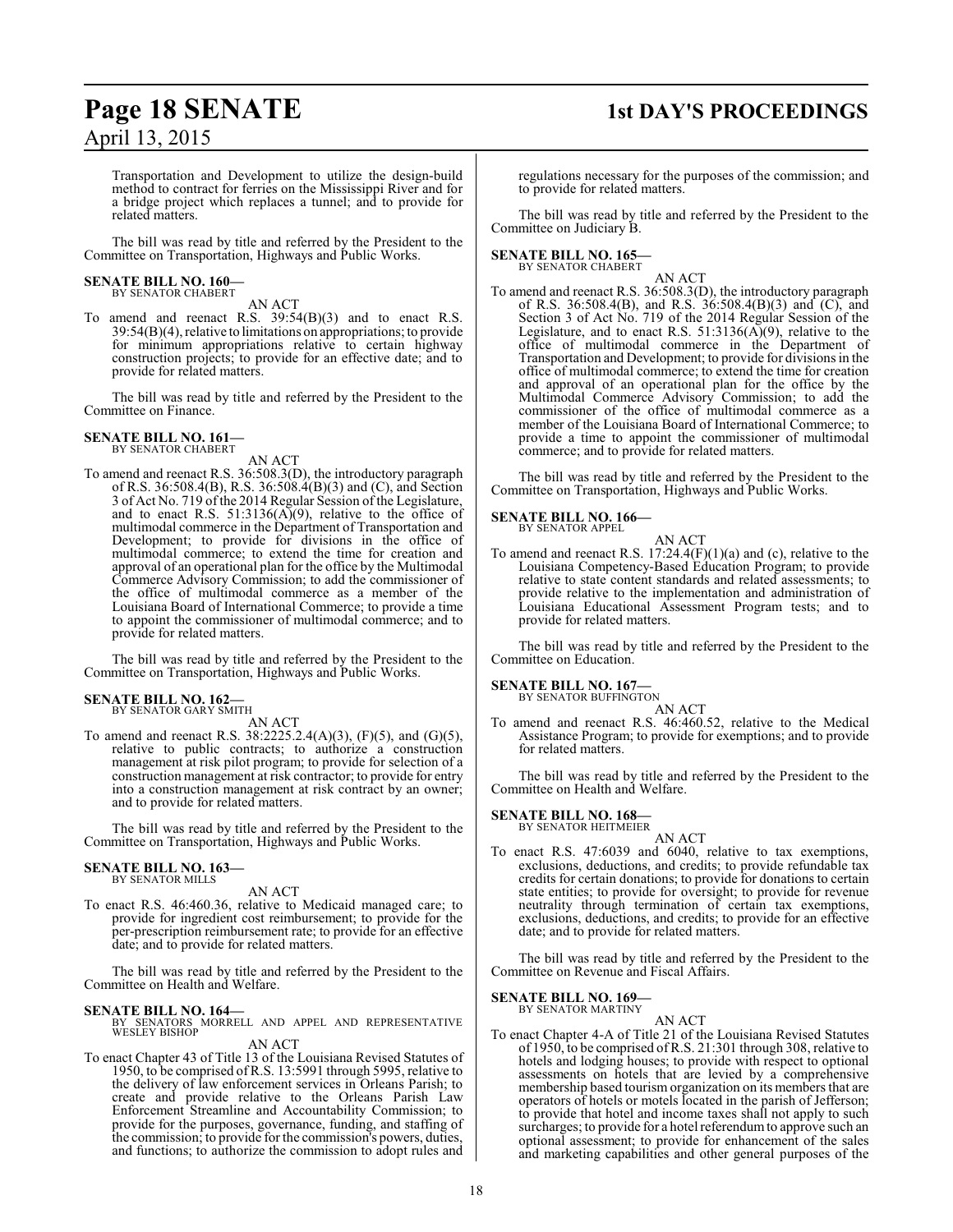# **1st DAY'S PROCEEDINGS Page 19 SENATE** April 13, 2015

organization; to provide for the direct or indirect benefit of growing the traveler economy; to provide for levying hotel assessments as surcharges on hotel or motel folios; to provide for terms and definitions; to provide for an effective date; and to provide for related matters.

The bill was read by title and referred by the President to the Committee on Local and Municipal Affairs.

### **SENATE BILL NO. 170—**

BY SENATORS KOSTELKA AND MILLS AN ACT

To enact R.S. 46:460.36, relative to Medicaid managed care; to provide for prescriptions for long termcare patients in Medicaid managed care; to prohibit limits on the number of prescriptions available to patients in long term care facilities; to address dispensing requirements for long term care with respect to the dispensing fees payable for such prescriptions; to provide for an effective date; and to provide for related matters.

The bill was read by title and referred by the President to the Committee on Health and Welfare.

# **SENATE BILL NO. 171—** BY SENATOR MORRISH

AN ACT

To amend and reenact R.S. 22:454(A), 458, and 459(A) and to enact R.S. 22:452(4) and (5), relative to group self-insurers; to define certain terms; to provide for the amount of insolvency deposit; to provide certain requirements for self-insured trusts; to provide for excess stop-loss coverage; to provide with respect to the requirements to obtain a certificate of authority to operate a selfinsured trust plan; and to provide for related matters.

The bill was read by title and referred by the President to the Committee on Insurance.

### **SENATE BILL NO. 172—** BY SENATOR MORRISH

AN ACT

To enact Part C of Chapter 4 of Title 45 of the Louisiana Revised Statutes of 1950, to be comprised of R.S. 45:201.1 through 201.14, relative transportation network companies; to provide for definitions; to provide insurance requirements; to require proof of insurance; to provide for enforcement and penalties for violations; to designate the provisions of R.S. 45:161 through 200 contained in Chapter 4 of Title 45 of the Louisiana Revised Statutes of 1950 as"Part A. Motor Carriers" and to designate the provisions ofR.S. 45:200.1 through 200.17 contained inChapter 4 of Title 45 of the Louisiana Revised Statutes of 1950 as "Part B. Public Passenger Motor Vehicle Responsibility"; and to provide for related matters.

The bill was read by title and referred by the President to the Committee on Insurance.

### **SENATE BILL NO. 173—** BY SENATOR HEITMEIER

AN ACT

To enact R.S. 22:1055, relative to morbid obesity; to provide for health insurance coverage for the treatment of morbid obesity; to provide for definitions; to provide for an effective date; and to provide for related matters.

The bill was read by title and referred by the President to the Committee on Insurance.

### **SENATE BILL NO. 174—** BY SENATOR BROOME

AN ACT

To enact R.S. 9:3262, relative to leases and leasing; to provide relative to domestic abuse victims and certain residential lease agreements; to provide certain definitions, terms procedures, conditions, and requirements; to provide relative to certain actions by lessors and lessees; to provide relative to certification

of domestic abuse victim status; to provide relative to certain civil proceedings; and to provide for related matters.

The bill was read by title and referred by the President to the Committee on Judiciary A.

**SENATE BILL NO. 175—** BY SENATOR APPEL

AN ACT

To amend and reenact R.S. 17:3126, relative to postsecondary education; to provide relative to the regional distribution of postsecondary educational institutions within the state; to provide relative to the evaluation and use of instructional and physical resources within each region; to provide for a report of findings and recommendations; to make technical changes; and to provide for related matters.

The bill was read by title and referred by the President to the Committee on Education.

**SENATE BILL NO. 176—** BY SENATOR APPEL

AN ACT

To amend and reenact R.S. 13:2571.1, relative to the Port of New Orleans; to provide relative to the board of commissioners; to provide relative to the imposition, collection and distribution of civil fines for violations of ordinances; to provide terms, procedures, conditions, and requirements relative to the adjudication, imposition and collection of such civil fines; and to provide for related matters.

The bill was read by title and referred by the President to the Committee on Local and Municipal Affairs.

### **SENATE BILL NO. 177—**

BY SENATOR ADLEY

A JOINT RESOLUTION Proposing to add Article VII, Section 21(C)(20) of the Constitution of Louisiana, relative to ad valorem property tax exemptions; to provide for an exemption for certain inventory and natural gas; and to specify an election for submission of the proposition to electors and provide a ballot proposition.

The bill was read by title and referred by the President to the Committee on Revenue and Fiscal Affairs.

**SENATE BILL NO. 178—** BY SENATOR AMEDEE

AN ACT

To amend and reenact R.S. 3:4201(3) and 4215(B) and to enact R.S. 3:4201(23), relative to meat and poultry inspection; to provide relative to definitions; to provide for certain exemptions to inspection requirements; and to provide for related matters.

The bill was read by title and referred by the President to the Committee on Agriculture, Forestry, Aquaculture, and Rural Development.

**SENATE BILL NO. 179—**

BY SENATORS AMEDEE AND WALSWORTH AN ACT

To enact R.S. 43:111(E), relative to state advertisements; to provide for a statewide website; to require electronic publication of statutorily required notices; to provide for the archiving of electronically published notices; and to provide for related matters.

The bill was read by title and referred by the President to the Committee on Senate and Governmental Affairs.

#### **SENATE BILL NO. 180—** BY SENATOR ADLEY

AN ACT

To amend and reenact R.S. 47:246 and 287.86, relative to deduction of net operating losses from corporate income tax; to allow such losses to be carried forward for a period of twenty years; to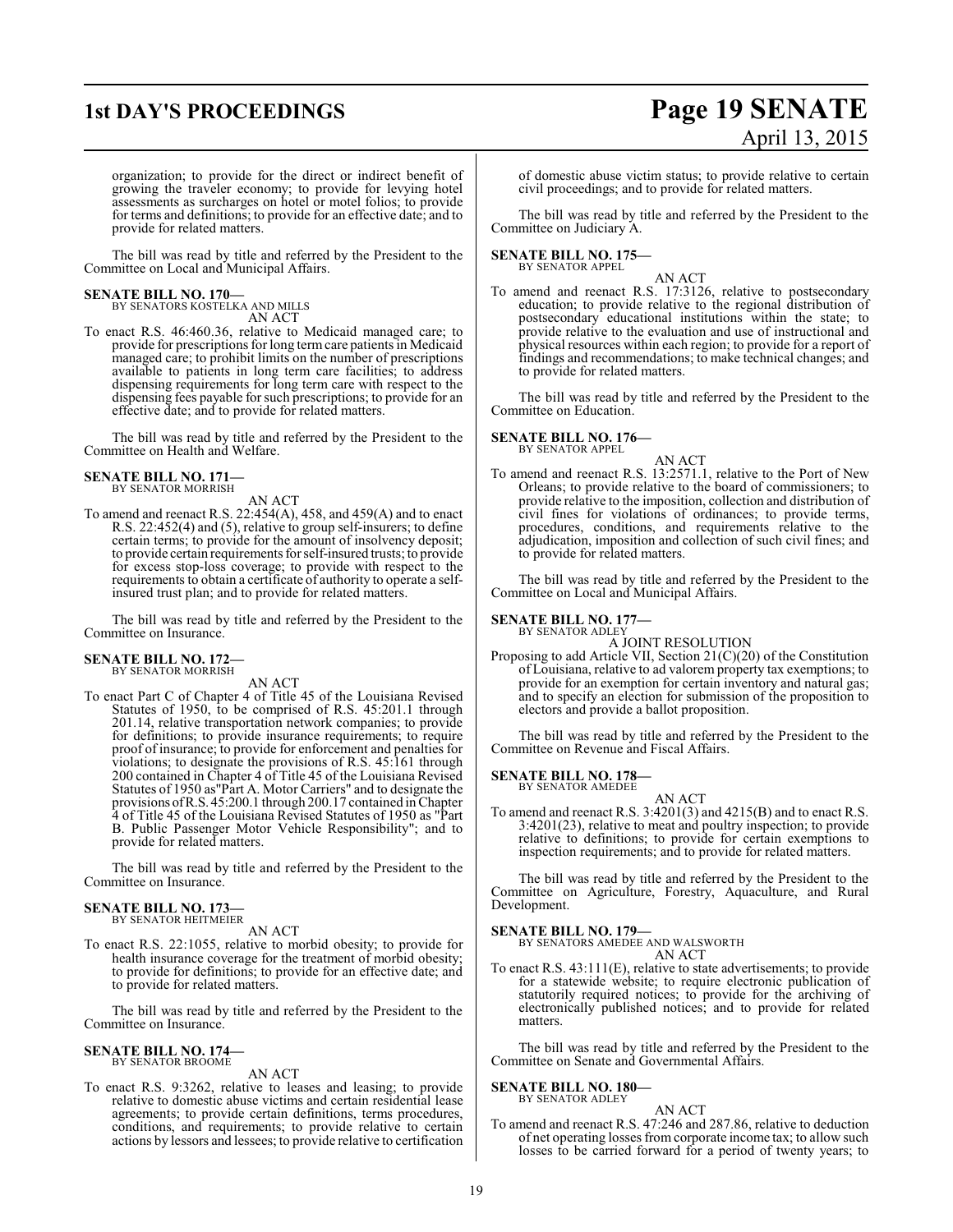### **Page 20 SENATE 1st DAY'S PROCEEDINGS**

prohibit such losses from being carried back to earlier taxable periods; to provide that the deduction is not refundable; and to provide for related matters.

The bill was read by title and referred by the President to the Committee on Revenue and Fiscal Affairs.

### **SENATE BILL NO. 181—** BY SENATOR ADLEY

AN ACT

To repeal R.S. 47:293(9)(a)(xvii), relative to income tax deductions; to repeal a deduction from tax table income for net capital gains from certain sales or exchanges; and to provide for related matters.

The bill was read by title and referred by the President to the Committee on Revenue and Fiscal Affairs.

#### **SENATE BILL NO. 182—** BY SENATOR THOMPSON

AN ACT

To enact Chapter 8-G-1 of Title 45 of the Louisiana Revised Statutes of 1950, to be comprised of R.S. 45:844.9 and 844.10, relative to wireless telecommunications devices; to provide for disclosure of location of a wireless telecommunications device under certain circumstances to law enforcement agencies; to provide for immunity; to provide for definitions, terms, conditions, and procedures; and to provide for related matters.

The bill was read by title and referred by the President to the Committee on Commerce, Consumer Protection, and International Affairs.

#### **SENATE BILL NO. 183—** BY SENATOR THOMPSON

AN ACT

To enact Chapter 1-A of Title 3 of the Louisiana Revised Statutes of 1950, to be comprised of R.S. 3:41 through 47, relative to the regulation of unmanned aerial systems in agricultural commercial operations; to provide for definitions; to authorize the commissioner to adopt rules; to provide for license and registration requirements; to provide relative to the operation of unmanned aerial systems; to provide for violations; to authorize the commissioner to issue stop orders; to provide for penalties; and to provide for related matters.

The bill was read by title and referred by the President to the Committee on Agriculture, Forestry, Aquaculture, and Rural Development.

### **SENATE BILL NO. 184—** BY SENATOR THOMPSON

AN ACT

To enact R.S. 17:194(D), relative to the administration of nutrition programs; to provide for simplified acquisition procedures; and to provide for related matters.

The bill was read by title and referred by the President to the Committee on Education.

### **SENATE BILL NO. 185—** BY SENATOR WALSWORTH

AN ACT

To amend and reenact R.S.  $51:1787(B)(3)(b)$ , relative to the LouisianaEnterprise Zone Act; to require that businesses certify that at least fifty percent of employees satisfy certain residency requirements; to provide for the applicability ofthe requirement; and to provide for related matters.

The bill was read by title and referred by the President to the Committee on Revenue and Fiscal Affairs.

### **SENATE BILL NO. 186—**

BY SENATOR WALSWORTH AN ACT

To amend and reenact R.S. 17:4021(A)(3), relative to the Student Scholarships For Educational Excellence Program; to provide relative to eligibility requirements for nonpublic participating schools; to provide relative to the percentage of scholarship recipients certain participating schools can enroll; and to provide for related matters.

The bill was read by title and referred by the President to the Committee on Education.

#### **SENATE BILL NO. 187—** BY SENATOR CLAITOR

$$
\mathop{\rm AN} \mathop{\rm ACT}
$$

To amend and reenact R.S. 47:6035(A), relative to tax credits; to terminate the tax credit for conversion of vehicles to alternative fuel usage; and to provide for related matters.

The bill was read by title and referred by the President to the Committee on Revenue and Fiscal Affairs.

### **SENATE BILL NO. 188—** BY SENATOR CLAITOR

- AN ACT
- To amend and reenact R.S. 17:3129.6, R.S. 39:94(A)(3) and (C)(4)(b), and R.S. 46:2691(A) and the introductory paragraph of  $(B)(1)$ , and  $2731(B)(1)$ , and to repeal R.S. 39:91, relative to special treasury funds; to provide for the transfer, dedication, use, and appropriation as specified of the Higher Education Initiative Fund; to provide for the transfer, dedication, use, and appropriation as specified of the Budget Stabilization Fund; to provide for the transfer, dedication, use, and appropriation as specified of the Medicaid Trust Fund for the Elderly; to provide for the transfer, dedication, use, and appropriation as specified of the Health Trust Fund; to repeal the Deepwater Horizon Economic Damages Collection Fund; to provide for an effective date; and to provide for related matters.

The bill was read by title and referred by the President to the Committee on Finance.

### **SENATE BILL NO. 189—** BY SENATOR MURRAY

AN ACT

To repeal R.S. 47:297.6(C) and 6019(C), relative to tax credits for rehabilitation of certain residential or historic structures; to provide for applicability of the credits; and to provide for related matters.

The bill was read by title and referred by the President to the Committee on Revenue and Fiscal Affairs.

### **SENATE BILL NO. 190—**

BY SENATORS CLAITOR AND ADLEY

$$
\frac{\text{AN ACT}}{44.5}
$$

To amend and reenact R.S. 44:5, relative to public records; to provide for the application of public records law to records of the office of the governor; to provide for exceptions; and to provide for related matters.

The bill was read by title and referred by the President to the Committee on Senate and Governmental Affairs.

#### **SENATE BILL NO. 191—** BY SENATOR CLAITOR

AN ACT

To amend and reenact R.S. 42:802(B)(7), 881, and the introductory paragraph of  $882(A)$  and  $(A)(5)$ , and to enact R.S. 39:21.3(G), R.S. 42:802(D), and 881(B), relative to the Office of Group Benefits; to provide for oversight of the Office of Group Benefits; to provide for estimating the operational and actuarial costs of group benefits programs; to provide for the duties of the Group Benefits Policy and Planning Board; to provide for the membership of the Group Benefits Policy and Planning Board;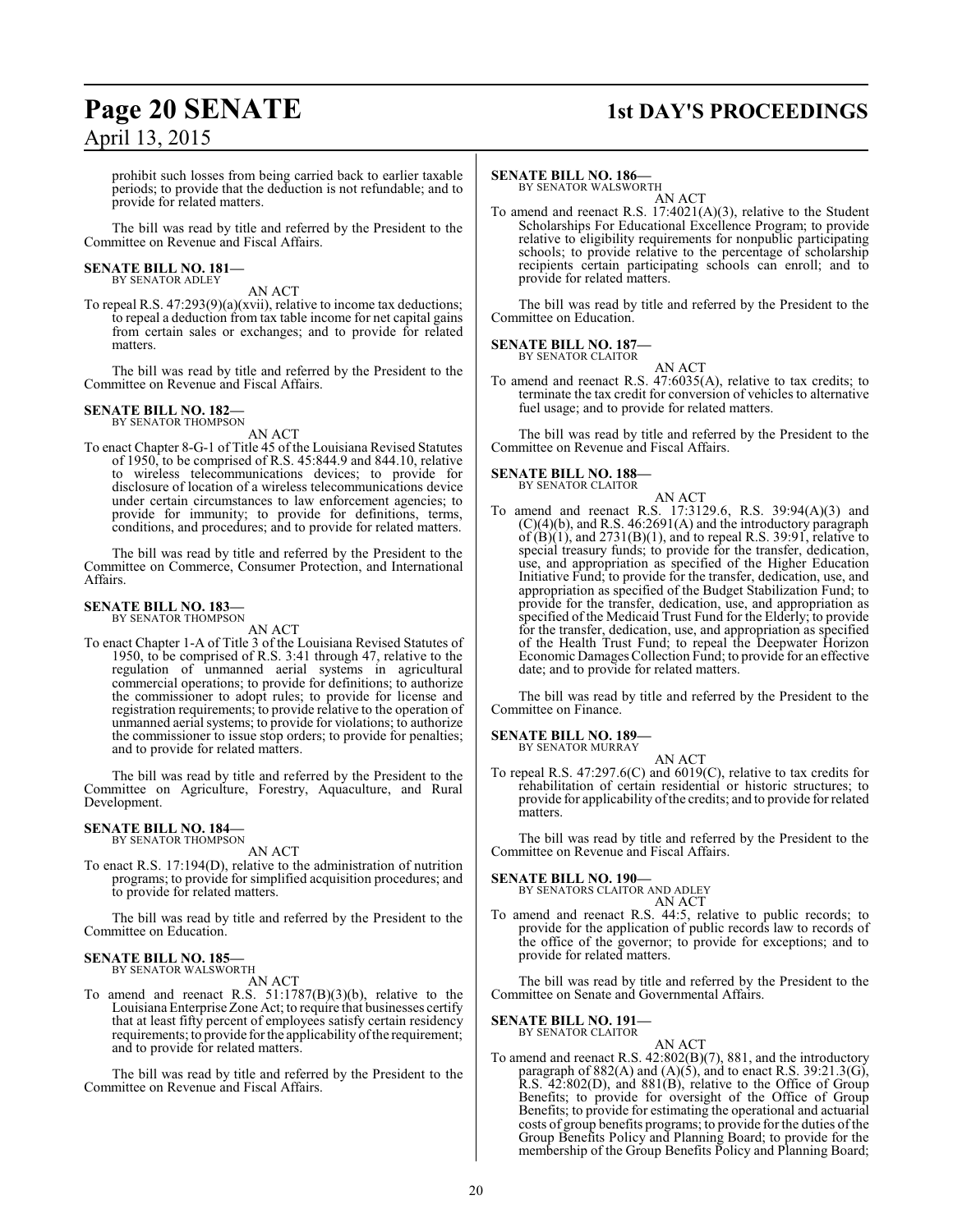### **1st DAY'S PROCEEDINGS Page 21 SENATE**

# April 13, 2015

to provide for an effective date; and to provide for related matters.

The bill was read by title and withdrawn from the files of the Senate prior to introduction.

# **SENATE BILL NO. 192—** BY SENATOR JOHNS

AN ACT

To amend and reenact R.S. 33:9038.57(B), (C), (F)(1) and (2)(c) and (G)(2), relative to the special taxing district within the city of Lake Charles; to provide for boundaries; to provide for its purpose; to provide for definitions; and to provide for related matters.

The bill was read by title and referred by the President to the Committee on Local and Municipal Affairs.

#### **SENATE BILL NO. 193—** BY SENATOR THOMPSON

AN ACT

To amend and reenact R.S. 33:9038.31(2) and (3) and to enact R.S. 33:9038.68, relative to special districts; to create the Walnut Street Special District; to provide for the governance and the powers and duties of the district, including tax, bond, and tax increment finance authority; and to provide for related matters.

The bill was read by title and referred by the President to the Committee on Local and Municipal Affairs.

#### **SENATE BILL NO. 194—** BY SENATOR BROWN

AN ACT

To enact R.S. 45:570, relative to railroads; to require a two-person crew on trains carrying freight; to prescribe penalties; and to provide for related matters.

The bill was read by title and referred by the President to the Committee on Transportation, Highways and Public Works.

#### **SENATE BILL NO. 195—** BY SENATOR BROWN

AN ACT

To enact R.S. 22:1272, relative to an alternative procedure for resolution of disputed property insurance claims; to provide procedures and requirements of the mediation program; and to provide for related matters.

The bill was read by title and referred by the President to the Committee on Insurance.

#### **SENATE BILL NO. 196—** BY SENATOR MORRELL

A JOINT RESOLUTION

Proposing to amend Article VII, Section 10(F)(2)(a) and (b) and (4)(d), Article VIII, Section 13(B), and Article XII, Section  $6(A)(1)$  of the Constitution of Louisiana and to repeal Article VII, Sections 4(D)(4)(b), 10(F)(4)(e), (f), and (g), 10-A, 10.1, 10.3, 10.4, 10.5, 10.6, 10.7, 10.8, 10.9, 10.10, 10.11, 10.12, 10.13, 10.14, and 26, and Article IX, Sections 9 and 10, all relative to certain dedications of monies and special treasury funds; to amend certain provisions relative to a projected deficit; to repeal or abolish certain constitutional dedications or funds; to direct the state treasurer, after paying any outstanding obligations associated with such dedications or funds, to deposit any monies remaining after the abolition of such dedications or funds into the state general fund; to provide for the disposition of any property or other assets associated with dedications which are abolished or repealed; and to specify an election for submission of the proposition to electors and provide a ballot proposition.

The bill was read by title and referred by the President to the Committee on Finance.

### **SENATE BILL NO. 197—**

BY SENATOR CHABERT AN ACT

To enact R.S. 17:1519.2(C), relative to state hospitals operated by the Board of Supervisors of Louisiana State University and Agricultural and Mechanical College; to provide with respect to funding; and to provide for related matters.

The bill was read by title and referred by the President to the Committee on Health and Welfare.

#### **SENATE BILL NO. 198—** BY SENATOR HEITMEIER

AN ACT To amend and reenact R.S.  $4:715(A)(2)(b)$  and  $(B)(2)$  and  $739(C)(3)$ , relative to charitable bingo; to provide relative to the amount of compensation authorized to be paid to personnel who assist in the holding, operating, or conducting of such games; to provide relative to requirements for distributors of electronic dabber devices; to provide for related matters.

The bill was read by title and referred by the President to the Committee on Judiciary B.

### **SENATE BILL NO. 199—** BY SENATOR GALLOT

A JOINT RESOLUTION

Proposing to add Article VII, Section 2.4 of the Constitution of Louisiana, relative to authorizing and dedicating state sales and use tax of the state; to authorize the state to levy and collect such tax on certain purchases in lieu of any political subdivision sales and use tax and to distribute the proceeds to political subdivisions; to dedicate certain state tax proceeds; to authorize the levy of state sales and use tax on certain Internet and mailorder sales; and to specify an election for submission of the proposition to electors and provide a ballot proposition.

The bill was read by title and referred by the President to the Committee on Revenue and Fiscal Affairs.

### **SENATE BILL NO. 200—**

BY SENATOR GALLOT A JOINT RESOLUTION

Proposing to add Article VII, Section 2.4 of the Constitution of Louisiana, relative to authorizing and dedicating state sales and use tax of the state; to authorize the state to levy and collect such tax on certain purchases in lieu of any political subdivision sales and use tax and to distribute the proceeds to political subdivisions; to dedicate certain state tax proceeds; and to specify an election for submission of the proposition to electors and provide a ballot proposition.

The bill was read by title and referred by the President to the Committee on Revenue and Fiscal Affairs.

### **SENATE BILL NO. 201—** BY SENATOR GALLOT

A JOINT RESOLUTION

Proposing to amend Article III, Section 1 of the Constitution of Louisiana, relative to the exercise of legislative power; to provide for initiative power of the electorate; to provide for the submission of initiatives to the electors; and to specify an election for submission of the proposition to electors and provide a ballot proposition.

The bill was read by title and referred by the President to the Committee on Senate and Governmental Affairs.

## **SENATE BILL NO. 202—** BY SENATOR ADLEY

### A JOINT RESOLUTION

Proposing to amend Article VII, Section 10(D)(2)(d), the introductory paragraph of  $10.3(A)$  and  $(A)(2)(a)$  and  $(b)$ ,  $10.5(B)$ , and  $27(A)$ , and to add Article VII, Section  $10.3(A)(2)(c)$  of the Constitution of Louisiana, to provide with respect to special treasury funds; to rename the Budget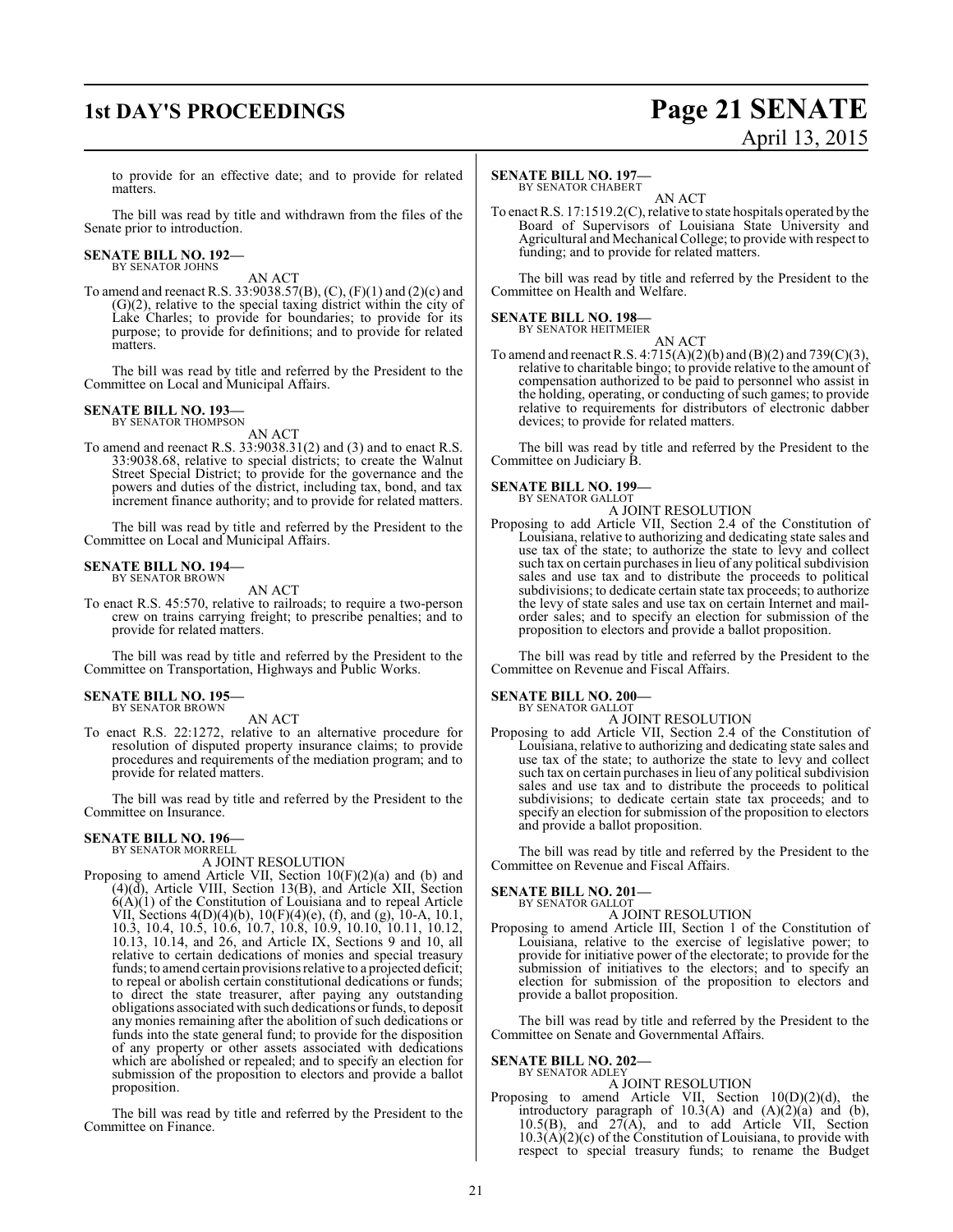Stabilization Fund to the Budget and Transportation Stabilization Trust and to provide for its purposes; to provide for increases to the base every five years; to create the Budget Stabilization Subfund and the Transportation Stabilization Subfund in the Budget and Transportation Stabilization Trust; to provide for the deposit of certain excess mineral revenues into the Budget Stabilization Subfund, the Transportation Stabilization Subfund, and the Transportation Trust Fund; to provide for the uses of monies deposited into the funds; to specify an election for submission of the proposition to electors and provide a ballot proposition.

The bill was read by title and referred by the President to the Committee on Finance.

### **SENATE BILL NO. 203—** BY SENATOR CROWE

AN ACT

To amend and reenact R.S. 17:497(C), relative to school bus drivers; to provide for operational schedules; to provide for rates of compensation; to amend the definition of the term "mileage oneway<sup>"</sup>; and to provide for related matters.

The bill was read by title and referred by the President to the Committee on Education.

### **SENATE BILL NO. 204—** BY SENATOR MARTINY

AN ACT

To amend and reenact R.S. 17:438, R.S. 23:890(F) and (G), and R.S. 42:456(A)(1), to enact R.S. 42:456(C), (D), and (E), and to repeal R.S. 42:457 and 457.1, relative to authorized payroll deductions; to remove authority for certain public employee, charter school employee, firefighter, and law enforcement payroll withholdings; to grandfather certain collective bargaining agreement terms for payroll deductions; and to provide for related matters.

The bill was read by title and referred by the President to the Committee on Labor and Industrial Relations.

**SENATE BILL NO. 205—** BY SENATOR CROWE AND REPRESENTATIVE HODGES AN ACT

To enact Chapter 11 of Title 24 of the Louisiana Revised Statutes of 1950, to be comprised of R.S. 24:671 through 676, relative to the Legislature; to provide for the Louisiana Balance of Powers Joint Legislative Committee; to provide for legislative findings and purpose; to provide for restrictions; to provide for notice; to provide for membership of the committee; to provide for term of service; to provide for duties; to provide for action by the committee; to provide for action taken by the legislature; and to provide for related matters.

The bill was read by title and referred by the President to the Committee on Senate and Governmental Affairs.

#### **SENATE BILL NO. 206—** BY SENATOR NEVERS

AN ACT

To amend and reenact R.S. 22:1269(B)(1), relative to civil actions against insurers; to provide relative to direct action against an insurer alone under certain circumstances; to authorize direct action relative to certain small businesses; to provide certain terms, conditions, and procedures; and to provide for related matters.

The bill was read by title and referred by the President to the Committee on Judiciary A.

#### **SENATE BILL NO. 207—** BY SENATOR RISER

AN ACT

To amend and reenact R.S. 18:1400.2(A), the introductory paragraph of  $(B)(1)$ , and  $(C)(1)$ , and 1400.8, relative to election costs; to provide for the paying of certain election expenses incurred by

# **Page 22 SENATE 1st DAY'S PROCEEDINGS**

a registrar of voters; to provide for an effective date; and to provide for related matters.

The bill was read by title and referred by the President to the Committee on Senate and Governmental Affairs.

### **SENATE BILL NO. 208—** BY SENATOR RISER

AN ACT

To amend and reenact R.S. 9:1551 and R.S. 37:876 and to enact R.S. 8:1(20.1) and 655(D), relative to human remains; to provide relative to the release and disposition of human remains; to provide for definitions; to provide relative to the disposition of human remains in the possession of a funeral establishment or healthcare facility; to provide relative to abandoned human remains; to provide relative to the authorized agent for cremation; and to provide for related matters.

The bill was read by title and referred by the President to the Committee on Judiciary A.

#### **SENATE BILL NO. 209—** BY SENATOR RISER

AN ACT

To amend and reenact R.S. 16:51(A)(5), (6), (7), (14), (16), (19),  $(20), (21), (24), (29), (36),$  and  $(37),$  relative to assistant district attorneys; to provide for additional assistant district attorneys for certain judicial districts; to provide for an effective date; and to provide for related matters.

The bill was read by title and referred by the President to the Committee on Judiciary B.

#### **SENATE BILL NO. 210—** BY SENATOR RISER

AN ACT To amend and reenact R.S. 56:644(C), relative to Hunters for the Hungry; to provide for the administration and use of monies in the Hunters for the Hungry Account; to provide terms, conditions, and requirements; and to provide for related matters.

The bill was read by title and referred by the President to the Committee on Natural Resources.

## **SENATE BILL NO. 211—**<br>BY SENATOR JOHNS

AN ACT

To amend and reenact R.S. 33:4699.1(D), relative to public improvements; to provide relative to the city of Lake Charles; to provide relative to certain lakefront property; to provide relative to lease or sale of property; to provide relative to appraisal and bid; and to provide for related matters.

The bill was read by title and referred by the President to the Committee on Local and Municipal Affairs.

**SENATE BILL NO. 212—** BY SENATOR WARD

### AN ACT

To repeal R.S. 56:116.1(E), relative to the times and methods of taking of wild birds and wild quadrupeds; to repeal provision allowing the carrying of certain firearms while hunting with a bow; and to provide for related matters.

The bill was read by title and referred by the President to the Committee on Natural Resources.

### **SENATE BILL NO. 213—**

BY SENATOR WALSWORTH AN ACT

To enact R.S. 47:463.183, relative to motor vehicle special prestige license plates; to provide for the "Louisiana Licensed Professional Geoscientist" special prestige license plate; to provide for creation, issuance, and design of the license plate; to provide relative to the fee for the plate; to authorize the promulgation of rules and regulations relative to the creation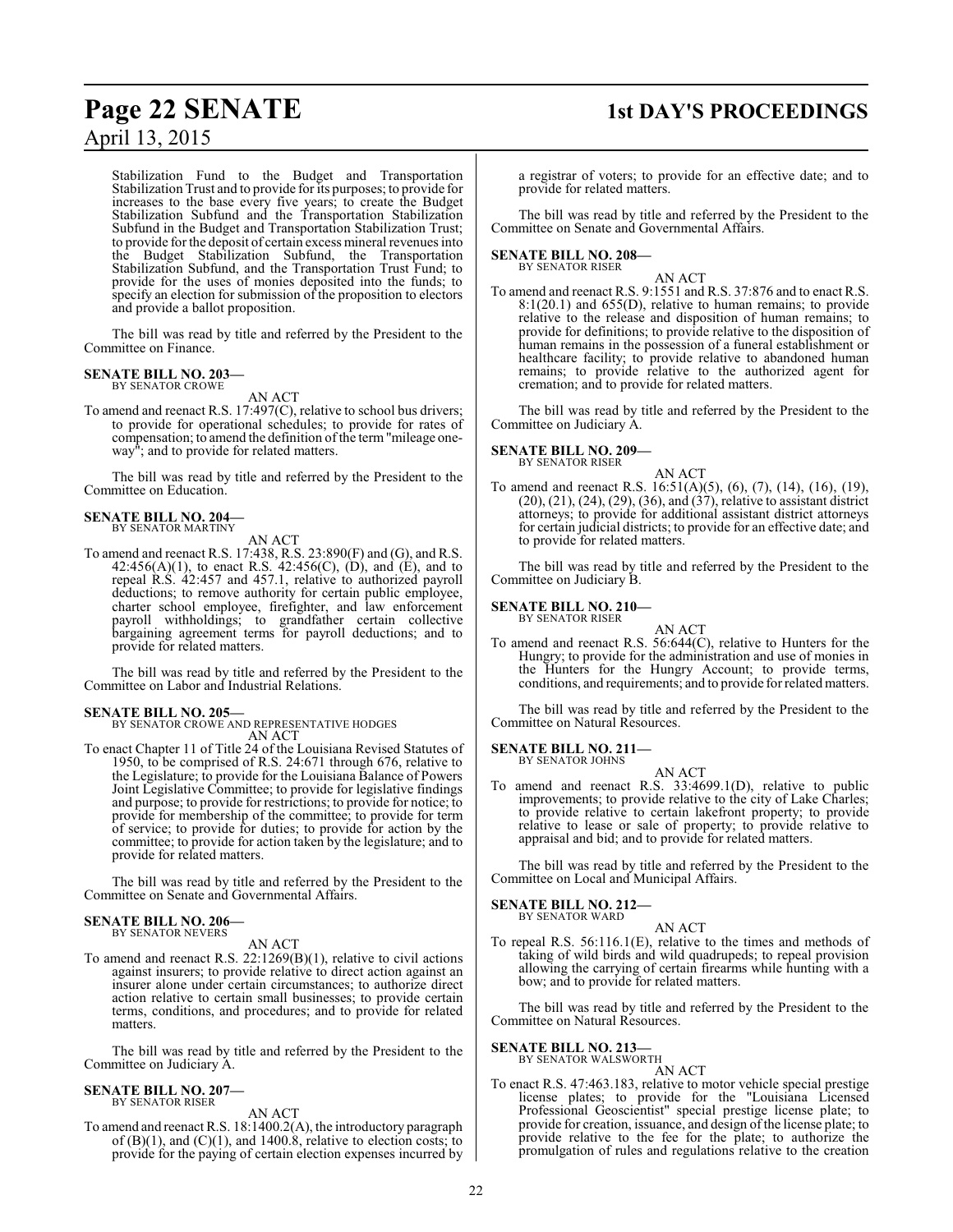# **1st DAY'S PROCEEDINGS Page 23 SENATE** April 13, 2015

and implementation of the prestige license plate; and to provide for related matters.

The bill was read by title and referred by the President to the Committee on Transportation, Highways and Public Works.

### **SENATE BILL NO. 214—** BY SENATOR JOHNS

AN ACT

To enact Chapter 8-L of Title 45 of the Louisiana Revised Statutes of 1950, to be comprised of R.S. 45:844.61 through 844.68, relative to solar companies; to create the Solar User Rights and Disclosures Act; to provide for definitions; to provide for rules and regulations; to provide for required disclosures by solar companies; to provide for penalties; to provide for commission authority; to provide certain terms and conditions; and to provide for related matters.

The bill was read by title and referred by the President to the Committee on Commerce, Consumer Protection, and International Affairs.

### **SENATE BILL NO. 215—** BY SENATOR WALSWORTH

AN ACT

To enact R.S. 38:2573, relative to water conservation; to name the dam and spillway at Bayou D'Arbonne Lake; to direct the Department of Transportation and Development to erect and maintain signage; and to provide for related matters.

The bill was read by title and referred by the President to the Committee on Transportation, Highways and Public Works.

#### **SENATE BILL NO. 216—** BY SENATOR MORRISH

AN ACT

To amend and reenact R.S. 22:3, 32(C), the introductory paragraph of R.S. 22:33(A), R.S. 36:681(C)(1), 687, 691.1, 692, 694, and 696(A),  $(B)(1)(a)$  and  $(b)$ , and  $(C)$ , to enact R.S. 22:31(C) and (D), and to repeal R.S. 22:31(6), 32(D) and (E), and R.S.  $36:696(B)(1)(e)$ , relative to the Louisiana Department of Insurance; to provide for the composition of the department; to provide relative to the division of minority affairs and the Advisory Committee on Equal Opportunity; to provide with respect to the deputy commissioner for consumer services; to provide relative to the office of health, life and annuity; to provide with respect to the deputy commissioner for consumer advocacy; and to provide for related matters.

The bill was read by title and referred by the President to the Committee on Insurance.

# **SENATE BILL NO. 217—** BY SENATOR GALLOT

AN ACT

To authorize and provide for the transfer of certain state property; to provide for the transfer of state property in Rapides Parish; to provide for the property description; to provide for reservation of mineral rights; to provide terms, conditions, and requirements; and to provide for related matters.

The bill was read by title and referred by the President to the Committee on Natural Resources.

### **SENATE BILL NO. 218—** BY SENATOR MURRAY

AN ACT

To enact Chapter 5 of Subtitle VII of Title 47 of the Louisiana Revised Statutes of 1950, to be comprised of R.S. 47:6361 through 6364, relative to dedication of funds; to dedicate money to fund incentives for attracting specified major events; to establish a program for such incentives; to provide for qualifications for payments fromthe dedicated funds; to provide for determination of the incentive payments to be made from such dedicated funds; to provide for an effective date; and to provide for related matters.

The bill was read by title and referred by the President to the Committee on Finance.

### **SENATE BILL NO. 219—**

BY SENATOR MURRAY

AN ACT To amend and reenact R.S. 23:332(H)(3) and Chapter 6-A of Title 23 of the Louisiana Revised Statutes of 1950, to be comprised of R.S. 23:661 through 669, relative to equal pay; to prohibit intentional discrimination based upon sex; to provide with respect for public policy; to provide for definitions; to further prohibit pay discrimination; to provide a complaint procedure and for assessment of attorney fees, interest, costs, and damages; and to provide for related matters.

The bill was read by title and referred by the President to the Committee on Senate and Governmental Affairs.

### **SENATE BILL NO. 220—**

BY SENATOR CHABERT

AN ACT

To amend and reenact R.S. 38:3086.21 and 3086.24, relative to the Bayou Lafourche Fresh Water District; to provide definitions; to provide the district with additional powers; to authorize the district to acquire and sell certain property; to authorize the promulgation of certain rules, regulations, and ordinances; to provide penalties; to provide terms, conditions, and requirements; and to provide for related matters.

The bill was read by title and referred by the President to the Committee on Natural Resources.

### **SENATE BILL NO. 221—**

BY SENATOR ADLEY

AN ACT To amend and reenact R.S. 48:77(A) and (B) and 2074(A) and to repeal R.S. 48:77(C), 2077(24), and Chapter 32 of Title 48 of the Louisiana Revised Statutes of 1950, comprised of R.S. 48:2111 through 2119, relative to the dedication and use of certain funds for transportation purposes; to provide for the deposit and the use of the avails of certain taxes on the sale, use, lease, or rental of motor vehicles to the Transportation Trust Fund and for other transportation uses; to repeal provisions dedicating certain sales taxes in the event of a projected deficit in the official Revenue Estimating Conference forecast; to abolish the Transportation Mobility Fund, including the sources of funding, the use of the monies in the fund, and authority to approve projects for such purposes; to provide for an effective date; and to provide for related matters.

The bill was read by title and referred by the President to the Committee on Finance.

# **SENATE BILL NO. 222—** BY SENATOR DONAHUE

AN ACT

To amend and reenact R.S. 39:34(A) and to enact R.S. 39:2(15.1) and  $(15.2)$ , 24.1, and  $36(A)(7)$ , relative to budgetary procedures; to define incentive expenditures; to provide for an incentive expenditure forecast; to provide for the inclusion of the incentive expenditure forecast in the executive budget; to provide for an effective date; and to provide for related matters.

The bill was read by title and referred by the President to the Committee on Finance.

# **SENATE BILL NO. 223—** BY SENATOR DONAHUE

### AN ACT

To enact R.S. 47:6039, relative to tax credits; to establish the Student Adjustment for a Valuable Education (SAVE) Credit Program; to grant transferable SAVE Fee Credits and SAVE Scholarship Credits for SAVE fees charged by a public institution of postsecondary education; to provide for the transfer of credits to such institutions and for payment of such credits to such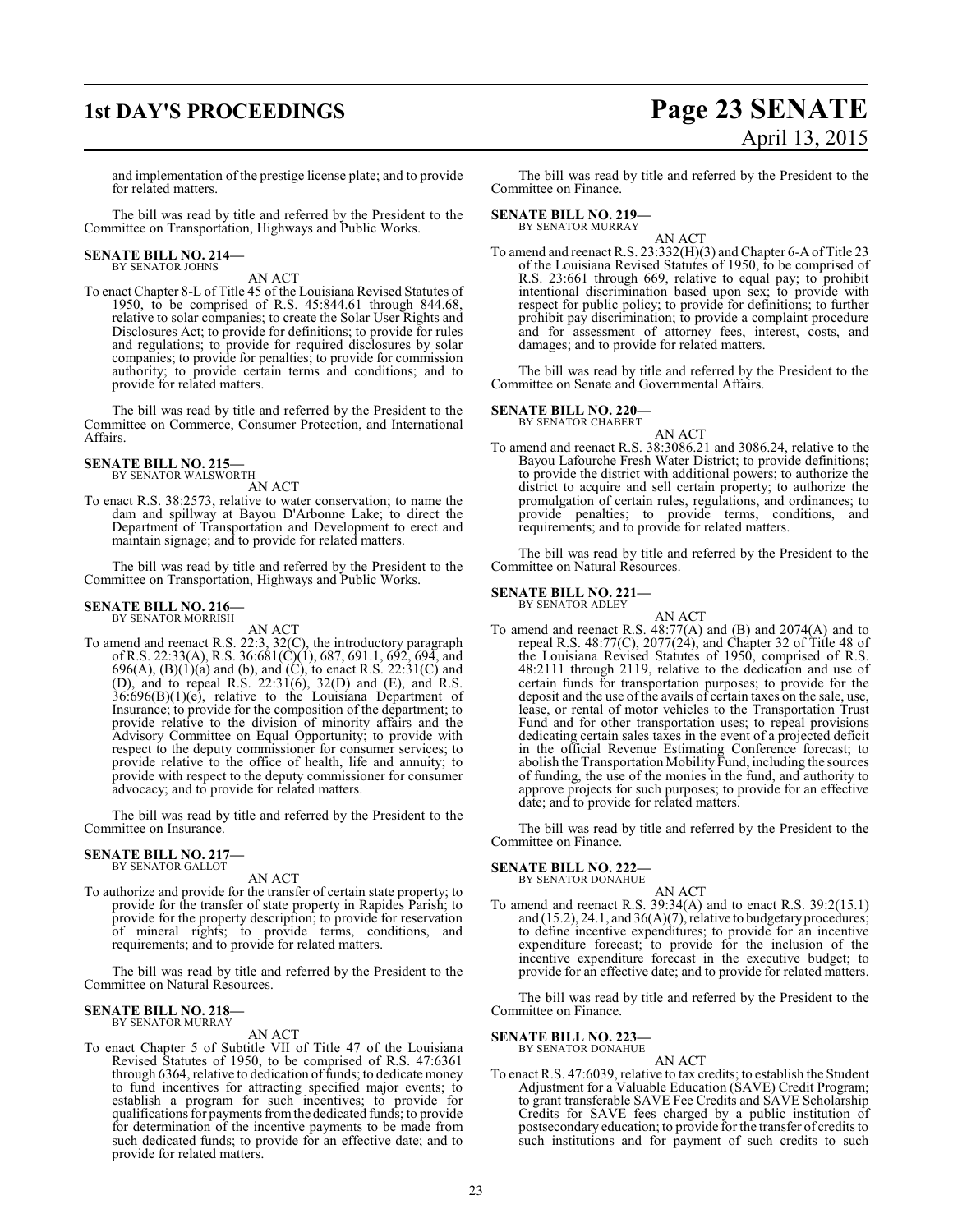### **Page 24 SENATE 1st DAY'S PROCEEDINGS** April 13, 2015

institutions; to provide for use of such funds paid; and to provide for related matters.

The bill was read by title and referred by the President to the Committee on Revenue and Fiscal Affairs.

### **SENATE BILL NO. 224—** BY SENATOR DONAHUE

AN ACT

To amend and reenact R.S. 47:246(E), (F), and (G) and 287.86(A),  $(B)(1), (C), (D), (F), (G),$  and  $(H),$  relative to deduction of net operating losses from corporate income tax; to prohibit such losses from being carried back to earlier taxable periods; and to provide for related matters.

The bill was read by title and referred by the President to the Committee on Revenue and Fiscal Affairs.

#### **SENATE BILL NO. 225** BY SENATOR DONAHUE

AN ACT

To amend and reenact the introductory paragraph of R.S. 47:6015(C)(2) and R.S. 47:6015(D) and (J), relative to the research and development tax credit; to provide a baseline amount of credits that may be claimed in a fiscal year; and to provide for related matters.

The bill was read by title and referred by the President to the Committee on Revenue and Fiscal Affairs.

#### **SENATE BILL NO. 226—** BY SENATOR DONAHUE

AN ACT

To amend and reenact the introductory paragraph of R.S.  $47:6022(D)(2)$ , the introductory paragraph of R.S. 47:6022(E)(2), and R.S. 47:6022(E)(2)(a) and (b) and (F)(3)(a) and to enact R.S. 47:6022(D)(3), (F)(3)(e), (K), and (L), relative to the digital interactive media and software credit; to provide a baseline amount of credits that may be claimed in a fiscal year; to provide a termination date for the credit; and to provide for related matters.

The bill was read by title and referred by the President to the Committee on Revenue and Fiscal Affairs.

### **SENATE BILL NO. 227—** BY SENATOR DONAHUE

AN ACT

To amend and reenact the introductory paragraph of R.S.  $47:6016.1(C)(1)$  and R.S.  $47:6016.1(E)(2)$ ,  $(3)$ , and  $(5)$  and  $(M)$ , relative to newmarkets tax credits; to provide a baseline amount of credits that may be claimed in a fiscal year; to provide a termination date for the credit; and to provide for related matters.

The bill was read by title and referred by the President to the Committee on Revenue and Fiscal Affairs.

### **SENATE BILL NO. 228—** BY SENATOR DONAHUE

AN ACT

To amend and reenact the introductory paragraph ofR.S. 47:3202(A) and R.S. 47:3203(B) and 3204(A),  $\overline{B}(1)(a)$ , and  $\overline{F}$  and to enact R.S.  $47:3204(B)(1)(c)$  and  $3206$ , relative to industrial tax equalization exemptions; to provide a baseline amount of exemptions that may be claimed in a fiscal year; to provide a termination date for the exemption; and to provide for related matters.

The bill was read by title and referred by the President to the Committee on Revenue and Fiscal Affairs.

### **SENATE BILL NO. 229—**

BY SENATOR DONAHUE AN ACT

To amend and reenact R.S.  $47:6020(B)(1)$  and  $(D)(1)$  and to enact R.S. 47:6020(G), relative to the Angel Investor Tax Credit Program; to provide a baseline amount of credits that may be claimed in a fiscal year; to provide a termination date for the credit; and to provide for related matters.

The bill was read by title and referred by the President to the Committee on Revenue and Fiscal Affairs.

### **SENATE BILL NO. 230—** BY SENATOR DONAHUE

AN ACT

To amend and reenact the introductory paragraph of R.S. 47:6034(C), the introductory paragraph of R.S.  $47:6034(C)(1)$ , R.S.  $47:6034(C)(1)(a)(ii)(aa)$  and (bb) and (4) and (D)(1), and the introductory paragraph of R.S.  $47:6034(E)$  and to enact R.S. 47:6034(I), relative to musical and theatrical production income tax credits; to provide a baseline amount of credits that may be claimed in a fiscal year; to provide a termination date for the credit; and to provide for related matters.

The bill was read by title and referred by the President to the Committee on Revenue and Fiscal Affairs.

### **SENATE BILL NO. 231—** BY SENATOR DONAHUE

AN ACT

To amend and reenact R.S. 47:6021(C)(3), relative to Brownfields investor tax credits; to provide a baseline amount of tax credits which may be claimed each fiscal year; and to provide for related matters.

The bill was read by title and referred by the President to the Committee on Revenue and Fiscal Affairs.

### **SENATE BILL NO. 232—**

BY SENATOR DONAHUE

AN ACT To amend and reenact the introductory paragraph of R.S.  $47:6007(C)(1)$  and R.S.  $47:6007(C)(1)(d)$  and to enact R.S.  $47:6007(\text{C})(1)(e)$ , relative to motion picture investor tax credits; to provide a baseline amount of tax credits which may be claimed each fiscal year; and to provide for related matters.

The bill was read by title and referred by the President to the Committee on Revenue and Fiscal Affairs.

### **SENATE BILL NO. 233—**

BY SENATOR DONAHUE

AN ACT To amend and reenact R.S. 51:2455(A) and (C) and 2457(A)(4) and to enact R.S. 51:1787(H) and 1792, relative to incentive credits and rebates; to provide for a baseline limit on the payment of certain incentive rebates and the use of certain incentive tax credits in a fiscal year; to provide a termination date for entering such contracts; and to provide for related matters.

The bill was read by title and referred by the President to the Committee on Revenue and Fiscal Affairs.

### **SENATE BILL NO. 234—**

BY SENATOR DONAHUE AN ACT

To amend and reenact R.S. 51:1787(B)(3)(b), relative to incentive credits and rebates; to limit the eligibility for Enterprise Zone contracts; and to provide for related matters.

The bill was read by title and referred by the President to the Committee on Revenue and Fiscal Affairs.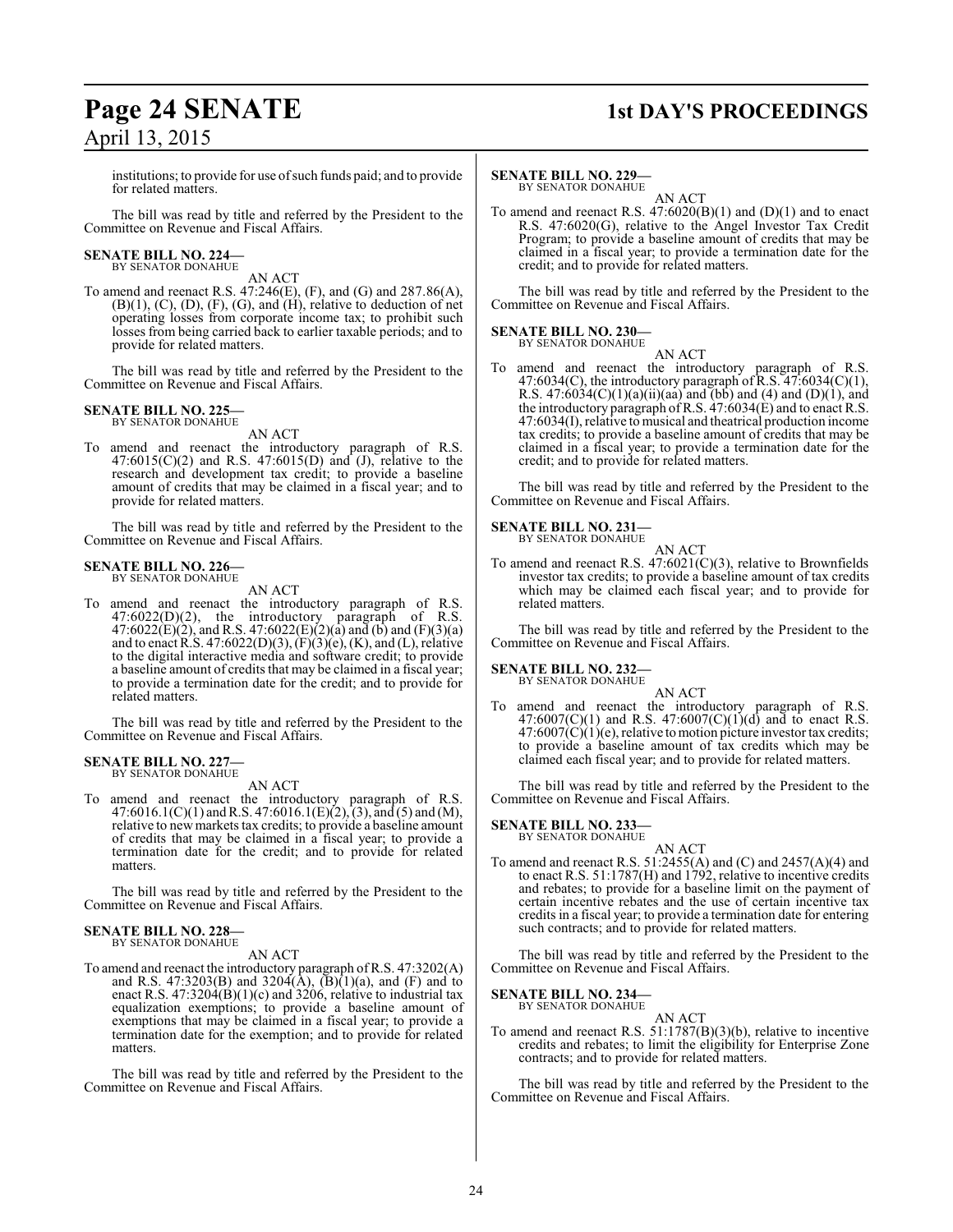### **1st DAY'S PROCEEDINGS Page 25 SENATE** April 13, 2015

### **SENATE BILL NO. 235—**

BY SENATOR MURRAY AN ACT

To amend and reenact R.S. 26:359(D), (E), (F), and (G) and to enact R.S. 26:359(B)(3) and 359.1, relative to regulation of alcoholic beverages; to provide for registration of certain wine producers, manufacturers, and retailers; to provide for registration of certain transporters; to authorize the secretary of Revenue to provide copies of certain records to the commissioner of the office of alcohol and tobacco; to provide certain civil penalties; to create a special fund; to provide for an effective date; and to provide for related matters.

The bill was read by title and referred by the President to the Committee on Judiciary B.

### **SENATE BILL NO. 236—**

BY SENATOR MURRAY AN ACT

To amend and reenact R.S. 27:244(A)(3), (B), and (C), relative to the contract to conduct casino gaming operations; to provide relative to certain requirements relative to casino gaming operations; and to provide for related matters.

The bill was read by title and referred by the President to the Committee on Judiciary B.

### **SENATE BILL NO. 237—** BY SENATOR MURRAY

AN ACT

To amend and reenact Code of Civil Procedure Article 4843(E) and (H), relative to courts of limited jurisdiction; to provide relative to the civil jurisdiction concurrent with the district court in cases where the amount in dispute, or the value of the property involved, does not exceed fifty thousand dollars; to provide for the jurisdictional amount in dispute in certain city courts; to provide for the jurisdictional amount in dispute in a city court in New Orleans; and to provide for related matters.

The bill was read by title and referred by the President to the Committee on Judiciary A.

### **SENATE BILL NO. 238—** BY SENATOR LAFLEUR

AN ACT

To amend and reenact R.S. 40:921(A) and 922(A) and to enact Subpart C of Part VII of Chapter 4 of Title 40 of the Louisiana Revised Statutes of 1950, to be comprised of R.S. 40:931 through 938, relative to the sale of milk; to authorize incidental sales of raw milk for human consumption; to provide for definitions; to provide for labeling; to provide for chemical, bacteriological, and temperature standards; to provide for sanitation standards; to provide for standards for bottling, packaging, and container filling; to provide for animal health standards; to provide for product recalls; to prohibit statements implying endorsement by the state Department of Health and Hospitals; and to provide for related matters.

The bill was read by title and referred by the President to the Committee on Agriculture, Forestry, Aquaculture, and Rural Development.

### **SENATE BILL NO. 239—** BY SENATOR LAFLEUR

AN ACT

To amend and reenact R.S. 24:513(A)(3), relative to the legislative auditor; to provide for local auditees; to provide for the content of financial statements of local auditees; to provide for supplemental reports; and to provide for related matters.

The bill was read by title and referred by the President to the Committee on Senate and Governmental Affairs.

### **SENATE BILL NO. 240—**

BY SENATOR LAFLEUR

AN ACT To enact R.S. 41:909 and to repeal R.S. 41:906, relative to school lands; to provide relative to the exchange of school lands; to authorize Avoyelles Parish School Board to exchange certain school lands pursuant to court settlement and purchase substitute lands from the principal of the sale proceeds; to provide for the property description and the reservation of mineral rights; to provide for effectiveness; to provide certain terms, conditions, and requirements; to repeal certain provisions relative to the authority of the Avoyelles Parish School Board to exchange certain school lands; and to provide for related matters.

The bill was read by title and referred by the President to the Committee on Natural Resources.

### **SENATE BILL NO. 241—**

BY SENATOR MORRELL AN ACT

To amend and reenact R.S. 40:966(E) and 982, and to enact R.S. 40:966(I), relative to the Uniform Controlled Dangerous Substances Law; to provide relative to penalties for possession of marijuana when the amount possessed is twenty-eight grams or less; to prohibit the application of second and subsequent offense sentencing provisions to prior convictions for marijuana possession; and to provide for related matters.

The bill was read by title and referred by the President to the Committee on Judiciary C.

**SENATE BILL NO. 242—** BY SENATORS MORRELL AND PETERSON AND REPRESENTATIVES ADAMS, WESLEY BISHOP, GISCLAIR AND PATRICK WILLIAMS AN ACT

To enact R.S. 15:623, relative to criminal justice agencies; to require criminal justice agencies to annually submit a report on certain information relative to sexual assault collection kits and sexually-oriented criminal offenses; and to provide for related matters.

The bill was read by title and referred by the President to the Committee on Judiciary B.

### **SENATE BILL NO. 243—** BY SENATOR JOHN SMITH

AN ACT

To amend and reenact R.S.  $32:1261(A)(1)(t)$ , relative to warranty repairs; to provide for the operation of satellite warranty and repair centers; to provide for unauthorized acts; to provide for exceptions; to provide certain terms and conditions; and to provide for related matters.

The bill was read by title and referred by the President to the Committee on Commerce, Consumer Protection, and International Affairs.

### **SENATE BILL NO. 244—**

BY SENATOR ADLEY

AN ACT To amend and reenact R.S.  $30:2195.2(A)(1)(c)(ii)$ , relative to the Motor Fuel Underground Storage Tank Trust Fund; to provide for financial disbursements from the fund; to increase the available monies expended from the fund from one million dollars to three million dollars; and to provide for related matters.

The bill was read by title and referred by the President to the Committee on Finance.

### **SENATE BILL NO. 245—** BY SENATOR ERDEY

### AN ACT

To amend and reenact Children's Code Article 675(B) and R.S.  $46:283(C)(1)$ , and to enact R.S.  $46:283(D),(E),(F)$  and  $(G)$ , relative to foster parenting; to provide relative to foster care case plans; to provide relative to the reasonable and prudent parent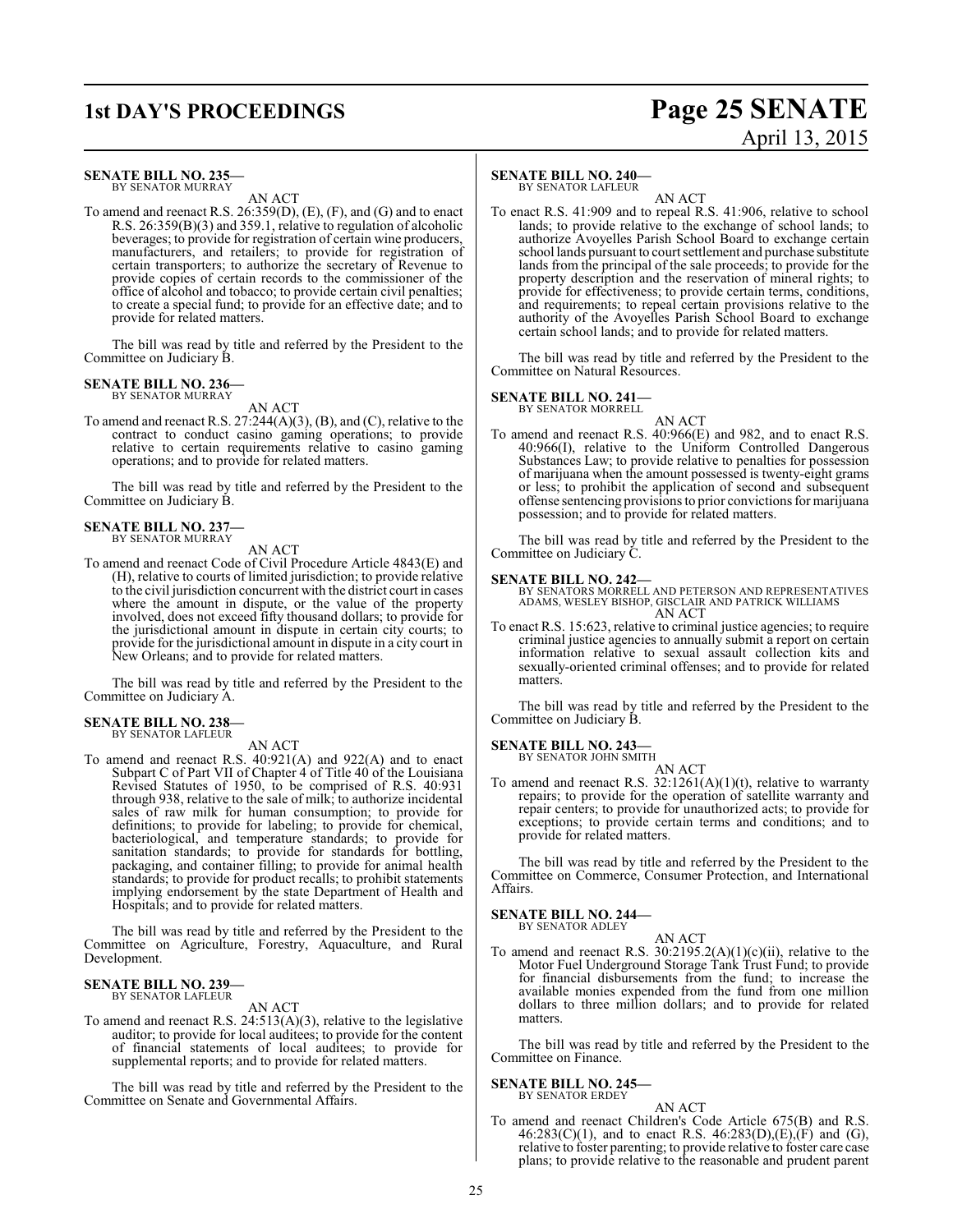standard; to provide relative to the greatest opportunity for normalcy in a foster child's life; to provide relative to the authority of caregivers making day-to-day decisions affecting a foster child; to provide for certain factors to be considered when making decisions regarding a foster child; to provide relative to extracurricular, enrichment, cultural, social or sporting activities for foster children; to provide relative to residual parental rights; to provide relative to out-of-state travel for a foster child; to provide regarding certain immunities; to provide for certain definitions, terms, requirements and procedures; and to provide for related matters.

The bill was read by title and referred by the President to the Committee on Judiciary A.

### **SENATE BILL NO. 246—** BY SENATOR JOHN SMITH

AN ACT

To authorize and provide for the transfer of certain state property; to authorize the transfer of certain state property in Vernon Parish; to provide for the property description; to provide for reservation of mineral rights; to provide terms and conditions; to provide an effective date; and to provide for related matters.

The bill was read by title and referred by the President to the Committee on Natural Resources.

### **SENATE BILL NO. 247—**

BY SENATOR JOHN SMITH AN ACT

To enact R.S. 17:2137(F) and to repeal R.S. 17:2137(E), relative to tuition and fees for veterans of the armed forces; to require that veterans and eligible dependents be classified as residents for purposes of tuition and fees imposed by public institutions of postsecondary education; and to provide for related matters.

The bill was read by title and referred by the President to the Committee on Education.

### **SENATE BILL NO. 248—** BY SENATOR MURRAY

AN ACT

To amend and reenact R.S. 17:3803(B)(1)(e), R.S. 33:2955(A)(1)(h), R.S. 39:98.2(A)(5) and R.S.  $49:327(B)(1)(e)$ , relative to investment authority of the state and political subdivisions; to provide relative to certain authorized investment of monies; to provide relative to certain investment grade commercial paper; to provide relative to investment authority of the state treasurer; to provide relative to investment authority of political subdivisions; to provide relative to Millennium Trust and certain offshore revenues investment; and to provide forrelated matters.

The bill was read by title and referred by the President to the Committee on Finance.

### **SENATE BILL NO. 249—** BY SENATOR WARD

AN ACT

To enact Part III of Chapter 43 of Title 17 of the Louisiana Revised Statutes of 1950, to be comprised of R.S. 17:4033, relative to school choice; to create and provide for the School Choice Loan Fund; to provide for qualifications and criteria for eligibility for such loans; to provide for the adoption of rules to govern the issuance, use, and repayment of such loans; and to provide for related matters.

The bill was read by title and referred by the President to the Committee on Education.

### **SENATE BILL NO. 250—** BY SENATOR JOHNS

AN ACT

To enact Part II-A of Chapter 1 of Title 32 of the Louisiana Revised Statutes of 1950, to be comprised of R.S. 32:26, relative to motor vehicles and traffic regulation; to create the Statewide Motor Vehicle Theft and Uninsured Motorists Identification

# **Page 26 SENATE 1st DAY'S PROCEEDINGS**

Program; to provide relative to a pilot program using automatic license plate recognition systems to identify stolen vehicles and uninsuredmotorists; to provide definitions; to provide penalties; and to provide for related matters.

The bill was read by title and referred by the President to the Committee on Insurance.

**SENATE BILL NO. 251—** BY SENATOR HEITMEIER

AN ACT

To enact R.S. 22:2317.1 and R.S. 47:6025(D), relative to Louisiana Citizens Property Insurance; to provide for the refund of certain assessments; to provide for the sunset of certain tax credits through the Department of Revenue; to provide for an effective date; and to provide for related matters.

The bill was read by title and referred by the President to the Committee on Insurance.

**SENATE BILL NO. 252—** BY SENATOR DONAHUE

### AN ACT

To enact R.S. 39:82.1 and 100.22, relative to special treasury funds and dedicated money; to provide for specific reports to the Joint Legislative Committee on the Budget; to provide for the review and reporting of special funds and dedicated money, including the means offinancing, specifically funds whose primary source of financing is the state general fund, the purpose and use of the monies, and the status and balances of the special funds and dedicatedmonies; to establish the 2016 Overcollections Fund as a special fund in the state treasury; to provide for the transfer, dedication, use, investment, and appropriation of monies in the fund; to provide for an effective date; and to provide for related matters.

The bill was read by title and referred by the President to the Committee on Finance.

### **SENATE BILL NO. 253—** BY SENATOR DONAHUE

AN ACT

To enact R.S. 39:34.1, relative to budgetary matters; to provide for meetings of the Senate Committee on Finance, the House Committee on Appropriations and the division of administration relative to communications regarding preparation of the executive budget; and to provide for related matters.

The bill was read by title and referred by the President to the Committee on Finance.

### **SENATE BILL NO. 254—** BY SENATOR CROWE

AN ACT To amend and reenact R.S.  $56:8(16)(a)(ii)$ ,  $104(A)(1)(a)$ , and 302.4(D), relative to resident fishing and hunting licenses; to authorize the Department of Wildlife and Fisheries to accept alternative forms of identification from residents purchasing a fishing or hunting license; to provide for the promulgation of rules for the issuance of alternative forms of identification; to provide, terms, conditions, and requirements; and to provide for related matters.

The bill was read by title and referred by the President to the Committee on Natural Resources.

**SENATE BILL NO. 255—**<br>BY SENATORS MORRELL, APPEL AND PETERSON AND<br>REPRESENTATIVES ADAMS, WESLEY BISHOP, GISCLAIR AND<br>PATRICK WILLIAMS

AN ACT

To enact R.S. 17:3351(H) and Part XII of Chapter 26 of Title 17 of the Louisiana Revised Statutes of 1950, to be comprised of R.S. 17:3399.11 through 3399.15, relative to sexual assault on campuses of postsecondary institutions; to provide for the general powers, duties, and functions of postsecondary management boards; to require annual anonymous sexual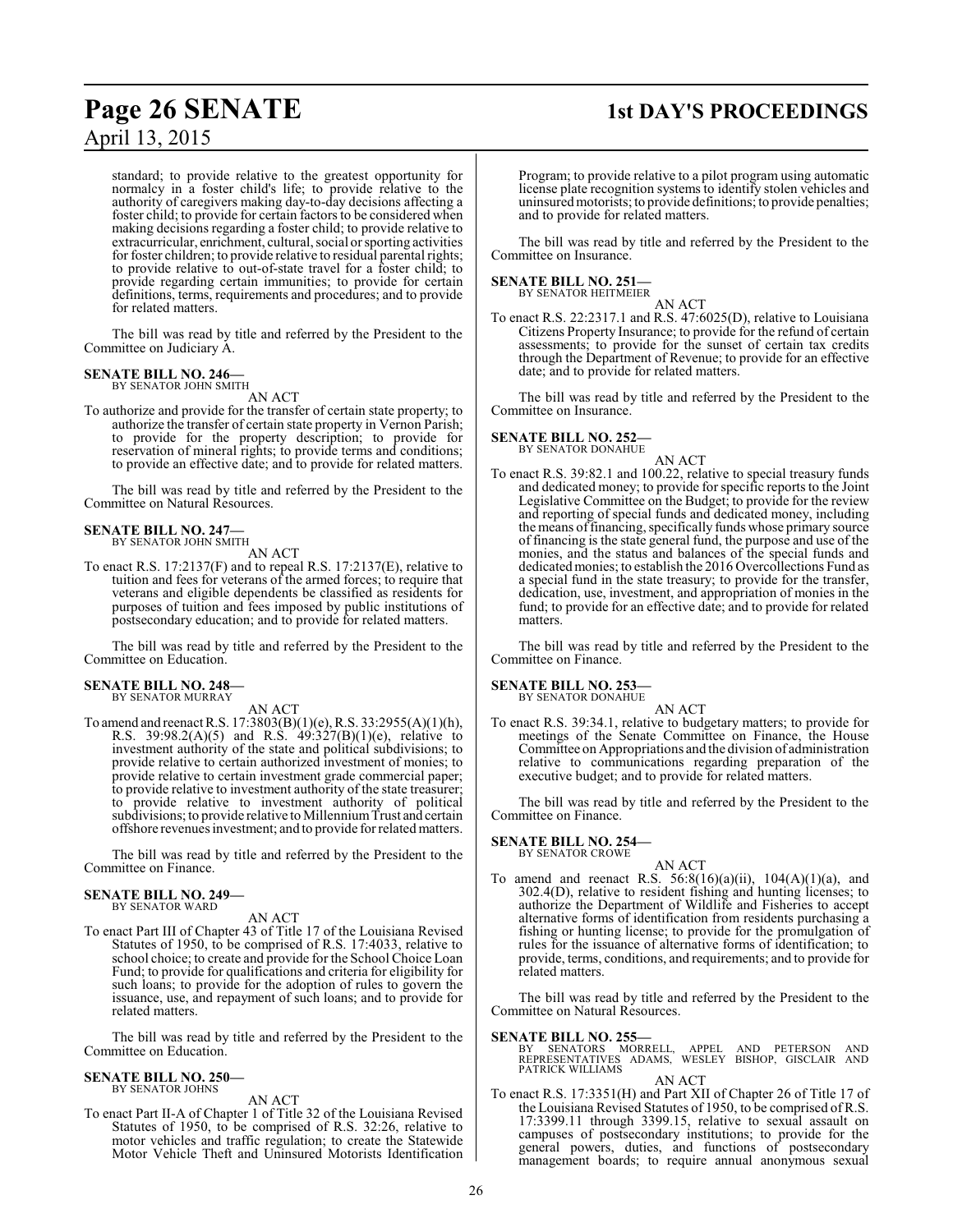# **1st DAY'S PROCEEDINGS Page 27 SENATE** April 13, 2015

assault climate surveys to be conducted; to provide for procedures; to provide for reporting; and to provide for related matters.

The bill was read by title and referred by the President to the Committee on Education.

### **SENATE BILL NO. 256—** BY SENATOR MARTINY

AN ACT

To amend and reenact R.S. 23:1142(E) and to enact Subpart E of Part II of Chapter 10 of Title 23 of the Louisiana Revised Statutes of 1950, to be comprised of R.S. 23:1261 through 1266, relative to workers' compensation; to provide for prescription medication; to provide for a prescription drug formulary; to provide for definitions; to provide for duties; to provide for oversight; to provide for criteria; to provide for applicability; to provide for mutual consent; to provide for exceptions; to provide for approval of health medication formulary care providers; and to provide for related matters.

The bill was read by title and referred by the President to the Committee on Health and Welfare.

### **SENATE BILL NO. 257—** BY SENATOR THOMPSON

AN ACT

To amend and reenact R.S. 33:9038.31(2) and (3) and to enact R.S. 33:9038.68, relative to Tax Increment Development Corporations; to authorize certain additional tax increment finance authority for certain such corporations; and to provide for related matters.

The bill was read by title and referred by the President to the Committee on Revenue and Fiscal Affairs.

### **SENATE BILL NO. 258—** BY SENATOR PETERSON

AN ACT

To amend and reenact R.S. 18:114(B)(1), (E), and (F) and to repeal R.S. 18:114(J), relative to voter registration; to provide for voter registration through driver's license facilities; to provide procedures and requirements for voter registration through driver's license facilities; to provide procedures and requirements for application to obtain, renew, or change the name or address on a driver's license or identification card issued by the Department of Public Safety and Corrections; to provide relative to the powers, functions, and duties of the deputy secretary for public safety services of the Department of Public Safety and Corrections, employees of driver's license facilities, the secretary of state, and registrars of voters; to provide for criminal penalties; and to provide for related matters.

The bill was read by title and referred by the President to the Committee on Senate and Governmental Affairs.

#### **SENATE BILL NO. 259—** BY SENATOR ADLEY

AN ACT

To amend and reenact the introductory paragraph of R.S. 39:94(A),  $(A)(2)(a)$  and (b), and 97(B) and to enact R.S. 39:94 $(A)(2)(c)$ , relative to special treasury funds; to rename the Budget Stabilization Fund the Budget and Transportation Stabilization Trust and to provide for its purposes; to provide for increases to the base every five years; to create the Budget Stabilization Subfund and the Transportation Stabilization Subfund in the Budget and Transportation Stabilization Trust; to provide for the deposit of certain excess mineral revenues into the Budget Stabilization Subfund, the Transportation Stabilization Subfund, and the Transportation Trust Fund; to provide for the uses of monies deposited into the funds; to provide for effectiveness; and to provide for related matters.

The bill was read by title and referred by the President to the Committee on Finance.

### **SENATE BILL NO. 260—**

BY SENATORS BROOME AND CLAITOR AN ACT

To amend and reenact R.S. 42:802(B)(7), 881, and the introductory paragraph of  $882(A)$  and  $(A)(5)$ , and to enact R.S. 39:21.3(G), R.S. 42:802(D), and 881(B), relative to the Office of Group Benefits; to provide for oversight of the Office of Group Benefits; to provide for estimating the operational and actuarial costs of group benefits programs; to provide for the duties of the Group Benefits Policy and Planning Board; to provide for the membership of the Group Benefits Policy and Planning Board; to provide for an effective date; and to provide for related matters.

The bill was read by title and referred by the President to the Committee on Finance.

### **SENATE BILL NO. 261—**

BY SENATOR CLAITOR

AN ACT To repeal R.S. 47:6025, relative to the Louisiana Citizens Property Insurance Corporation assessment credit; to eliminate the credit; and to provide for related matters.

The bill was read by title and referred by the President to the Committee on Revenue and Fiscal Affairs.

### **SENATE BILL NO. 262—** BY SENATOR DONAHUE

AN ACT To enact Part II of Chapter 1 of Subtitle VII of the Louisiana Revised Statutes of 1950, to be comprised of R.S. 47:6071, relative to tax credits and rebates; to provide for modification of any aspect or termination of any tax credit or rebate; to provide for procedures; and to provide for related matters.

The bill was read by title and referred by the President to the Committee on Finance.

### **SENATE BILL NO. 263**<br>BY SENATOR THOMPSON

AN ACT To amend and reenact R.S.  $51:481(A)$  and  $(B)(1)$  and  $(3)$ , and 482(A), (B), and (C); and to enact R.S. 51:481(B)(5), 481.1, 483.1, and 490.1, relative to repurchase of farm, industrial, and law and garden equipment by wholesaler; to provide for definitions; to provide for agreements between a dealer and an agent; to provide for termination and cancellation of agreements; to provide for remedies; to provide for indemnity; to provide for liability; to provide certain terms, conditions, and procedures; and to provide for related matters.

The bill was read by title and referred by the President to the Committee on Agriculture, Forestry, Aquaculture, and Rural Development.

### **SENATE BILL NO. 264—** BY SENATOR DORSEY-COLOMB

AN ACT To amend and reenact R.S. 14:323(B), relative to the prohibited use of a tracking device; to increase penalties for the use of a tracking device under certain circumstances; and to provide for related matters.

The bill was read by title and referred by the President to the Committee on Judiciary B.

### **SENATE BILL NO. 265—** BY SENATOR BROOME

AN ACT To amend and reenact Civil Code Article 3338 and to enact R.S. 13: 844(F), relative to the recordation of certain instruments involving a real right in an immovable; to require record notice of the transfer or establishment of a real right in an immovable and the transfer of a promissory note secured by a mortgage; to provide for the imposition of civil penalties and civil relief; to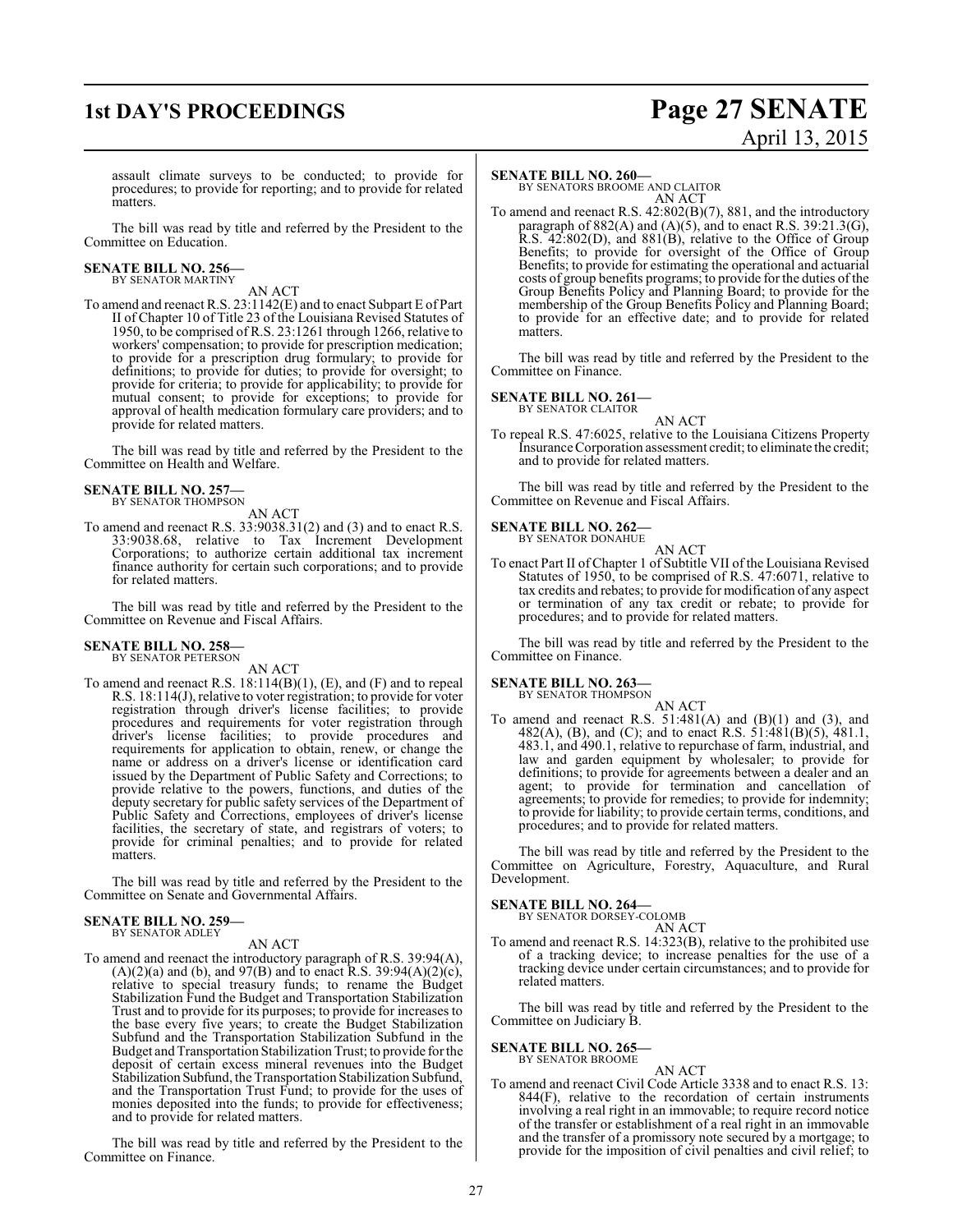# **Page 28 SENATE 1st DAY'S PROCEEDINGS**

provide for the allocation of revenues derived from certain filing fees and assessed penalties; and to provide for related matters.

The bill was read by title and referred by the President to the Committee on Judiciary A.

# **SENATE BILL NO. 266—** BY SENATOR ADLEY

AN ACT

To amend and reenact the introductory paragraph ofR.S. 47:6007(C), the introductory paragraph of  $\overline{R}$ .S.  $\overline{47:6007(C)(4)}$ , and  $\overline{R}$ .S.  $47:6019(A)(1)(a)$  and  $(C)$ , and to enact R.S.  $47:6007(G)$  and 6019(D), relative to tax credits; to provide a baseline amount of credits that may be claimed in a fiscal year; to provide a termination date for the state buy-backs of such credits; to provide for an effective date; and to provide for related matters.

The bill was read by title and referred by the President to the Committee on Revenue and Fiscal Affairs.

#### **SENATE BILL NO. 267—** BY SENATOR CLAITOR

AN ACT

To amend and reenact R.S.  $17:3991(B)(1)(a)(i)$  and (b), the introductory paragraph of R.S.  $17:3995(A)(1)$ , and R.S.  $17:3995(A)(1)(a)$ , and to repeal R.S.  $17:3995(A)(3)$ , relative to charter schools; to provide relative to charter school funding and the determination of the per-pupil amount received by certain charter schools; and to provide for related matters.

The bill was read by title and referred by the President to the Committee on Education.

### **SENATE BILL NO. 268—** BY SENATOR ERDEY

AN ACT

To enact R.S. 22:1005.1, relative to portability of retiree health insurance eligibility for public school employees; to provide with respect to the continuation of coverage by the health insurance in effect at the time of retirement; to require the employer share of the insurance premium to be capped at seventy-five percent after twenty years of service; to require the department to track and monitor an employee's succession of employers and the term of years spent with each employer; and to provide for related matters.

The bill was read by title and referred by the President to the Committee on Insurance.

#### **SENATE BILL NO. 269—** BY SENATOR ADLEY

AN ACT

To enact R.S. 47:287.481 and to repeal R.S. 47:287.480(3), relative to consolidated or combined returns; to require such returns for certain corporations; to provide for the manner in which such returns are to be filed; and to provide for related matters.

The bill was read by title and referred by the President to the Committee on Revenue and Fiscal Affairs.

### **SENATE BILL NO. 270—** BY SENATOR ADLEY

AN ACT

To enact R.S. 47:287.94.1, relative to corporate taxes; to provide for the secretary of the Department of Revenue's authority to add back certain deductible expenses of certain corporations for the calculation of its income; and to provide for related matters.

The bill was read by title and referred by the President to the Committee on Revenue and Fiscal Affairs.

### **SENATE BILL NO. 271—**

BY SENATORS WHITE AND ADLEY AND REPRESENTATIVE ST. GERMAIN AN ACT

To amend and reenact R.S. 3:4602(12.1), the introductory paragraph of R.S. 47:818.2, and R.S. 47:818.2(18), (22), (43), (44), and (63), to enact R.S. 3:4690.1 and R.S. 47:818.111 through 818.133, and to repeal R.S. 47:818.101 through 104, relative to taxes on petroleum products; to provide for taxes on special fuels; to levy taxes on special fuels according to energy content equivalencies; to provide for licensing, inspection, tax collection, and enforcement; and to provide for related matters.

The bill was read by title and referred by the President to the Committee on Revenue and Fiscal Affairs.

### **Introduction of Senate Resolutions**

Senator Morrell asked for and obtained a suspension ofthe rules to read Senate Resolutions a first and second time.

### **SENATE RESOLUTION NO. 3—**

BY SENATOR MILLS A RESOLUTION

To commend Tara MacInnes for her dedicated works to promote Moyamoya disease and to recognize Wednesday, May 6, 2015, as Moyamoya Disease Awareness Day in Louisiana.

The resolution was read by title and placed on the Calendar for a second reading.

# **SENATE RESOLUTION NO. 4—** BY SENATOR MORRISH

A RESOLUTION

To designate the week of November 9 through 16, 2015, as "School Psychologist Week".

The resolution was read by title and placed on the Calendar for a second reading.

#### **SENATE RESOLUTION NO. 5—** BY SENATOR PETERSON

A RESOLUTION

To honor and recognize the contributions made by McClurie Sampson Sr. to Washington Parish and the state of Louisiana.

The resolution was read by title and placed on the Calendar for a second reading.

### **SENATE RESOLUTION NO. 6—** BY SENATOR MILLS

A RESOLUTION

To commend Jacques Laviolette upon achieving the rank of Eagle Scout.

The resolution was read by title and placed on the Calendar for a second reading.

### **SENATE RESOLUTION NO. 7—** BY SENATOR MORRELL

A RESOLUTION

To recognize the students and faculty of the Lusher Charter School in New Orleans, in particular, its kindergarten through fifth grade classes, for participation in the community service project, "Love Drops", and for the promotion of peace and goodwill in their community, state, and nation.

On motion of Senator Morrell the resolution was read by title and adopted.

### **SENATE RESOLUTION NO. 8—**

BY SENATOR CHABERT A RESOLUTION

To recognize Tuesday, April 14, 2015, as "Coastal Day" at the Louisiana State Capitol.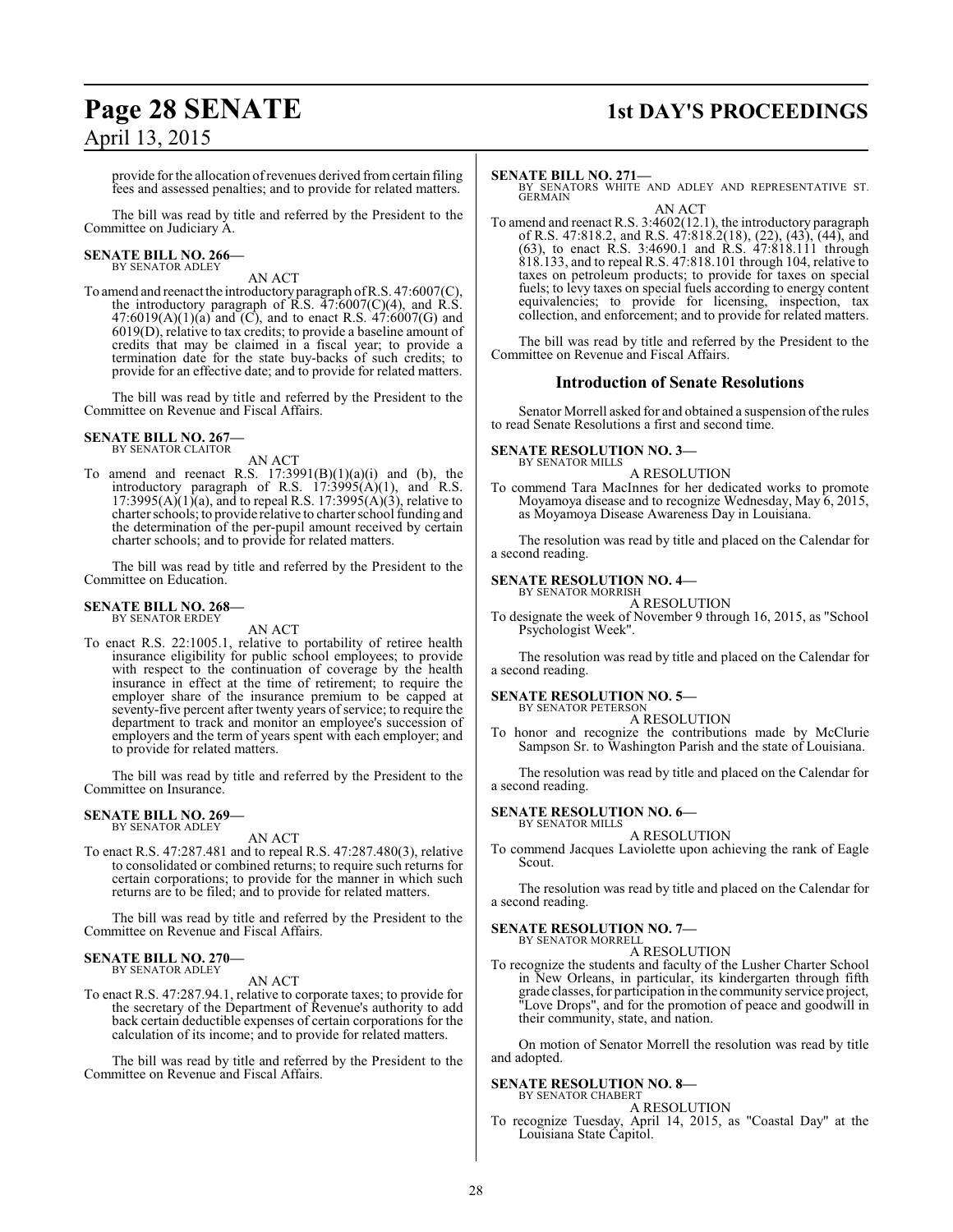### **1st DAY'S PROCEEDINGS Page 29 SENATE** April 13, 2015

On motion of Senator Chabert the resolution was read by title and adopted.

### **SENATE RESOLUTION NO. 9—** BY SENATOR CROWE

A RESOLUTION

To commend the Republic of China, known as Taiwan, for positive economic relations and friendship with the state of Louisiana, to call for closer economic ties between Taiwan and the state of Louisiana, to support the mutual recognition of driver's licenses between Taiwan and the state of Louisiana, to support Taiwan's participation in international organizations, to celebrate the anniversaries ofthe sister-state relationship betweenTaiwan and Louisiana and the sister-city relationship between the cities of Taichung and Baton Rouge, to welcome Director General Louis M. Huang to Louisiana, and to commend the continued efforts of his office to advance economic and cultural exchange between Taiwan and the state of Louisiana.

The resolution was read by title and placed on the Calendar for a second reading.

### **SENATE RESOLUTION NO. 10—** BY SENATOR PEACOCK

A RESOLUTION

To commend Margaret "Maggie" Martin for her outstanding service, and numerous contributions to her community and her state, and on her many accomplishments.

The resolution was read by title and placed on the Calendar for a second reading.

**SENATE RESOLUTION NO. 11—** BY SENATORS MORRELL AND PETERSON AND REPRESENTATIVES ADAMS, WESLEY BISHOP, GISCLAIR AND PATRICK WILLIAMS A RESOLUTION

To create a task force to study the postsecondary education disciplinary process for campus rape and sexual assault.

The resolution was read by title and placed on the Calendar for a second reading.

# **SENATE RESOLUTION NO. 12—** BY SENATOR MORRELL

A RESOLUTION

To continue the Pretrial Service Commission, as created by Senate Resolution 150 of the 2014 Regular Session of the Legislature of Louisiana, by providing for a new deadline for the commission to make recommendations for policyand legislative changes.

The resolution was read by title and placed on the Calendar for a second reading.

### **SENATE RESOLUTION NO. 13—** BY SENATOR WALSWORTH

A RESOLUTION

To recognize Wednesday, April 29, 2015, as "Eating Disorder Awareness and Prevention Day" at the Louisiana State Capitol.

The resolution was read by title and placed on the Calendar for a second reading.

### **SENATE RESOLUTION NO. 14—**<br>BY SENATOR WALSWORTH

A RESOLUTION

To commend Congressman Steve Scalise on being elected as Majority Whip of the United States House of Representatives.

The resolution was read by title and placed on the Calendar for a second reading.

### **SENATE RESOLUTION NO. 15—**

BY SENATOR THOMPSON A RESOLUTION

To commend and congratulate the University ofLouisiana at Monroe water ski team for its national championship win at the 26<sup>th</sup> National Collegiate Water Ski Association Conference.

The resolution was read by title and placed on the Calendar for a second reading.

### **SENATE RESOLUTION NO. 16—**

BY SENATOR JOHN SMITH A RESOLUTION

To commend Virgie Sue Evans Prewitt Davis upon the occasion of her one hundredth birthday.

The resolution was read by title and placed on the Calendar for a second reading.

### **SENATE RESOLUTION NO. 17—**

BY SENATOR BROOME A RESOLUTION

To commend the Volunteer Louisiana Commission for its support of national service and volunteerism in Louisiana.

The resolution was read by title and placed on the Calendar for a second reading.

**SENATE RESOLUTION NO. 18—** BY SENATORS MORRELL AND PETERSON AND REPRESENTATIVES ADAMS, WESLEY BISHOP, GISCLAIR AND PATRICK WILLIAMS A RESOLUTION

To designate the month of April 2015 as Sexual Assault Awareness Month in the state of Louisiana and to draw attention to the need for preventive measures.

The resolution was read by title and placed on the Calendar for a second reading.

### **SENATE RESOLUTION NO. 19—**

BY SENATOR MARTINY A RESOLUTION

To commend linemen for their outstanding work and declare April 13, 2015, as "Lineman Appreciation Day".

On motion of Senator Martiny the resolution was read by title and adopted.

### **Introduction of Senate Concurrent Resolutions**

# **SENATE CONCURRENT RESOLUTION NO. 8—** BY SENATOR ALARIO

A CONCURRENT RESOLUTION

To express the sincere and heartfelt condolences ofthe Legislature of Louisiana upon the passing of Charles H. Tubre of New Orleans, a kind and caring individual who worked tirelessly as a champion for the rights of the disabled and the elderly as a consultant, public servant, educator, and administrator.

The resolution was read by title and placed on the Calendar for a second reading.

### **SENATE CONCURRENT RESOLUTION NO. 9—** BY SENATOR ALARIO

A CONCURRENT RESOLUTION

To express the sincere and heartfelt condolences of the Legislature of Louisiana upon the death of former Louisiana State Senator, the Honorable Elwyn J. Nicholson of Marrero.

The resolution was read by title and placed on the Calendar for a second reading.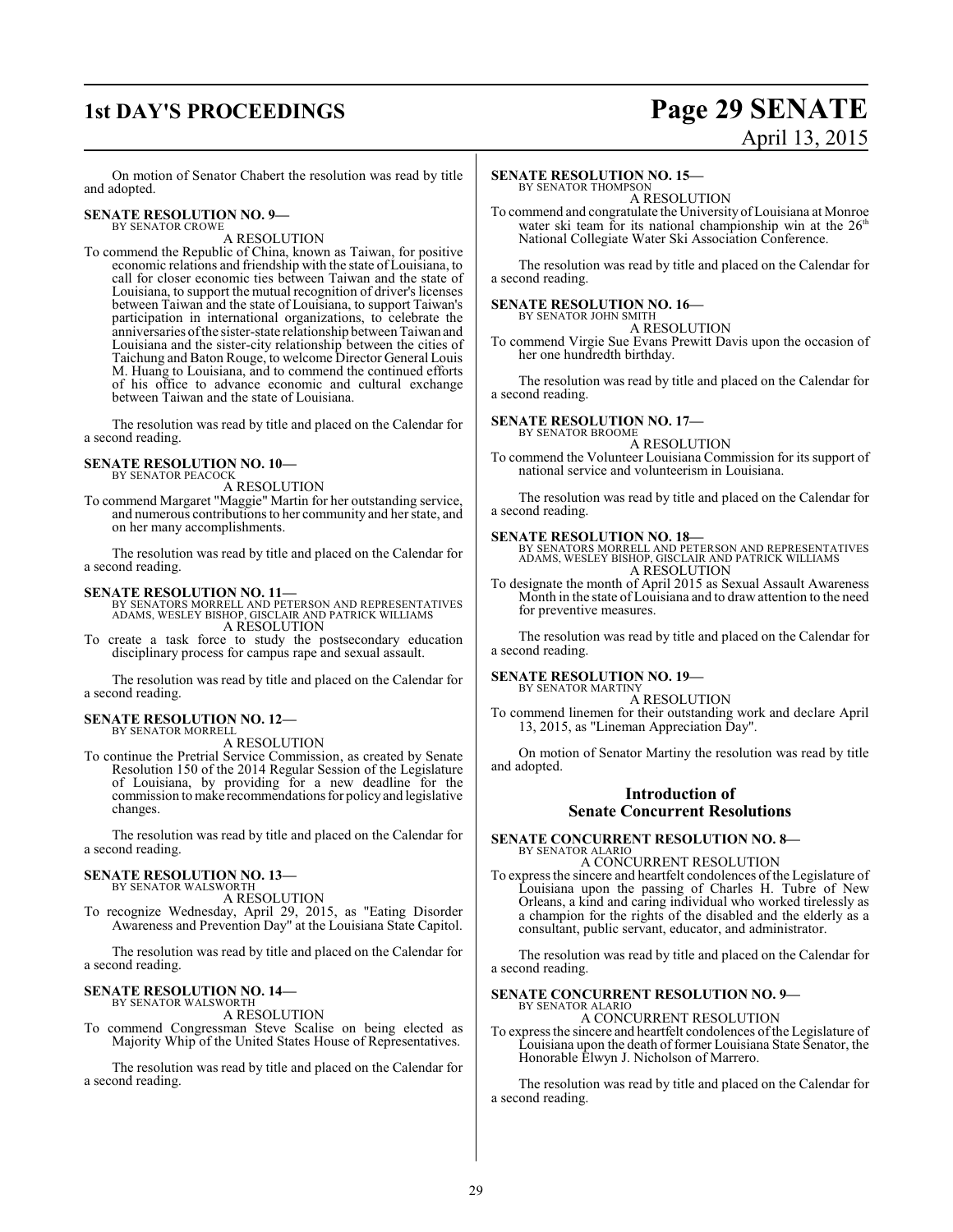### **Page 30 SENATE 1st DAY'S PROCEEDINGS**

### April 13, 2015

### **SENATE CONCURRENT RESOLUTION NO. 10—**

BY SENATOR CORTEZ A CONCURRENT RESOLUTION

To recognize May 2015 as "Amyotrophic Lateral Sclerosis Awareness Month" and to memorialize the Congress of the United States to enact legislation to provide additional funding for research for the treatment and cure of Amyotrophic Lateral Sclerosis.

The resolution was read by title and placed on the Calendar for a second reading.

### **SENATE CONCURRENT RESOLUTION NO. 11—** BY SENATOR CROWE AND REPRESENTATIVE CROMER A CONCURRENT RESOLUTION

To congratulate Willard and Inez LeBlanc Hunt upon the occasion of their seventieth wedding anniversary.

The resolution was read by title and placed on the Calendar for a second reading.

# **SENATE CONCURRENT RESOLUTION NO. 12—** BY SENATOR ERDEY AND REPRESENTATIVE POPE

A CONCURRENT RESOLUTION

To commend and congratulate Arthur Perkins for his substantial legacy of service to his community, particularly his twenty-six years of service on the Denham Springs City Council.

The resolution was read by title and placed on the Calendar for a second reading.

**SENATE CONCURRENT RESOLUTION NO. 13—BY SENATOR THOMPSON AND REPRESENTATIVES ARNOLD AND LEGER** 

### A CONCURRENT RESOLUTION

To recognize the twenty-fifth anniversary of the Affordable Housing Program and the program's contributions to the citizens of Louisiana.

The resolution was read by title and placed on the Calendar for a second reading.

### **SENATE CONCURRENT RESOLUTION NO. 14—** BY SENATOR MORRISH

A CONCURRENT RESOLUTION

To continue and provide with respect to the Task Force on the Prevention of Sexual Abuse of Children within the Department of Children and Family Services, created in the 2014 Regular Session pursuant to Senate Concurrent Resolution No. 69.

The resolution was read by title and placed on the Calendar for a second reading.

### **SENATE CONCURRENT RESOLUTION NO. 15—** BY SENATOR MORRISH

A CONCURRENT RESOLUTION

To commend Milton Vanicor for his passion, devotion, and his nearly eighty-year commitment to Cajun music.

The resolution was read by title and placed on the Calendar for a second reading.

# **SENATE CONCURRENT RESOLUTION NO. 16—** BY SENATOR MILLS

A CONCURRENT RESOLUTION

To direct the Louisiana State Law Institute to establish a working group to study current law relative to marijuana and to make recommendations to protect public safety, hold marijuana offenders accountable, and control costs to the criminal justice system arising out of the prosecution of marijuana offenses.

The resolution was read by title and placed on the Calendar for a second reading.

### **SENATE CONCURRENT RESOLUTION NO. 17—** BY SENATOR MILLS

A CONCURRENT RESOLUTION

To direct the Department of Health and Hospitals to evaluate and report to the Senate and House committees on health and welfare the health benefits and costs of adding Krabbe disease to the list of mandatory screenings performed on newborns when it is recommended by the United States Department of Health and Human Services Discretionary Advisory Committee on Heritable Disorders in Newborns and Children, the American College of Medical Genetics, and the Louisiana Newborn Screening Advisory Committee.

The resolution was read by title and placed on the Calendar for a second reading.

### **SENATE CONCURRENT RESOLUTION NO. 18—**

BY SENATORS WHITE, KOSTELKA AND WALSWORTH AND REPRESENTATIVES CHANEY AND JACKSON A CONCURRENT RESOLUTION

To authorize and direct the Louisiana EmergencyResponse Network (LERN) to organize and facilitate a working group of healthcare providers who deal with victims of trauma to develop recommendations for a Level III Trauma Center in Northeast Louisiana.

The resolution was read by title and placed on the Calendar for a second reading.

### **SENATE CONCURRENT RESOLUTION NO. 19—** BY SENATOR MILLS

A CONCURRENT RESOLUTION

To direct the Louisiana Physical Therapy Board to create the Physical Therapy Patient Access Review Committee.

The resolution was read by title and placed on the Calendar for a second reading.

### **SENATE CONCURRENT RESOLUTION NO. 20—** BY SENATOR MURRAY

### A CONCURRENT RESOLUTION

To urge and request the Louisiana Board of Ethics to issue an advisory opinion determining whether the employees of a private charter school operator who work at the public charter school operated by their employer are "public employees" as defined in the Louisiana Code of Governmental Ethics.

The resolution was read by title and placed on the Calendar for a second reading.

### **SENATE CONCURRENT RESOLUTION NO. 21—** BY SENATOR BROOME

### A CONCURRENT RESOLUTION

To urge and request the Capital Area Human Services District to develop and operate a crisis stabilization unit to serve the Capital Region and to urge community leaders, local governments of the Capital Region, the state, and healthcare providers to collaborate, identify, and develop a blended approach to finance services provided by the crisis stabilization unit to individuals without a payor source or a means to pay for their mental health care.

The resolution was read by title and placed on the Calendar for a second reading.

### **SENATE CONCURRENT RESOLUTION NO. 22—**

BY SENATOR BROOME A CONCURRENT RESOLUTION

To commend the Volunteer Louisiana Commission for its support of national service and volunteerism in Louisiana.

The resolution was read by title and placed on the Calendar for a second reading.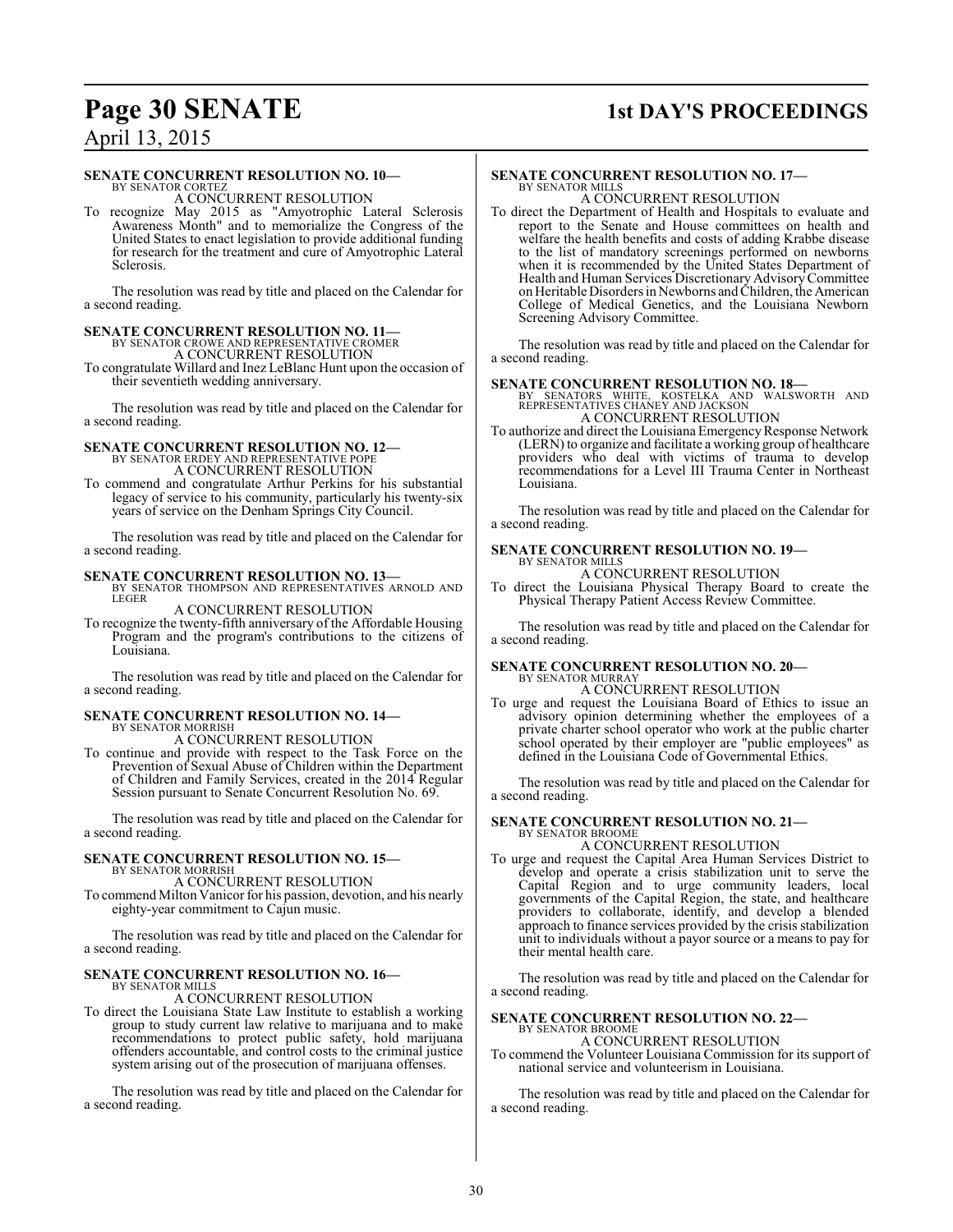### **1st DAY'S PROCEEDINGS Page 31 SENATE** April 13, 2015

### **SENATE CONCURRENT RESOLUTION NO. 23—**

BY SENATOR JOHNS A CONCURRENT RESOLUTION

To commend and congratulate the 2015 Division III St. Louis Catholic State Championship Soccer Team on its fifth state championship in six years.

The resolution was read by title and placed on the Calendar for a second reading.

- **SENATE CONCURRENT RESOLUTION NO. 24—**<br>BY SENATORS JOHNS AND MORRISH AND REPRESENTATIVES<br>DANAHAY AND KLECKLEY
- A CONCURRENT RESOLUTION To express the sincere condolences of the Legislature of Louisiana upon the death of Deborah Lechtenberg Warshaw.

The resolution was read by title and placed on the Calendar for a second reading.

### **SENATE CONCURRENT RESOLUTION NO. 25—** BY SENATOR ERDEY AND REPRESENTATIVE POPE A CONCURRENT RESOLUTION

To commend Mayor James Durbin on his retirement following twelve years as the mayor of Denham Springs, Louisiana, and on his significant contributions to the growth and development of the city.

The resolution was read by title and placed on the Calendar for a second reading.

### **SENATE CONCURRENT RESOLUTION NO. 26—**

BY SENATOR ERDEY AND REPRESENTATIVE MACK A CONCURRENT RESOLUTION

To express the sincere and heartfelt condolences of the Legislature of Louisiana upon the death of Louis Charles Bartus.

The resolution was read by title and placed on the Calendar for a second reading.

### **SENATE CONCURRENT RESOLUTION NO. 27—**

BY SENATOR ERDEY AND REPRESENTATIVE POPE A CONCURRENT RESOLUTION

To commend and congratulate Dr. Milton Hughes on his retirement from the Livingston Parish School Board representing District 3.

The resolution was read by title and placed on the Calendar for a second reading.

# **SENATE CONCURRENT RESOLUTION NO. 28—**<br>BY SENATOR CROWE AND REPRESENTATIVE GAROFALO<br>A CONCURRENT RESOLUTION

To commend the National Aeronautics and Space Administration (NASA) on its significant accomplishments, both technical and scientific, and the Michoud Assembly Facility for its contributions to these advances which have positively impacted both the nation and the state of Louisiana.

The resolution was read by title and placed on the Calendar for a second reading.

### **SENATE CONCURRENT RESOLUTION NO. 29—** BY SENATOR MORRELL

A CONCURRENT RESOLUTION

To extend the term of the Capital Punishment Fiscal Impact Commission, which was created to study the fiscal costs of the death penalty in Louisiana and to recommend any action or legislation that the commission deems necessary or appropriate.

The resolution was read by title and placed on the Calendar for a second reading.

### **SENATE CONCURRENT RESOLUTION NO. 30—**

BY SENATORS MORRELL AND PETERSON AND REPRESENTATIVES ADAMS, WESLEY BISHOP, GISCLAIR, MORENO AND PATRICK WILLIAMS

A CONCURRENT RESOLUTION

To designate April 28, 2015, as "Purple and Teal Day" at the Louisiana State Capitol and to recognize the efforts of the Louisiana Coalition Against Domestic Violence.

The resolution was read by title and placed on the Calendar for a second reading.

# **SENATE CONCURRENT RESOLUTION NO. 31—**<br>BY SENATOR ERDEY AND REPRESENTATIVE SCHEXNAYDER<br>A CONCURRENT RESOLUTION

To commend and congratulate Keith Martin on his retirement from the Livingston Parish School Board.

The resolution was read by title and placed on the Calendar for a second reading.

#### **SENATE CONCURRENT RESOLUTION NO. 32—** BY SENATOR CORTEZ

### A CONCURRENT RESOLUTION

To commend posthumously law enforcement officers from the Acadiana region who died or were slain in the line of duty.

The resolution was read by title and placed on the Calendar for a second reading.

### **Rules Suspended**

Senator Thompson asked for and obtained a suspension of the rules to recommit a bill.

The Chair declared the rules were suspended.

### **SENATE BILL NO. 238—** BY SENATOR LAFLEUR

- AN ACT
- To amend and reenact R.S. 40:921(A) and 922(A) and to enact Subpart C of Part VII of Chapter 4 of Title 40 of the Louisiana Revised Statutes of 1950, to be comprised of R.S. 40:931 through 938, relative to the sale of milk; to authorize incidental sales of raw milk for human consumption; to provide for definitions; to provide for labeling; to provide for chemical, bacteriological, and temperature standards; to provide for sanitation standards; to provide for standards for bottling, packaging, and container filling; to provide for animal health standards; to provide for product recalls; to prohibit statements implying endorsement by the state Department of Health and Hospitals; and to provide for related matters.

Senator Thompson moved to recommit the bill from the Committee on Agriculture, Forestry, Aquaculture, and Rural Development to the Committee on Health and Welfare.

Without objection, so ordered.

### **ATTENDANCE ROLL CALL**

### PRESENT

| Mr. President | Dorsey-Colomb | Murray        |
|---------------|---------------|---------------|
| Adley         | Erdey         | <b>Nevers</b> |
| Allain        | Gallot        | Peacock       |
| Amedee        | Guillory      | Perry         |
| Appel         | Heitmeier     | Peterson      |
| <b>Broome</b> | Johns         | Riser         |
| <b>Brown</b>  | Kostelka      | Smith, G.     |
| Buffington    | LaFleur       | Smith, J.     |
| Chabert       | Long          | Tarver        |
| Claitor       | Martiny       | Thompson      |
| Cortez        | Mills         | Walsworth     |
|               |               |               |